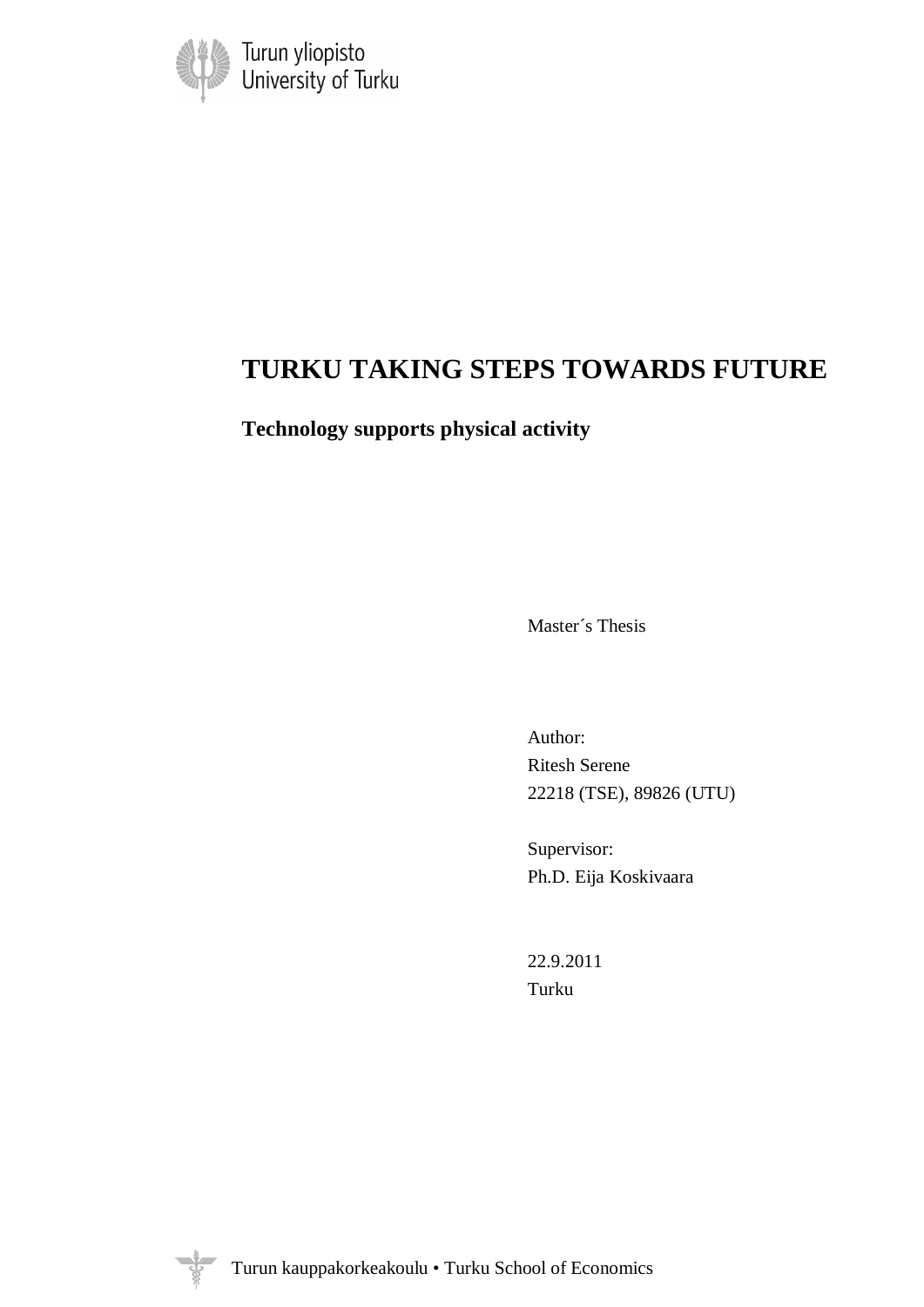|               | <b>ABSTRACT</b>                    |                 |    |                     |
|---------------|------------------------------------|-----------------|----|---------------------|
| 25<br>3       | TURUN KAUPPAKORKEAKOULU            |                 |    | Master's thesis     |
|               | Turku School of Economics          |                 |    | Licentiate's thesis |
|               |                                    |                 |    | Doctor's thesis     |
| Subject       | <b>Information Systems Science</b> | Date            |    | 22-09-2011          |
| Author(s)     |                                    | Student number  |    | 22218               |
|               | <b>Ritesh Serene</b>               | Number of pages | 70 |                     |
| Title         | TURKU TAKING STEPS TOWARDS FUTURE  |                 |    |                     |
| Supervisor(s) | Ph.D. Eija Koskivaara              |                 |    |                     |

# Abstract:

Physical activity (PA) is an important field of healthcare research internationally and within Finland. As technology devices and services penetrate deeper levels within society, the need for studying the usefulness for PA turns vital. We started this research work by reviewing literature consisting of two hundred research journals, all of which have found technology to significantly improve an individual's ability to get motivation and achieve officially recommended levels of physical activity, like the 10000 steps a day, being tracked with the help of pedometers. Physical activity recommendations require sustained encouragement, consistent performance in order to achieve the long term benefits. We surveyed within the city of Turku, how the motivation levels and thirty three other criterions encompassing technology awareness, adoption and usage attitudes are impacted. Our aim was to know the factors responsible for achieving consistent growth in activity levels within the individuals and focus groups, as well as to determine the causes of failures and for collecting user experience feedback.

The survey results were quite interesting and contain impeccable information for this field. While the focus groups confirmed the theory established by past studies within our literature review, it also establishes our research propositions that ict tools and services have provided and can further add higher benefits and value to individuals in tracking and maintain their activity levels consistently for longer time durations. This thesis includes two new models which dictate technology and physical activity adoption patterns based on four easy to evaluate criterions, thereby helping the healthcare providers to recommend improvements and address issues with an easy rule based approach. This research work provides vital clues on technology based healthcare objectives and achievement of standard PA recommendations by people within Turku and nearby regions.

| Key words           | technology, physical activity, pedometer, step counter, turku, åbo |
|---------------------|--------------------------------------------------------------------|
| Further information |                                                                    |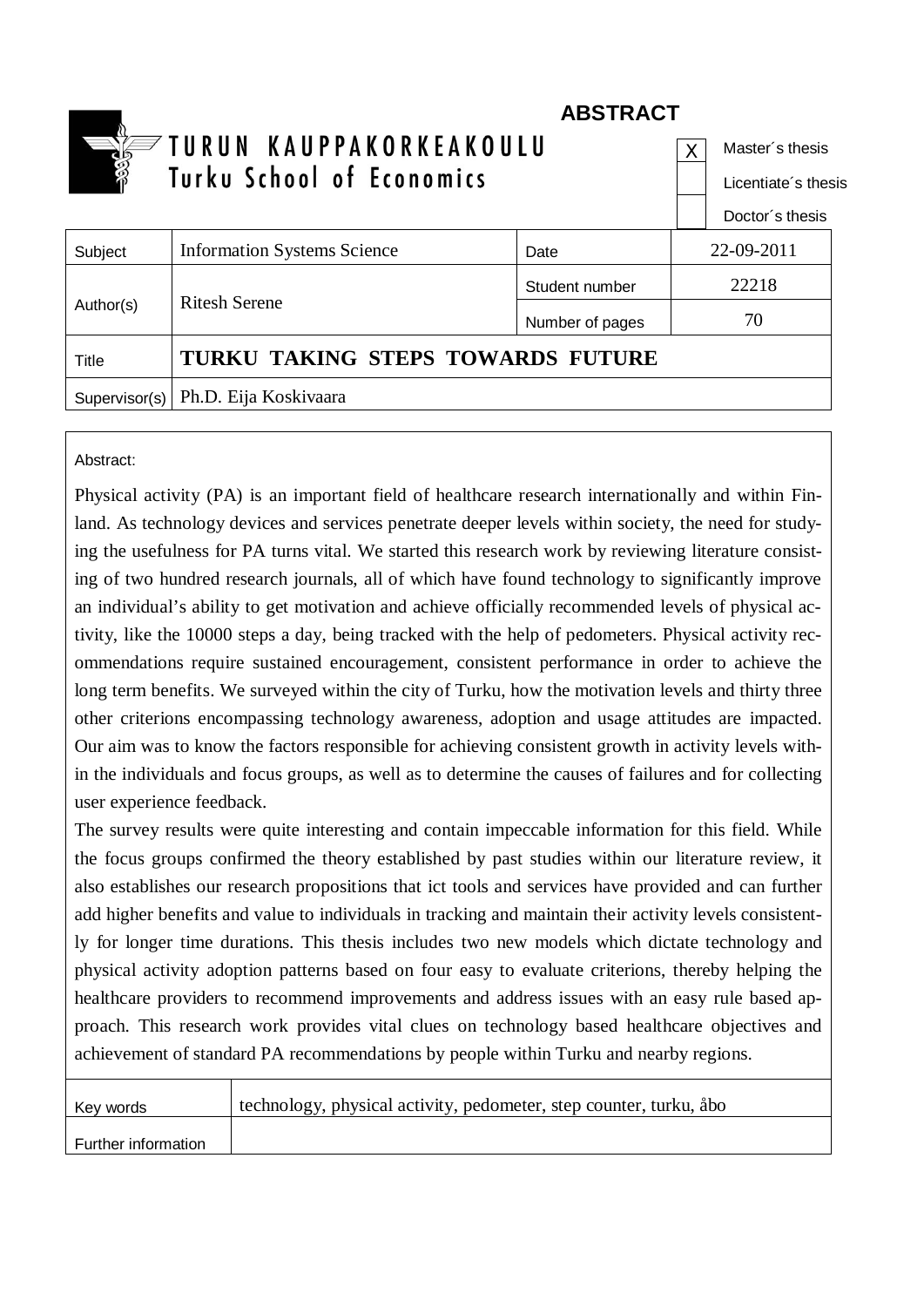## **Acknowledgements**

The literature review and this complete thesis work was made possible only due to the dynamic and highly motivating guidance of my supervisor, prof. Eija Koskivaara. I would like to take this and every opportunity to extend my sincere gratitude towards her. She is a wonderful instructor and the consistent encouragement has truly supported me to take further steps during the whole period of my research work and master degree program. More power to you!

I highly appreciate the co-operation received from the Turku sports center, whose highly supporting staff exceeded all the expectations and made this research work a success.

It's vital to mention here the impeccable support, guidance and the blessings of my parents, being showered upon me throughout this life.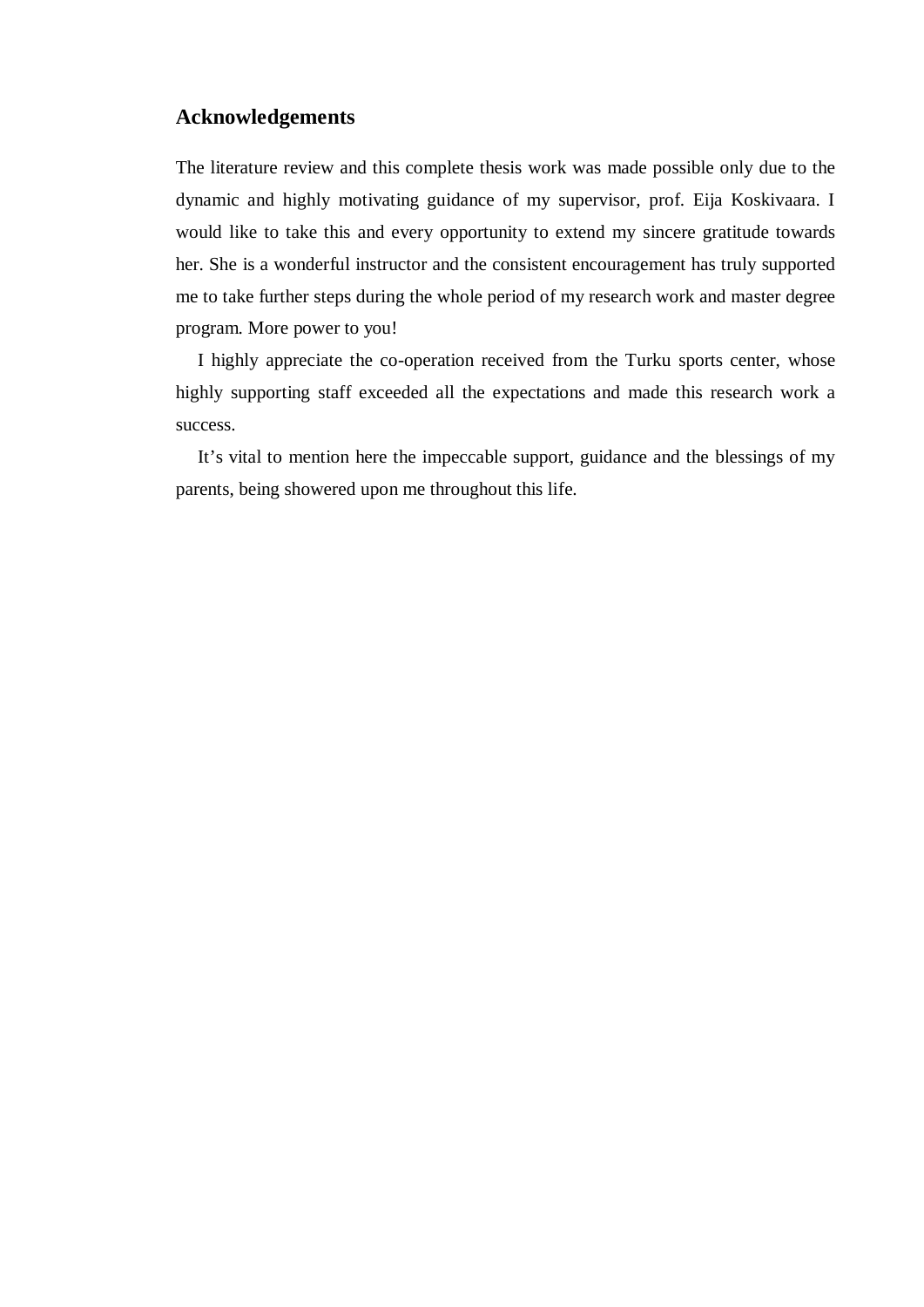# **Table of contents**

| 1              |     |  |  |
|----------------|-----|--|--|
|                | 1.1 |  |  |
|                | 1.2 |  |  |
|                | 1.3 |  |  |
|                | 1.4 |  |  |
| 2              |     |  |  |
|                | 2.1 |  |  |
|                | 2.2 |  |  |
|                | 2.3 |  |  |
|                | 2.4 |  |  |
| 3              |     |  |  |
|                | 3.1 |  |  |
|                | 3.2 |  |  |
|                | 3.3 |  |  |
|                | 3.4 |  |  |
|                | 3.5 |  |  |
|                | 3.6 |  |  |
|                | 3.7 |  |  |
|                | 3.8 |  |  |
|                | 3.9 |  |  |
| $\overline{4}$ |     |  |  |
|                |     |  |  |
|                | 4.2 |  |  |
|                | 4.3 |  |  |
| 5              |     |  |  |
|                | 5.1 |  |  |
|                | 5.2 |  |  |
|                | 5.3 |  |  |
|                | 5.4 |  |  |
| 6              |     |  |  |
|                | 6.1 |  |  |
|                | 6.2 |  |  |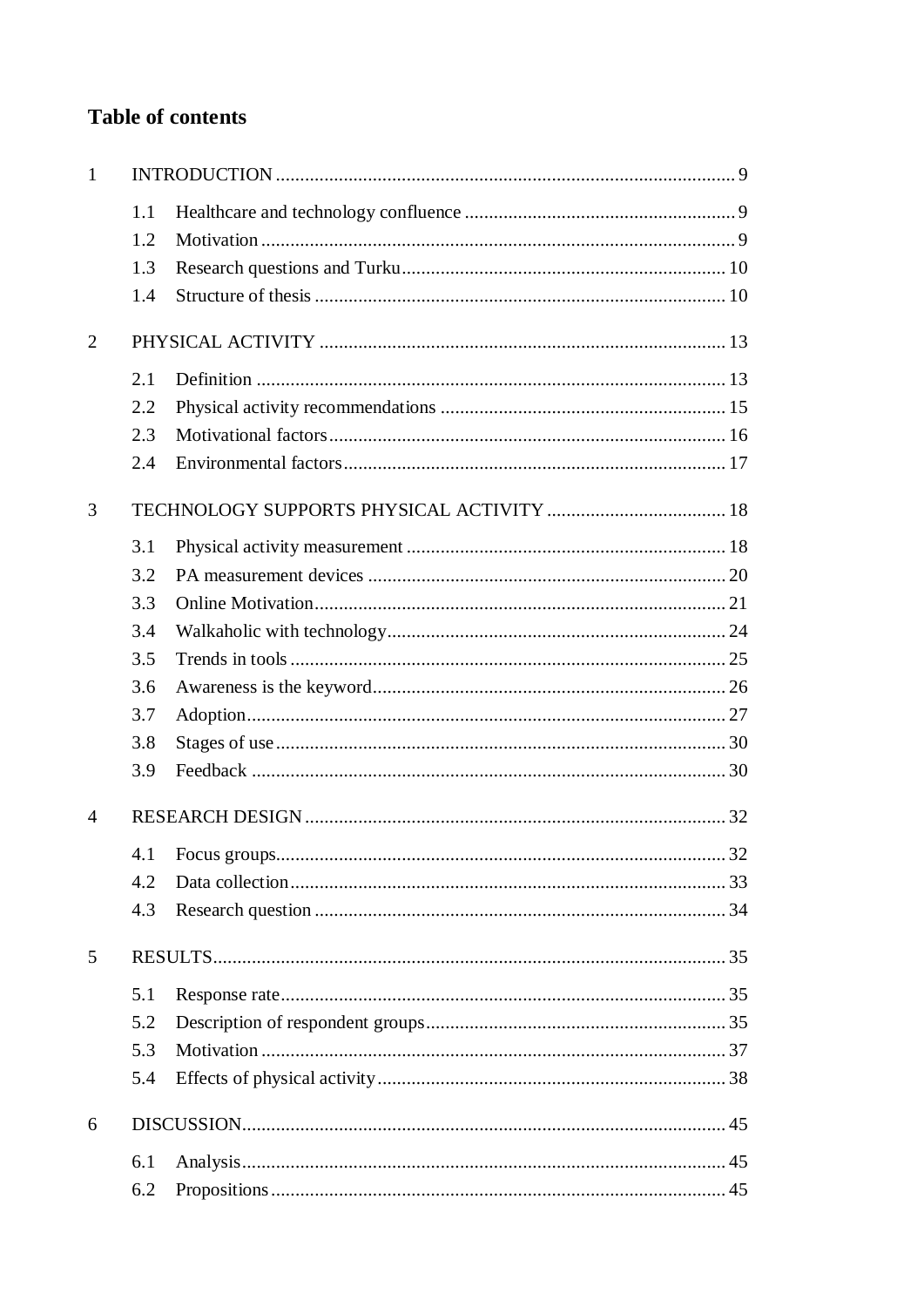|   | 7.3 |  |
|---|-----|--|
|   |     |  |
| 8 |     |  |
|   |     |  |
|   |     |  |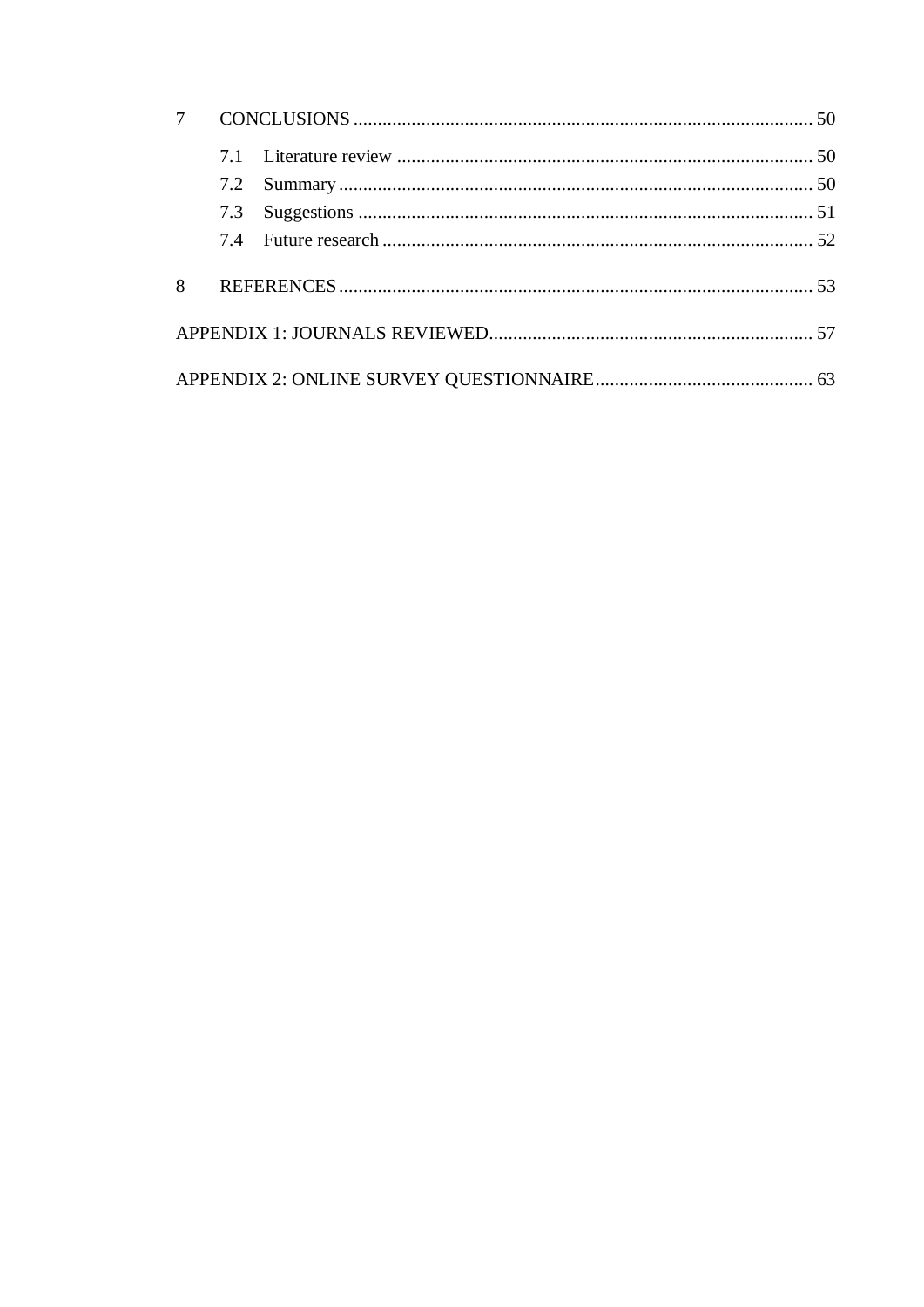# **List of figures**

| Figure 2-2: Model of relations between physical activity, fitness and health 14 |
|---------------------------------------------------------------------------------|
| Figure 2-3: Physical activity recommendations by Finnish UKK institute 16       |
|                                                                                 |
| Figure 3-2: PAIT: Technology based Physical Activity at Turku Sports Center28   |
| Figure 3-3: Physical Activity and Technology Adoption Trends Matrix (PATAM).29  |
|                                                                                 |
|                                                                                 |
|                                                                                 |
|                                                                                 |
|                                                                                 |
|                                                                                 |
|                                                                                 |
|                                                                                 |
|                                                                                 |
|                                                                                 |
|                                                                                 |
|                                                                                 |

# **List of tables**

Table 5-1: Gender based analysis of motivation towards technology ....................... 42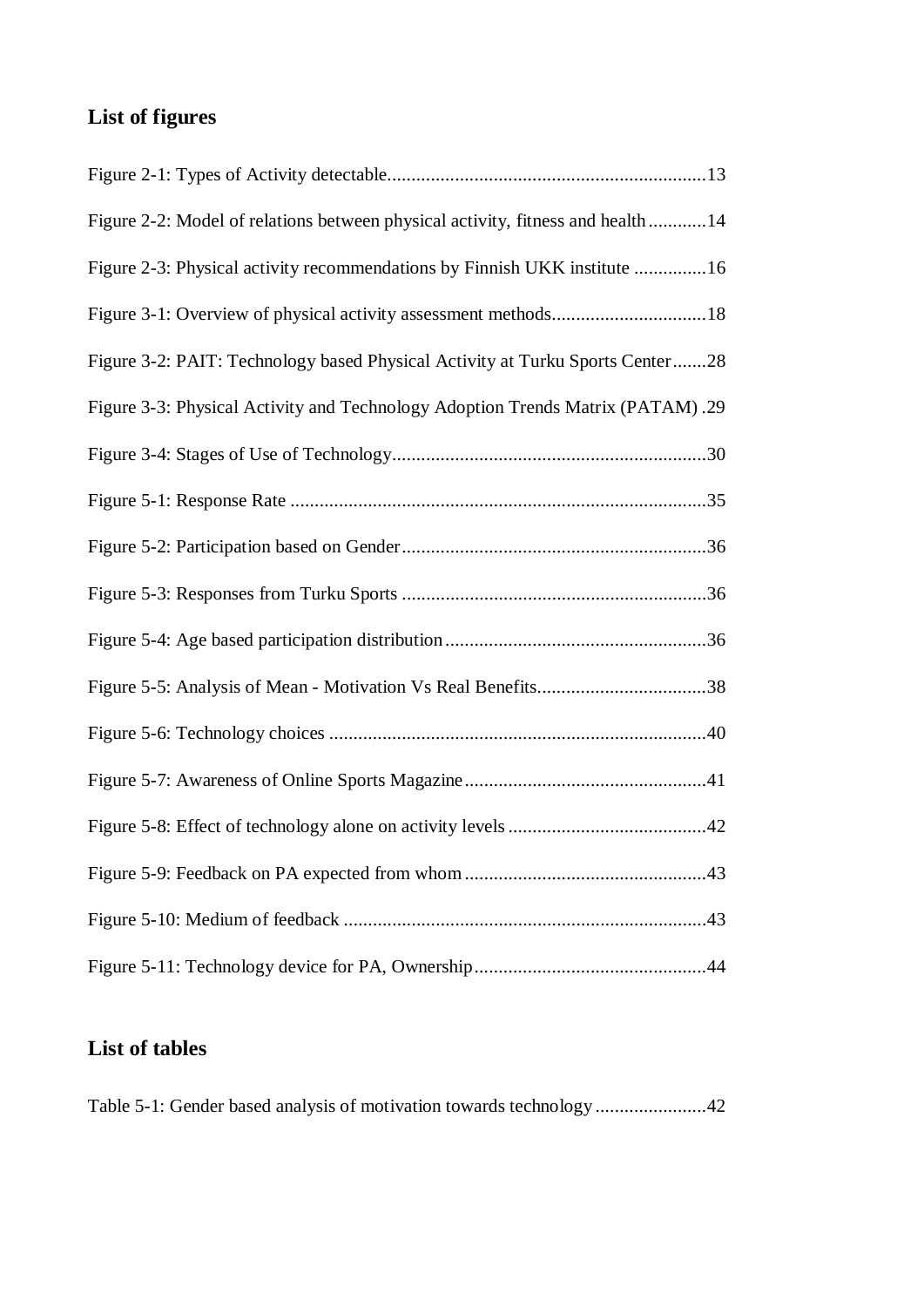# **Abbreviations**

| aee    | associated energy expenditure                                       |
|--------|---------------------------------------------------------------------|
| cbcs   | computer based counseling system                                    |
| gps    | global positioning system                                           |
| ict    | information and communication technology                            |
| ilt    | instructor led training                                             |
| ijbpna | international journal of behavioral nutrition and physical activity |
| lysem  | latent variable structural equation modeling                        |
| mvpa   | moderate to vigorous physical activity                              |
| pa     | physical activity                                                   |
| pait   | physical activity information & communication technology model      |
| patam  | physical activity and technology adoption trends matrix model       |
| pf     | physical fitness                                                    |
| rct    | randomized controlled trial                                         |
| sdt    | self-determination theory                                           |
| tee    | total energy expenditure                                            |
| tra    | theory of reasoned action                                           |
| voc    | voice of customer                                                   |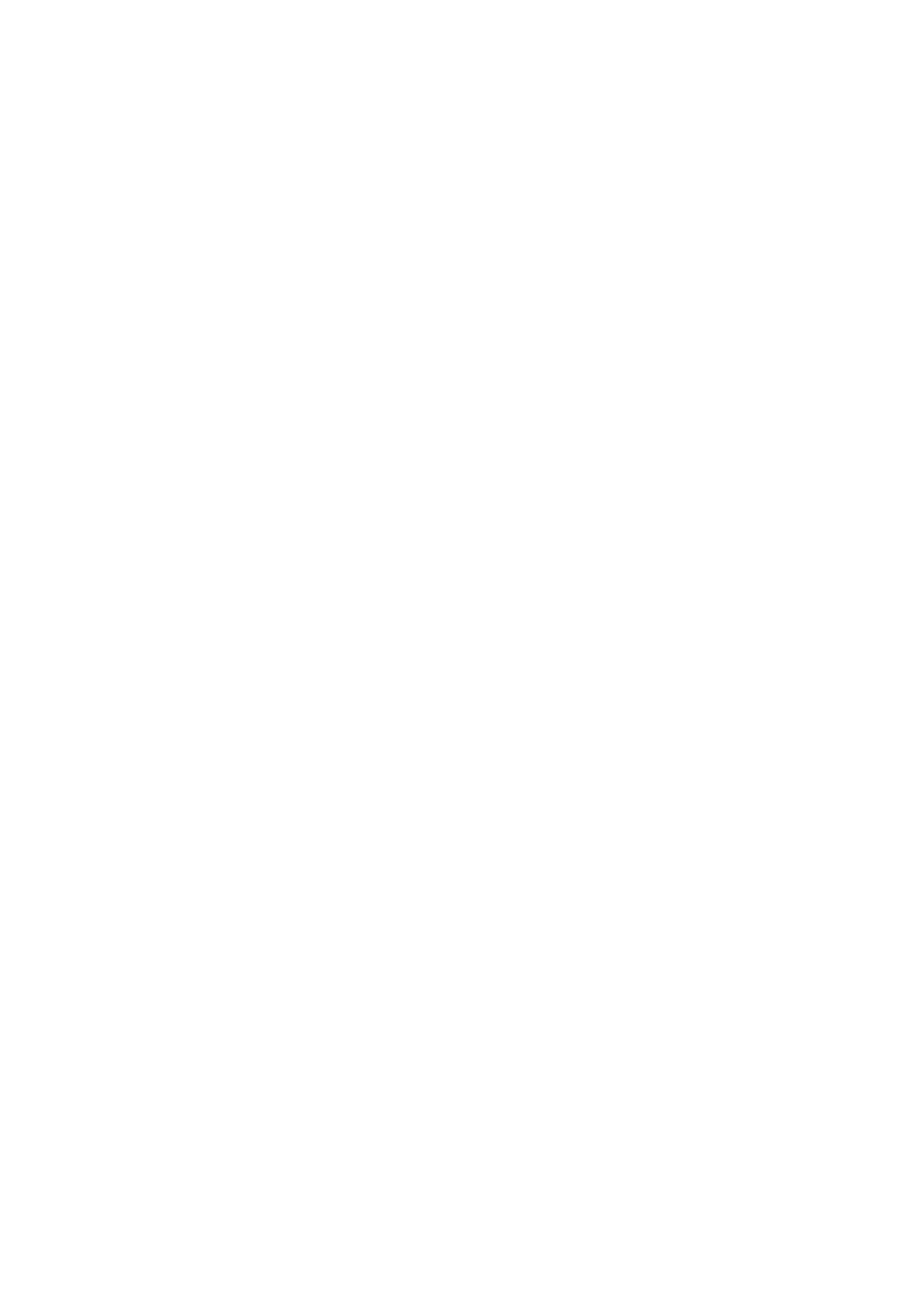# **1 INTRODUCTION**

## **1.1 Healthcare and technology confluence**

Advanced technologies are constantly evolving around the globe which includes healthcare information technology (hcit). Likewise social networking has increased general awareness of people about internet based healthcare services. Such scenario helps us in bringing the technology based service models like of social marketing to be used and leveraged for the development of integrated and sustainable healthcare models, benefitting fitness and physical activity for the masses.

This research studies how much information and communication technology (ict) related tools are able to inspire people to maintain a healthy lifestyle, while using the same at individual level or within some social, work or sports activity group. Also the research area does encompass within the study of ict-related tool's importance and its benefit for the healthcare industry. A brief introduction on the thesis work, surveys performed and my main inspiration towards this work is listed in next sub-chapter. The research methods employed for data collection and case study formation and the structure of this thesis report is also included, along with the key terms and their narrowed down descriptions.

### **1.2 Motivation**

The researcher is currently pursuing the master studies in the area of global information technology management. Furthermore he has prior work experience of five years in healthcare industry's information technology based service delivery.

Although there has been quite regular study being taken up by researchers at the University of Turku (UTU, Publications), our research topic and focus area combines the aspects of advanced ict, to the healthcare services. Combination of which along specialization in physical activity measurement, fitness and healthcare sentiment across Turku city makes it a topic worth researching for benefit of healthcare in this region. The benefit of measuring the impact of ict-related tools on fitness activity and health related interventions motivated the author, due to timely guidance of the professor. Henceforth provides an interesting topic to research for the readers in Turku. Further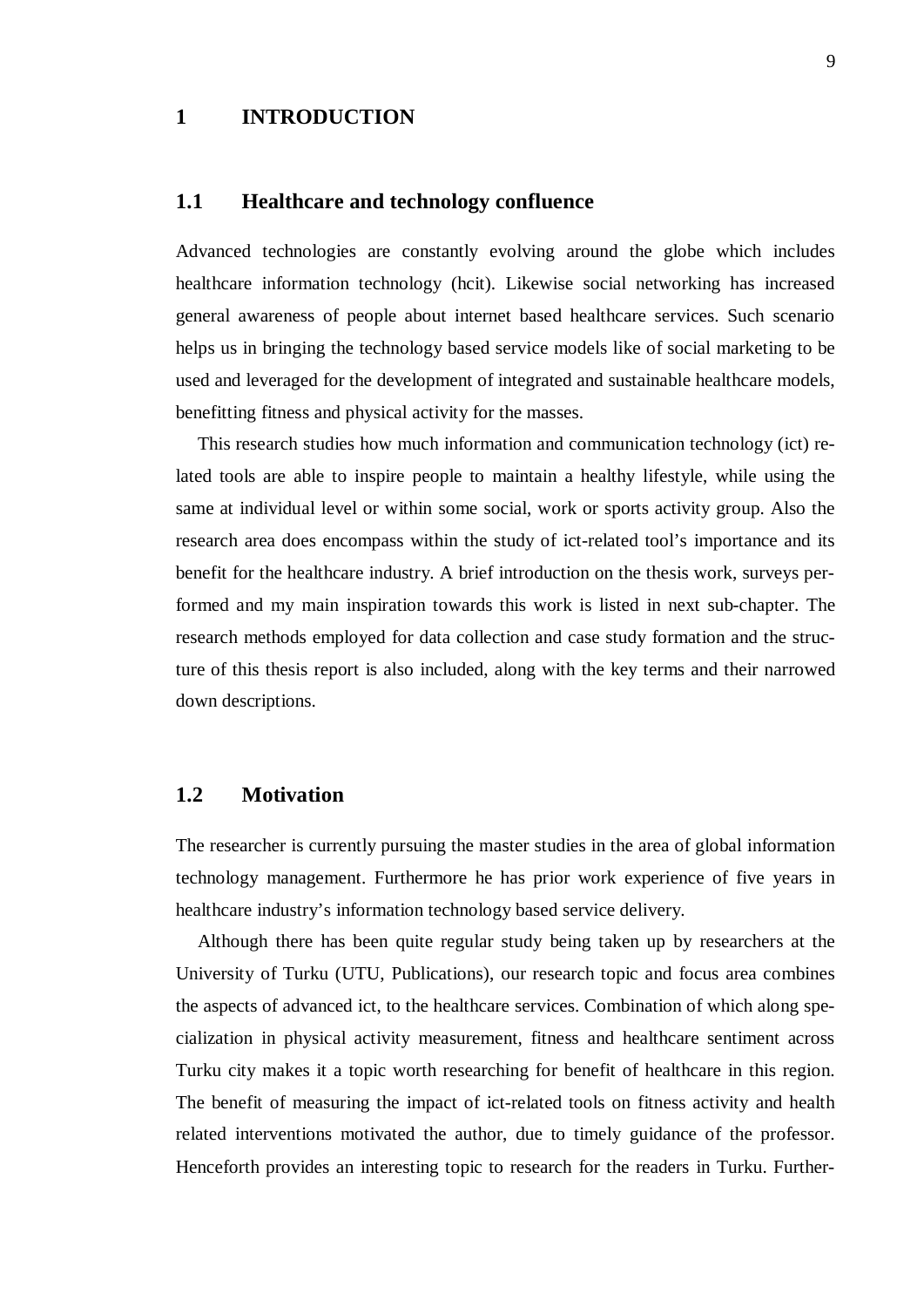more, the master thesis study is appreciated by the Turku city office, which sponsored the study partly while data collection was is progress in city of Turku.

### **1.3 Research questions and Turku**

This research started as a pilot study in early 2010 and continued with the work along with Turku sports center and then focused on fitness and activity groups as participants for this study. City of Turku (sports center) has more than a decade of an impeccable expertise in promoting and providing high quality fitness infrastructure and healthcare activity services for the residents of Turku city and nearby towns.

We decided to keep a case study approach herein. The analysis of survey based data collection would provide a valuable insight into the technology supported healthcare and physical activity. The participants are people of different focus groups in and around city of Turku, which helped in retrieving key data about motivation levels of people residing in Turku, along with the real benefits of technology in achieving their individual or group based fitness goals.

#### **1.4 Structure of thesis**

The initial sections of this thesis describe physical activity briefly and then represent the standard requirements approved by the public healthcare organizations in various countries. These are also commonly known as fitness recommendations. Within this section, crucial factors behind successful incorporation of healthy lifestyle using physical activity awareness and interventions are also included. this information is based on a thorough literature review of around two hundred research papers, journals, publications of researches done in this area of technology based physical activity and its measurement.

Most of the publications that we reviewed are available online at research portals, namely Science Direct and PubMed and based on four search keywords: "pedometer", "accelerometer", "physical activity" and "pa measurement". As this thesis is focused on technology for a city wide level of healthcare services framework, we aim to provide notes on public health infrastructure facilities here and the justifications to need for usage and adoption awareness within the masses. Even all these marketing and awareness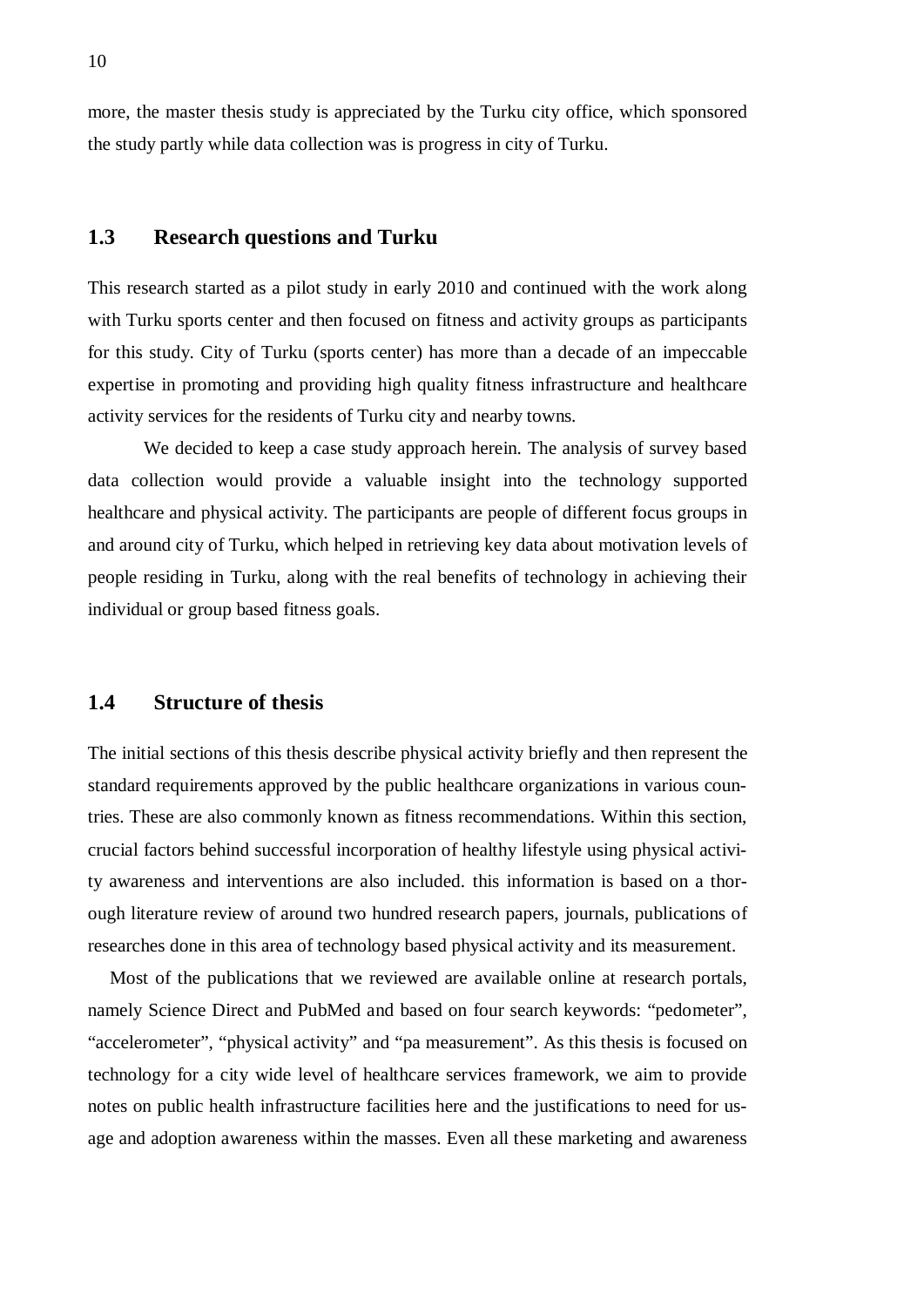campaigns are generally implemented with technology usage and thus ict provides value to existing public ict infrastructure.

In the next chapter of thesis, spotlight is made on usage of ict-related tools including mobile, internet, and email based communication on implementation of the fitness programs and similar interventions. Technology has provided novel ways to measure the activity and track the activity levels and comparison of individual progress with time and with other individuals of the group, we would see how easier technology has reached the people, how much and what particular benefits they have realized from ictrelated tools. Such tools evolve possibilities more than just comparison and analysis. The possibilities nowadays include sharing of one's achievements among friends, which helps motivating the peer group and such interactions are tested here to know how individuals within Turku benefit from the public facilities and technology collectively.

Third chapter details the research method and design description. This includes the survey and data collection techniques adopted by us in this research study. Also provided is description of focus groups in detail and the type of interfaces we used to reach them out for surveys and research work data collection requirement. This chapter completed the theory part based on literature review as well as the brief introduction of research work participants and area of focus, concluding the background information about description of people which may have used technology, from which we get our data and survey results in next chapters.

Fourth chapter illustrates the results we received from the focus group candidates and the people from open (no-groups). The study accepted participants via Turku city internet and social media marketing interfaces targeting general public of Turku as eligible for participation. This part of thesis reveals the effects of ict-related tools and devices on physical activity awareness, adoption motivation as well as usage benefits, within their fitness and activity programs. We also test the level of awareness made by city of Turku sports center in these participants, as well the role of technology in bringing positive mindset and effective use of such healthcare facilities for adoption of healthy lifestyle.

Conclusions are finally drawn from the results and are presented within fifth chapter. The comparison between theoretical recommendations and practical contributing facts vis-à-vis results from this study are also detailed. As the results contains both quantitative and qualitative data. After the chapters which focus on results of studies done before and provides the baseline for an evaluation of results about as to what technology holds for physical activity and city of Turku collectively. The study and its outcome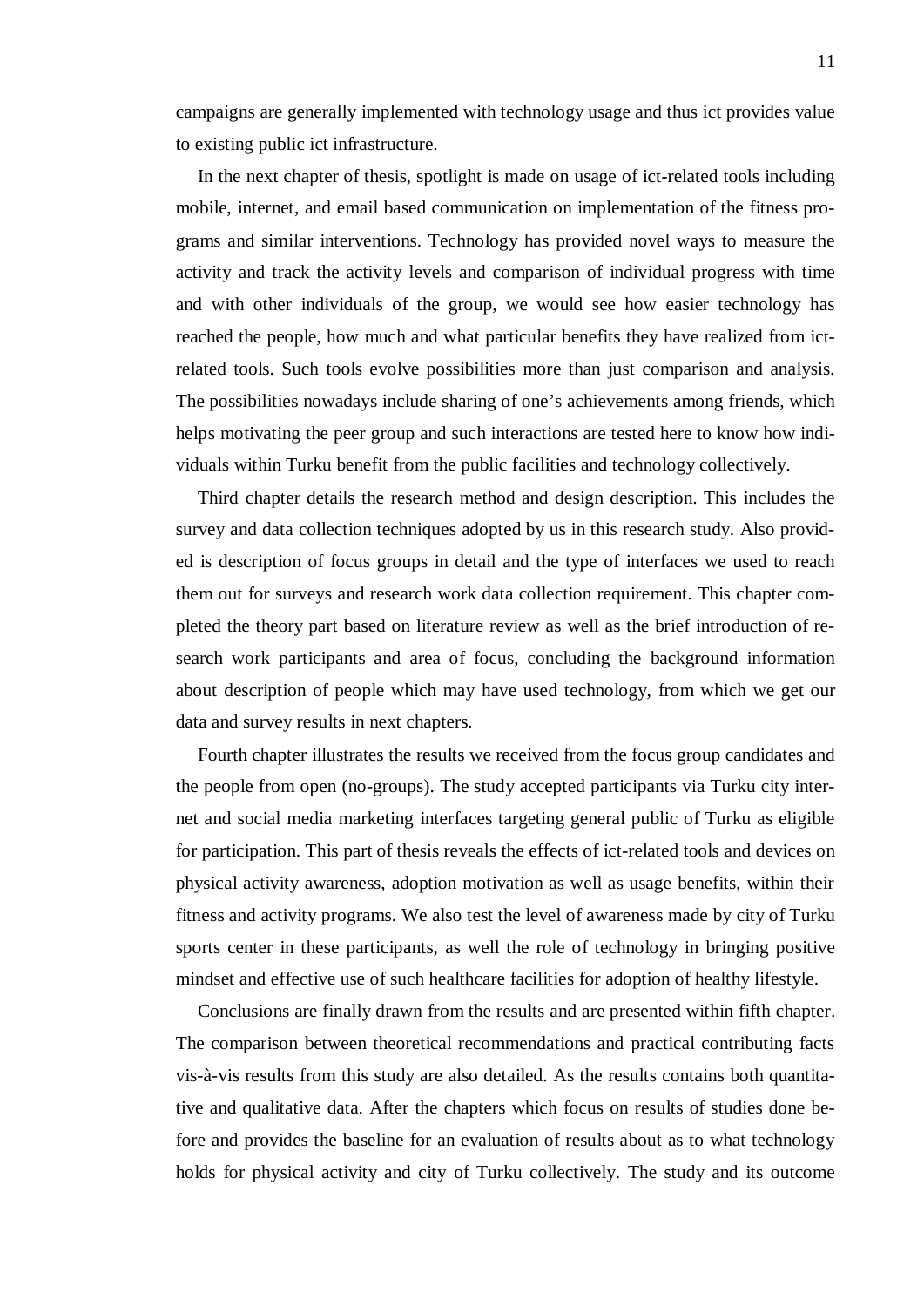further draw conclusions which could be helpful for healthcare service providers, city administration, sports center as a feedback, as well as for future researches to be done in Finnish society.

This final part of the thesis also presents some practical suggestions within conclusions, which can be called as voice of the customer (voc) and are thus highly recommended for adoption by the people or departments concerned, to improve the present level of motivation regarding technology based healthy lifestyle and wellbeing. Thus presents physical activity within focus groups, adoption and usage of ict-related tools and public healthcare facility infrastructure in Turku.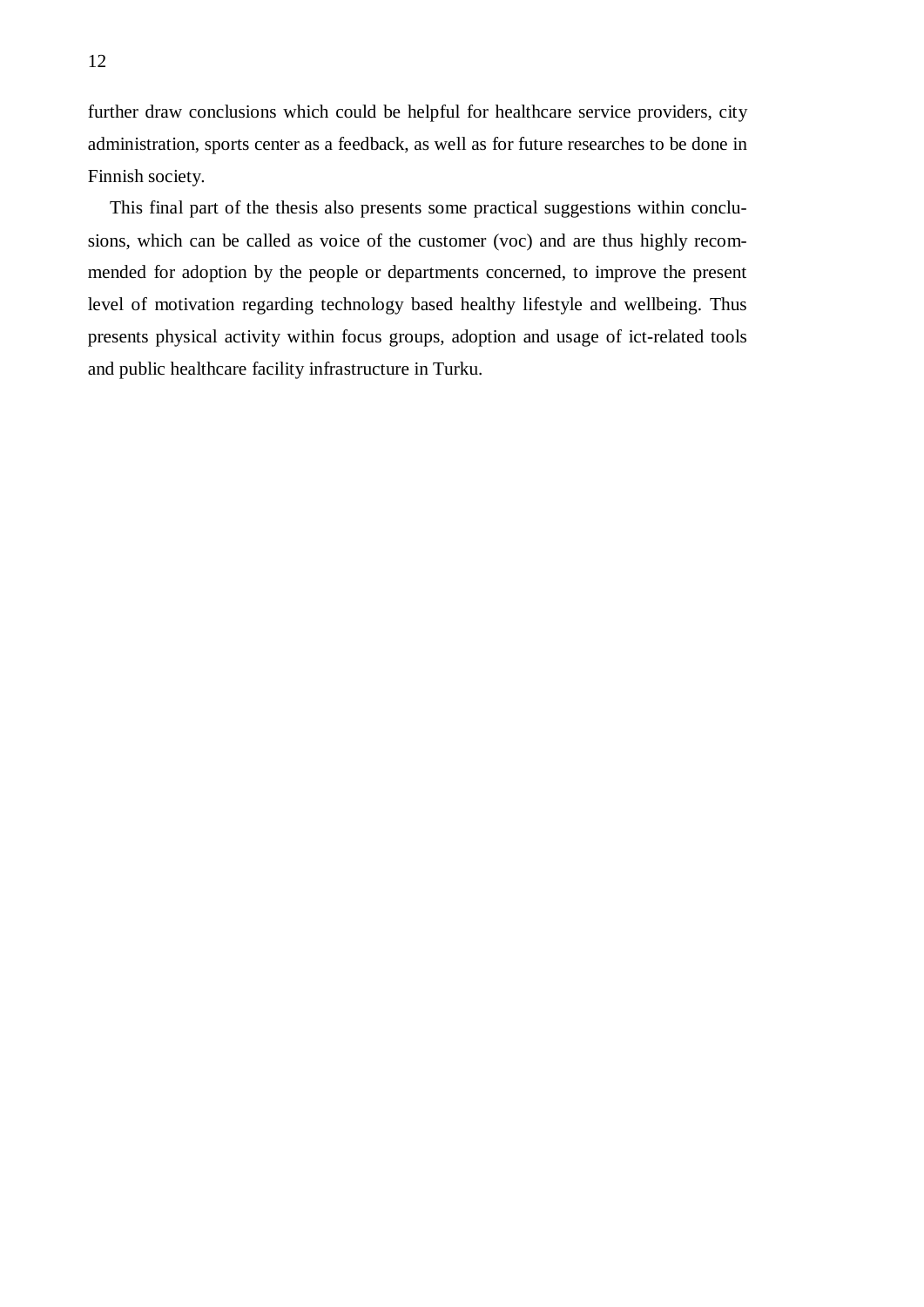# **2 PHYSICAL ACTIVITY**

# **2.1 Definition**

The world health organization states that physical activity is the bodily movement produced by skeletal muscles which results in caloric expenditure and there are benefits achieved by doing such an activity e.g. enhanced physical fitness and wellness levels, as well as preventing body from getting non-communicable and chronic diseases (Cdc, 2010 and Who, 2010). reduction in weight for overweight people, easier management of body weight are the prime factors making physical activity necessary and recommended for everyone desiring a good looking and healthy body. Figure 2-1 shows in a much better way some of the details about different physical activities one can focus upon.





(cf. Obesity Research Journal, 2003 and MiniSun, activity types)

The common activities are walking, running and fitness exercises. The more such activity is performed by a person consistently, more efficient the body becomes and remains healthy. Other benefits include but are not limited to prevention of chronic dis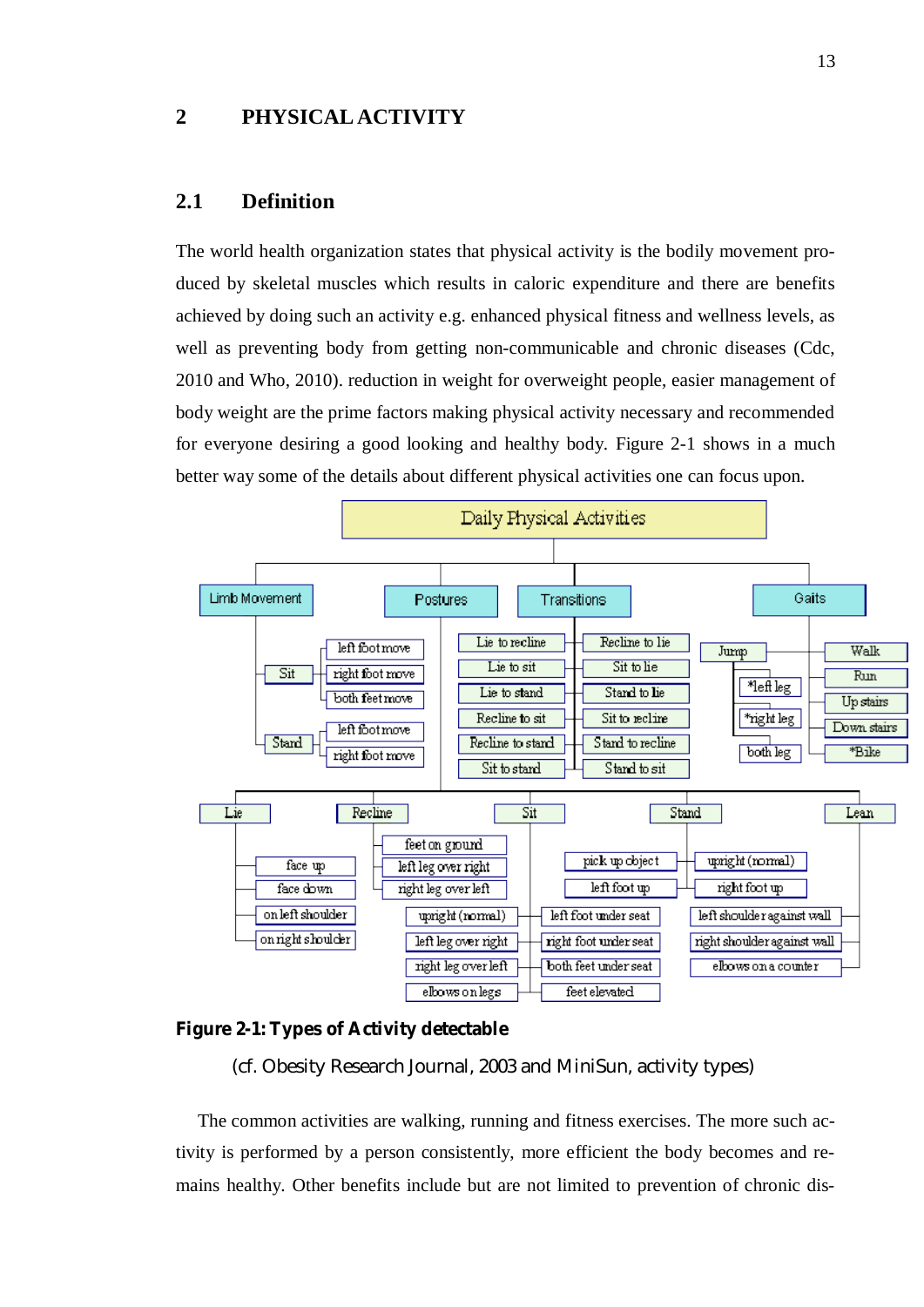eases, boosts immune system, helps in weight loss (Tudor-Locke, 2009). Regular exercises validated with follow-ups are well-established and proven as intervention for improving the health and physical functioning of people. Its importance increases dramatically and becomes imperative in case of patients with chronic diseases. However there are many barriers in achieving consistent physical activity, henceforth supervised training and counseling becomes necessary. However the exact usage and benefits of physical activity must be understood, as this is an area of high impact for society in long run and would immensely help people, particularly in the Turku region due to the winter season which impacts outside movement. International journal of behavioral nutrition and physical activity (IJBNPA, 2009), a well sought journal in this field states that lower levels of physical activity increases risk for adverse mental and physiological health, outcomes of such reduced level of activity include cardiovascular diseases, obesity, diabetes, osteoporosis, depression and anxiety (Cocker, 2009). While the American heart association of identified physical activity to be the fourth major risk factor for coronary heart disease which can be modified (Fletcher et al., 1992).



**Figure 2-2: Model of relations between physical activity, fitness and health**  (cf. Vanhees, Luc et al. 2005)

The relationship between physical activity, physical fitness and health is illustrated in figure 2-2. The three types of physical activity include associated energy expenditure (aee), which form 30% of total energy expenditure (tee). Aee is the biggest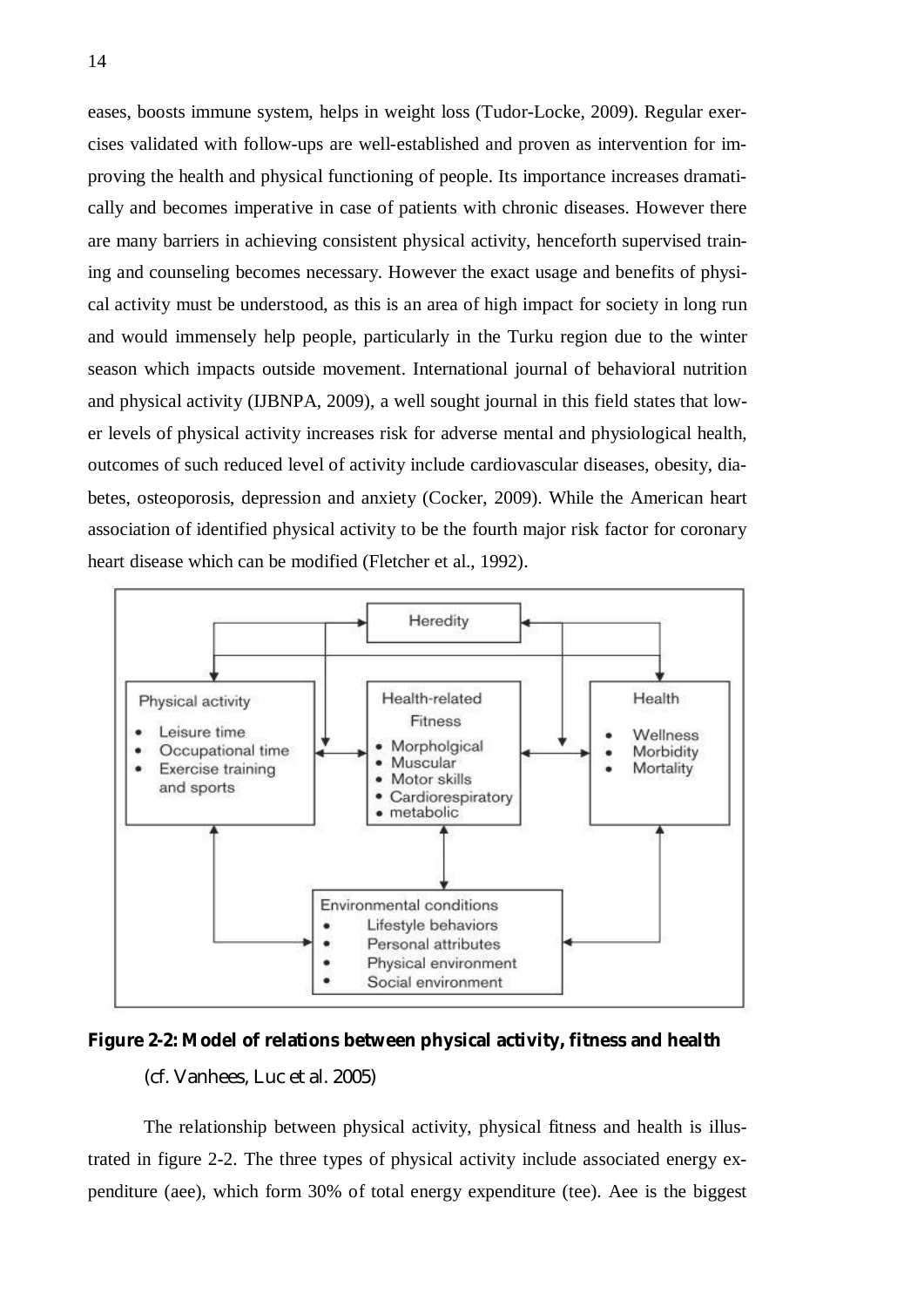source of variation in activity levels between individuals, being highly based on movement efficiency. Henceforth, a little variation in activities related to aee can impact the energy expenditure levels in a big way.

# **2.2 Physical activity recommendations**

Regular physical activity helps maintain fitness levels and keeps intact the activeness of mind, apart from various other health benefits to the individual. In order to achieve such benefits, people are required to be regular at targeted physical activity exercises.

The US department of health & human services, as well as UK department of health, both recommends that individuals should engage in 30 minutes of moderateintensity physical activity such as brisk walking, for 5 days a week. These recommendations are standard and well accepted throughout the world. Also, for intensive physical activity, the prescribed levels are 20 minutes for 3 times a week. (Becker et al., 2010, us department of health and human services, 1996 and department of health, London 2004) As a matter of concern as much as 87% Europeans do not achieve these recommendation levels (Varo et al., 2003).

In day to day life, walking is considered as the most important form of a physical activity. The globally established and well marketed recommended level for such a physical activity through walking is 10,000 steps a day (Choi et al., 2007).

Studies have established this with programs like 10,000 steps rockhampton, that reveal that people who participated once in such goal oriented interventions never show a downward activity curve vis-à-vis other people in community. While this recommendation took its own time to get researched, established and be popularized, studies performed in various countries for testing validity of this 10,000 step recommendation, in their respective regions reveals that the activity increases by an average of 900 steps per day within a year. The studies also found that women and people with higher income are more inclined to achieve and maintain these recommendations (Craig et al., 2006).

Also revealed in above research, educated people (university graduates) were also more focused to align themselves for achieving these recommendations. If we extrapolate this result to the context of this society, since Finnish people should be highly inclined for adhering to this recommendation, due to the pre-existing high standards of academic infrastructure.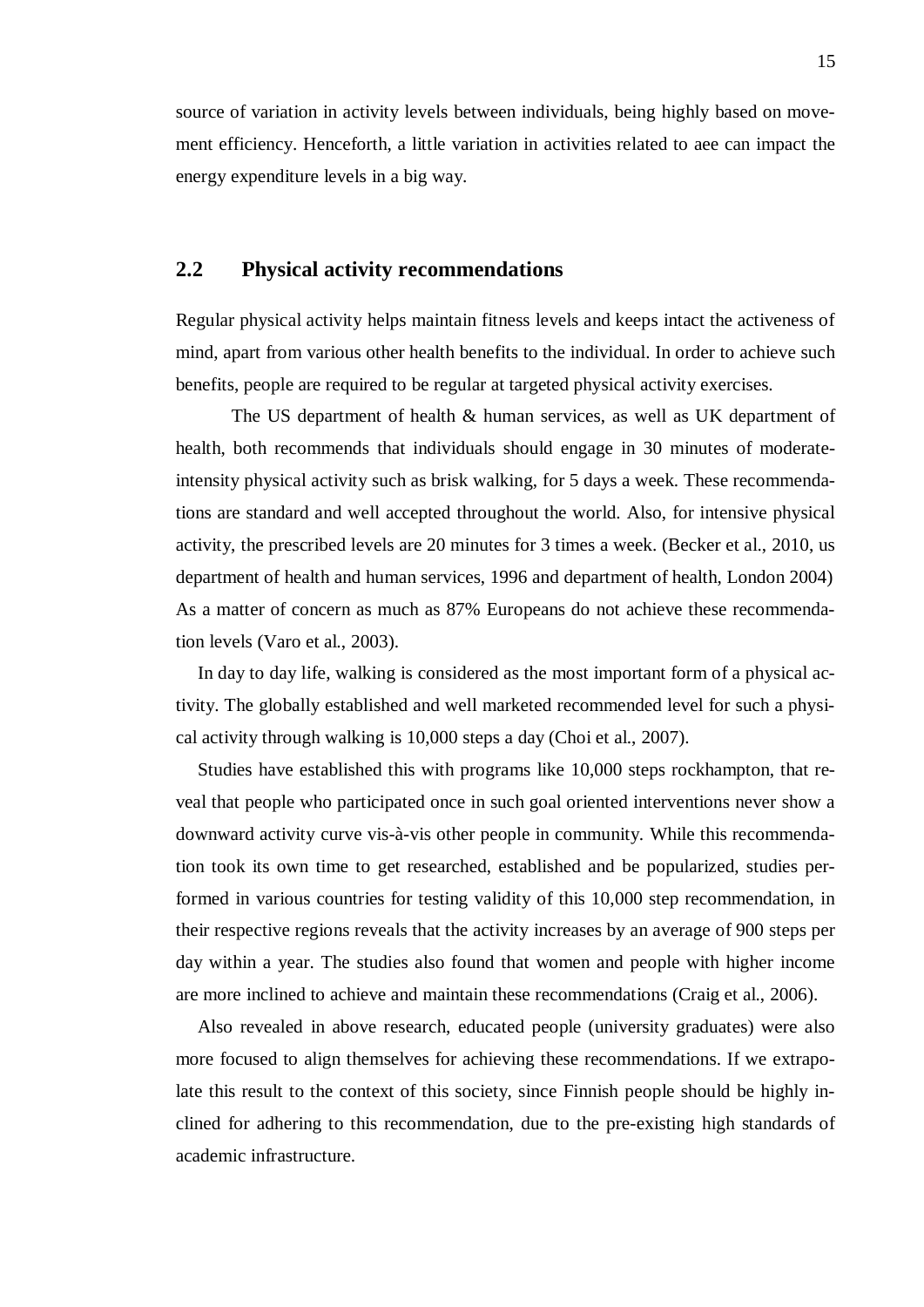The Finnish UKK institute located at Tampere, being an active promoter of physical activity and research in this area has given out the weekly recommendations on physical activity for adults aged 18-64. The same are presented in figure 2-3.



**Figure 2-3: Physical activity recommendations by Finnish UKK institute** 

(cf. Liikuntapiirakka, 2009)

These recommendations laid out by Finnish organizations (Käypä hoito and UKK) are more detailed and focused for each target area given the scope of vast number of activities are possible in Nordic region, while the recommendations by other health organizations are generally acceptable for application by people in any part of the globe, thus has a much wider scale of reach and scope (globally).

# **2.3 Motivational factors**

Research has found that individuals are most probable to remain active while participating in fitness within group while otherwise remains less encouraged with self-managed and tracked physical activity. Also in older population, reduced exercise capacity or an increased fear of falling might lead to a less active lifestyle (Bertera et al., 2008) and with the help of activity groups, immense improvements were found in vigorous activity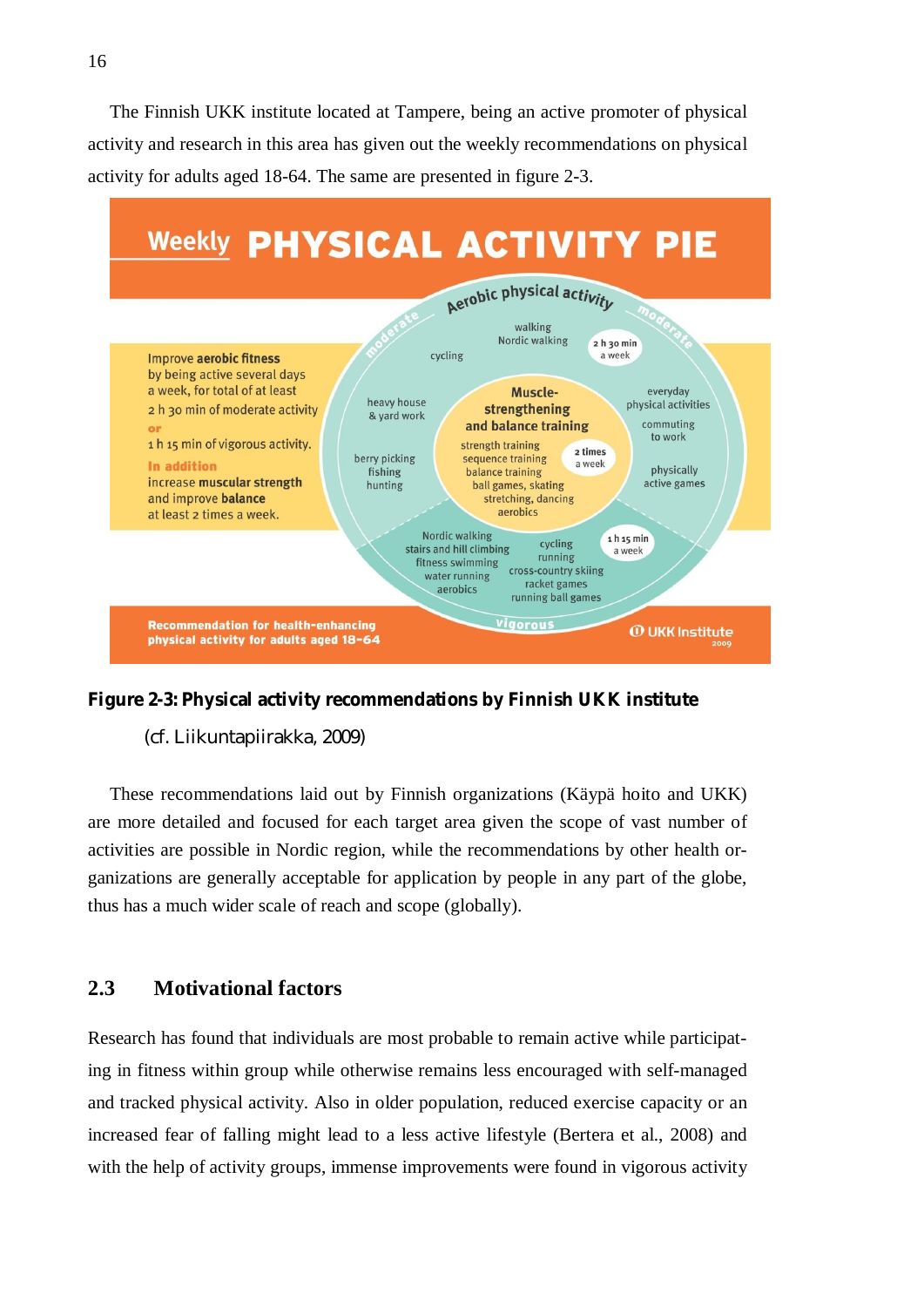levels. Study also show the significant reduction in cholesterol levels after a short time period of activity within groups and such benefits remain intact even after a year (Norton et al., 2010).

A systematic review of 48 research studies focusing on finding motivating factors for physical activity found collective results, which state that promoting walking brings improvement to physical activity levels within sedentary people. Walking can be further enhanced with programs tailored according to individual needs (Ogilvie et al., 2007). Physical activity (pa) is also found useful in addressing the physiological we well as the psychological causes of relapse to smoking (Bock et al., 1999; Ussher et al., 2001). Further as many as 12 distinct studies reported a positive effect for reducing cigarette cravings, negative affect, withdrawal symptoms, and smoking behavior (Taylor et al., 2007). To sum up, combination of different intensity of activities, variety of fitness techniques and group participations makes the long term process much easier to sustain.

### **2.4 Environmental factors**

Vital is the public infrastructure for motivation of public to indulge in more walking and activity. The presence of pedestrian pathways, racing tracks, fitness centers within short distance is imperative to sustain long term physical activity lifestyle improvements.

Turku city library and sports center provides technology aids to public on loan for tracking their physical activity (for example, pedometers and heart rate monitors are available). Such a novel way to get people familiar with technology devices would play out efficiently in achieving sustainable awareness and marketing the importance of physical activity and healthy lifestyle for everyone.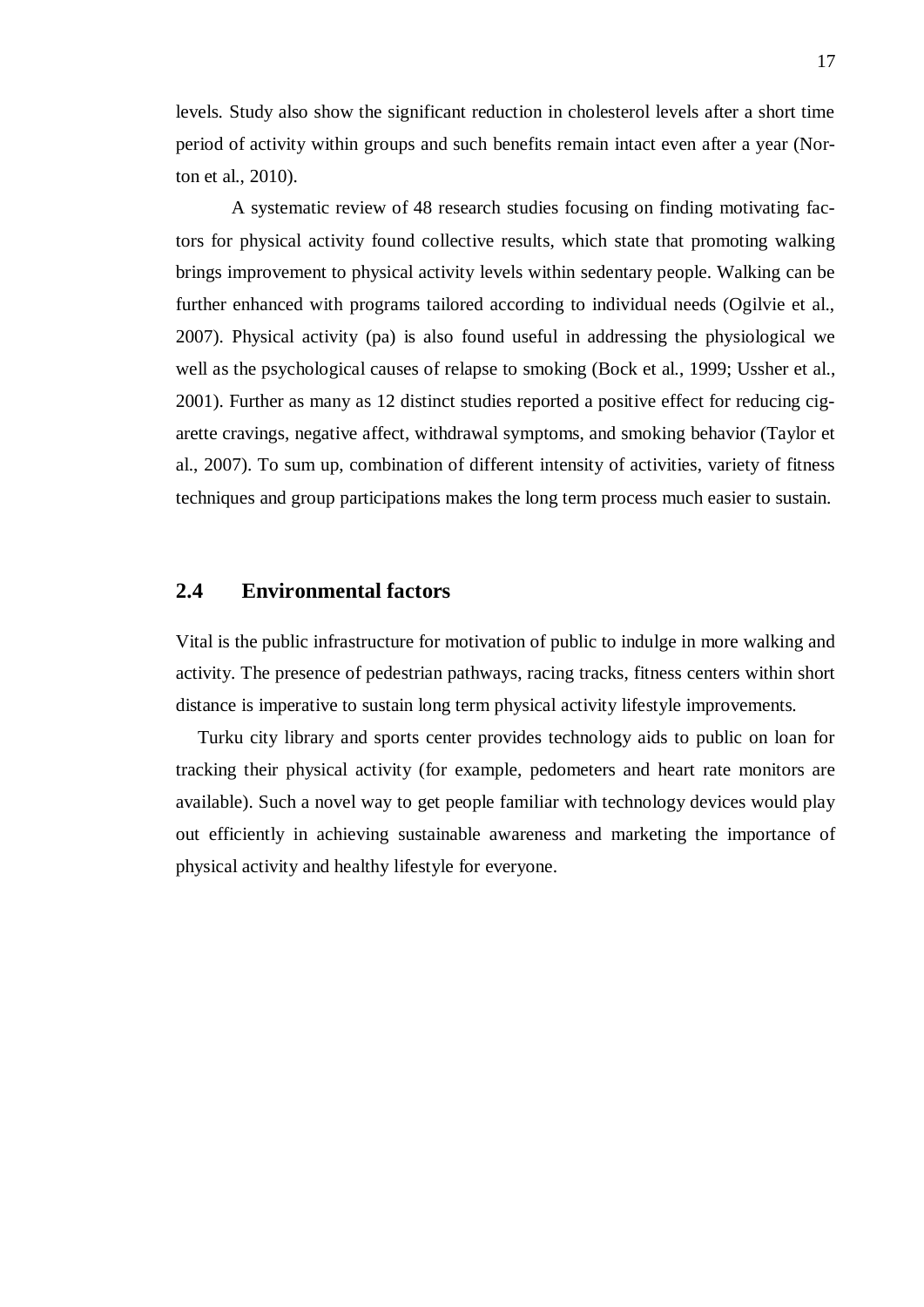# **3 TECHNOLOGY SUPPORTS PHYSICAL ACTIVITY**

## **3.1 Physical activity measurement**

Technology has penetrated well within the society to the level where it has started to show impact on physical and mental state of people worldwide collectively. This ever changing, growing field of technology now requires healthcare organization's focus for better society by keeping a long-run sustainable perspective healthcare service based on technology. Effective decision supported by technology combines motivational and the environmental factors, for tracking and improving the health levels. One of the major contributing parts of physical activity is technology tools like pedometer, thus we focus on physical activity supported by ict-related tools here (Nguyen, 2009).

| PA* Assessment method | Advantages                                                                                    | <b>Disadvantages</b>                                                                                              |  |
|-----------------------|-----------------------------------------------------------------------------------------------|-------------------------------------------------------------------------------------------------------------------|--|
| Criterion methods     |                                                                                               |                                                                                                                   |  |
|                       | Doubly labelled water (DLW) Accurate and valid measurement of EE*. Applicable for children    | Expensive                                                                                                         |  |
|                       | and adults                                                                                    | Analysis requires expertise                                                                                       |  |
|                       | Induces no change in PA behaviour in daily free-living conditions                             | No indication of specific activities, only total (daily) EE                                                       |  |
|                       |                                                                                               | Not appropriate for large-scale studies                                                                           |  |
|                       |                                                                                               | At least recordings over 3 days                                                                                   |  |
| Indirect calorimetry  | Accurate and valid measurement of short term EE                                               | Expensive                                                                                                         |  |
|                       |                                                                                               | Limited to laboratory setting until better portable devices<br>become available. Indirect measurement of PA       |  |
| Direct observation    | Best recording of type of PA and interpretation of the activities                             | Time consuming                                                                                                    |  |
|                       | Contextual information                                                                        | Potential reactivity of study participant                                                                         |  |
|                       | Applicable to children                                                                        | Limited in monitoring time                                                                                        |  |
|                       |                                                                                               | Subjectivity of the observer.                                                                                     |  |
| Objective methods     |                                                                                               |                                                                                                                   |  |
| Pedometers            | Lightweight, portable around waist<br>Simple and inexpensive                                  | Only walking or running steps, no recording of horizontal<br>or upper-body movements                              |  |
|                       | Non-reactive. Free living conditions                                                          | Limited validity for EE estimation                                                                                |  |
|                       |                                                                                               | No information of specific activity, only total (daily) PA                                                        |  |
| <b>Accelerometers</b> | See pedometer                                                                                 | Limited validity for EE estimation. No recording of                                                               |  |
|                       | Recording of accelerations in more than one plane and for<br>extended period                  | horizontal or upper-body movements, carrying a load                                                               |  |
|                       | Indication of intensity of the movement. Possibility of measuring<br>a specific activity      |                                                                                                                   |  |
|                       | Free living conditions                                                                        |                                                                                                                   |  |
| Heart rate monitoring | Lightweight and portable                                                                      | Measurement of EE, not of PA                                                                                      |  |
|                       | Directly related to physiological response to a physical activity                             | Not suited for very low-intensity PA as heart rate is affected                                                    |  |
|                       | Detailed data recording over extended period. Possibility of<br>measuring a specific activity | by non-activity related environmental factors. Individual<br>calibration of heart rate - PA relationship required |  |
| Subjective methods    |                                                                                               |                                                                                                                   |  |
| Questionnaires        | Applicable in epidemiological studies                                                         | Limited validity. No detailed information of PA. Depends                                                          |  |
|                       | Valid for gross classification of PA level for a population                                   | on subject's memory, interpretation                                                                               |  |
|                       | (e.g., low, moderate, highly active)                                                          | Not suited for PA assessment at the individual level                                                              |  |

# **Figure 3-1: Overview of physical activity assessment methods**

(cf. Vanhees, Luc et al. 2005)

Physical activity is measured by technology devices that calculate the units of energy released during workout (e.g. personal trainers calculate calories burnt by monitoring heartbeat rate). Measuring physical activity helps motivating a person, apart from keep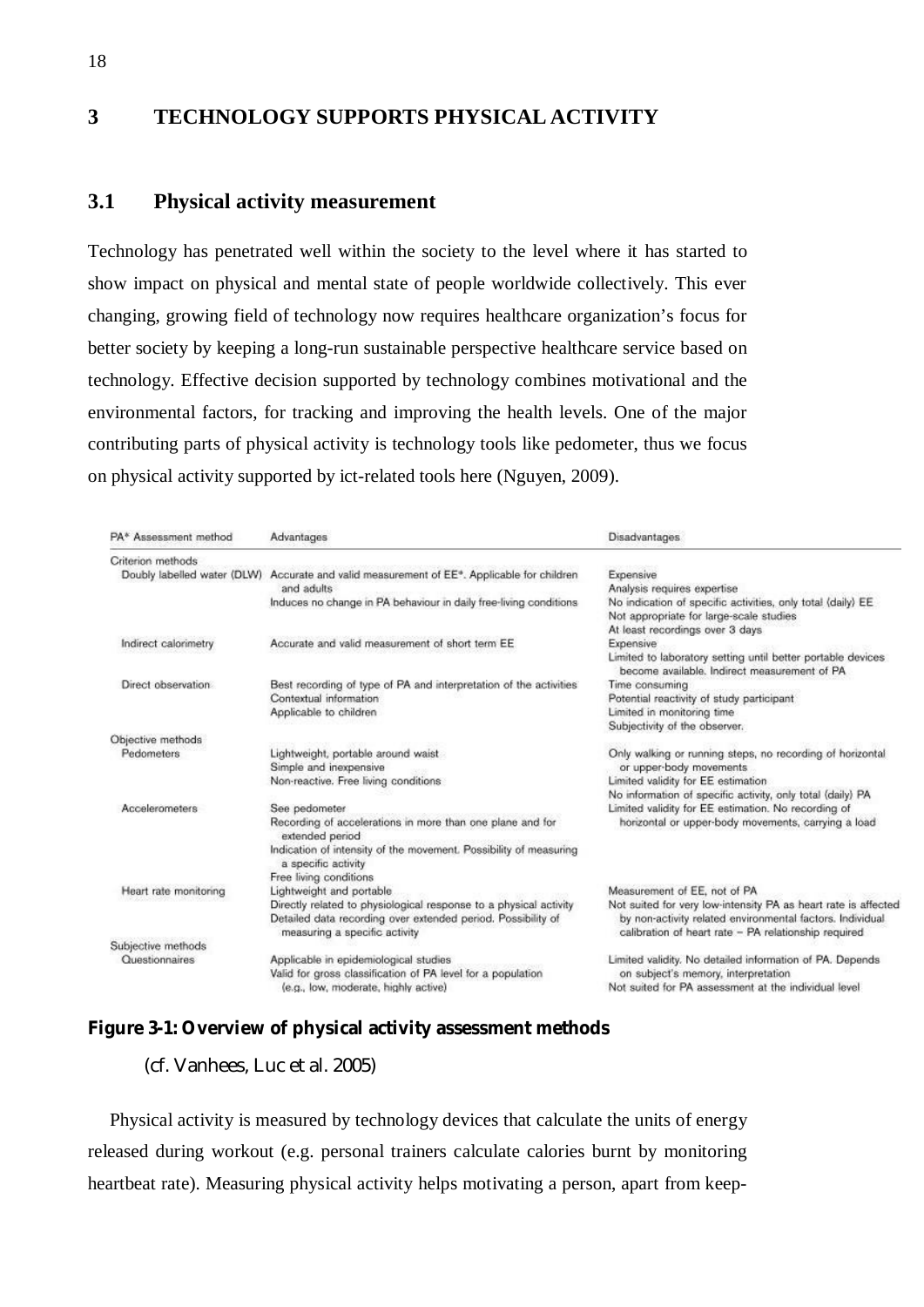ing a track record while the person makes effort to achieve the fitness targets, henceforth helps maintaining healthy body as bottom-line for whole of this process. Ict based devices are helpful in comparisons and finding interesting patterns from within the data with statistical analysis, apart from accurate measurement and devices being integrated well within daily lifestyle.

On a longer time frame of measurement tracking, when a person is trying to maintain his\her levels of routine physical activity, using bio-mechanical methods becomes a challenge, due to many factors like occupational reasons and change in their attitude towards the device used for measurements (Bauman, 2006). Thus a constant motivation (via self-discipline) or methods discussed within this thesis would help in longer term wellness sustainability.

We've three categories of measurement of physical activity, based on bio-mechanical methods. A brief understanding would help us understand the usefulness of physical activity in maintaining healthcare levels recommended in various research studies. For the sake of keeping this thesis in focus, we'd explain three methods only. Figure 3-1 explains the pros and cons of the three types of methods to record physical activity, namely energy expenditure, heartbeat measurement and body acceleration.

Energy expenditure is measured based on oxygen uptake, such as activity energy expenditure, activity-related time equivalent, physical activity level, physical activity ratio, metabolic equivalent and a new index of potential interest, known as the daytime physical activity level. While heartbeat measurement is based on monitoring of heart rate, such as net heart rate, physical activity ratio heart rate, physical activity level heart rate, activity-related time equivalent, and daytime physical activity level heart rate.

Another method is body acceleration, in which measurement based on whole-body acceleration is recorded, based on quantification of the velocity and duration of displacement in outdoor conditions using by satellites using the differential global positioning system may constitute a surrogate for physical activity, because walking is the primary activity of man in free-living conditions.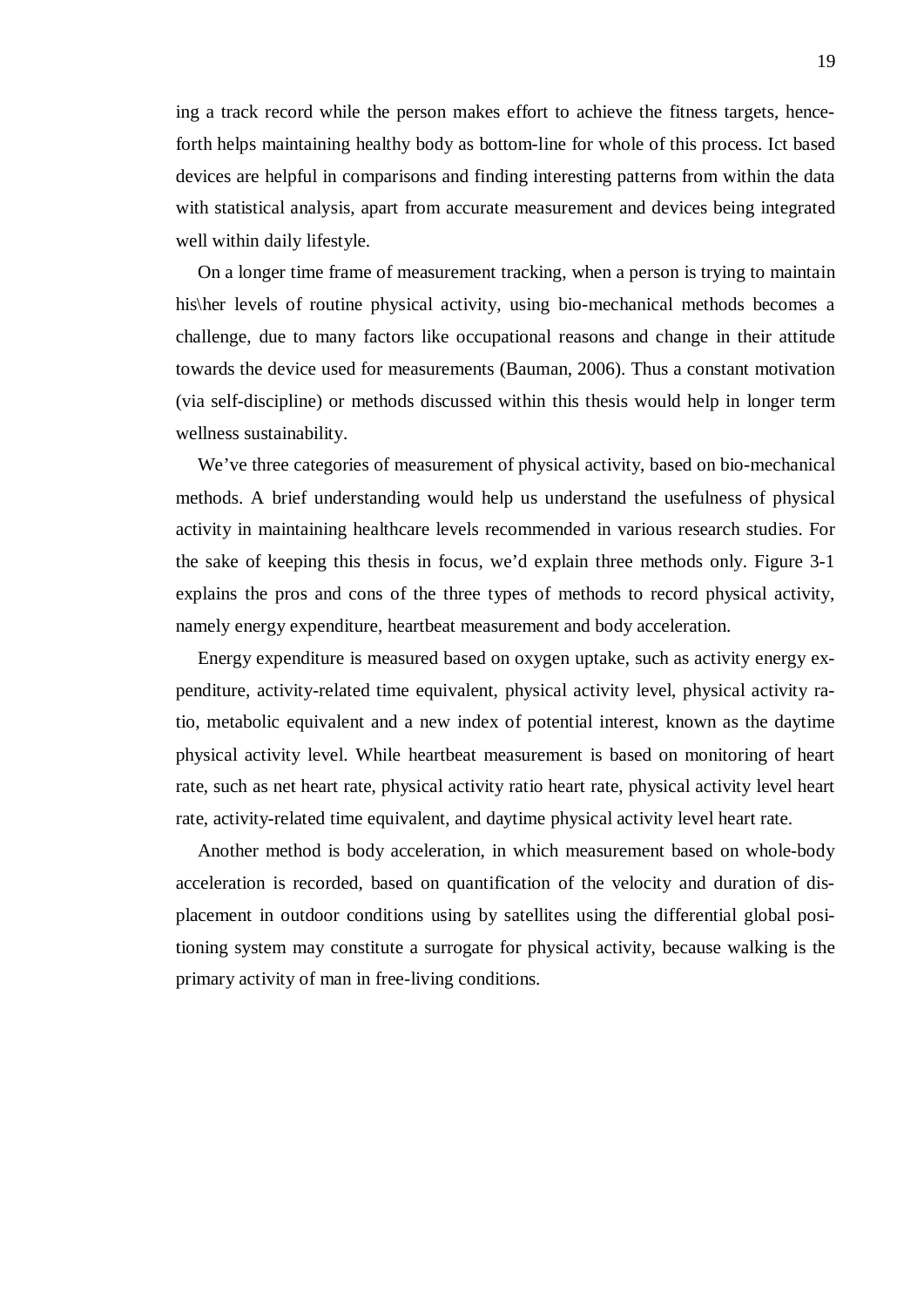# **3.2 PA measurement devices**

#### *3.2.1 Pedometer*

There are two major devices being used to measure the physical activity. While pedometer is the first one and the most popular one, there are also other devices like accelerometer and others which have many specialized uses in measurement based on the very nature of activity. For example, an athlete measure his physical activity by the distance covered, which requires acceleration, velocity and data about elevation while performing activity. Since the intensity of such workout cannot be determined due to many reasons like the weight carried during the exercise and effect of external factors like weather, footwear, etc., so measurement is valid only to some extent. Devices available in the market are able to measure with accuracy of  $\pm$  5 % of actual activity (Rye, 2007). A pedometer is a micro electromechanical step counting device and is generally used as a motivational device for overweight and obese people to increase the counts of steps they take daily and try to achieve higher number in future to lose weight and stay fit. While there are many commercial devices available, research done by Ghent University, Belgium and a study by the British journal of sports medicine reveal that inexpensive pedometers can be less accurate and show less step counts or show more steps than taken by a person in reality. Although the pedometers nowadays are more accurate than before and user friendly, for example they have inbuilt radio, light and talk facility to know the step count without having to see the pedometer (Cocker, 2009 and Rye, 2007).

#### *3.2.2 Accelerometer*

This device is more accurate as compared to pedometer. Hence are used in computer games pointers. many applications of accelerometer are seen in real life games like golf, where a gyro sensor (gyroscope) is used with mems to measure the orientation or swing of golf player's arm, which can be rendered to a microcomputer to interpret incoming data in a three dimensional way to guide and train the golfer based on his personal history and track records. A commercial golf device is also sold by fujitsu, where the previous history of golf player and advice from professional golfer is used to judge the level of proficiency of the golfer (Murphy, 2009).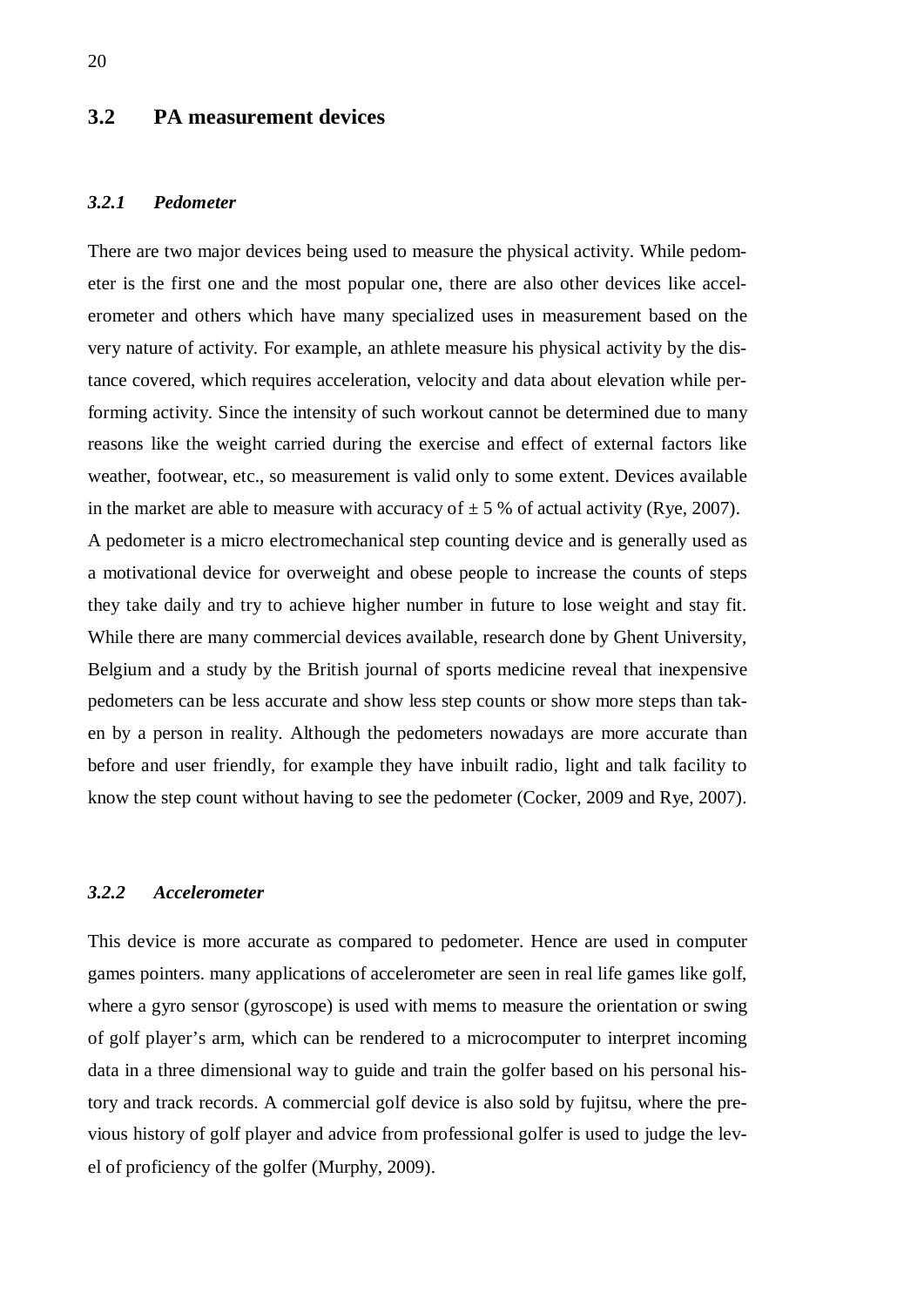#### *3.2.3 Heart Rate Monitor & Gyroscopes*

Heart rate monitor (hrm) measures the heart beats per minute on a real time basis or for later use by recording the readings. Since motion sensors like pedometer and accelerometer have certain limitations, including failing to detect or underestimate the cost of activities like household tasks, cycling, etc. Henceforth, combination of accelerometer and heart rate monitor is seen as a potential solution to improve estimation of energy expenditure. Use of accelerometer is found to be more accurate than pedometer, in such cases of combined use (Thompson et al., 2006). Pedometer is more accurate than heart rate monitor and accelerometer, for estimating light and moderate physical activity (Macfarlane, 2006).

### *3.2.4 Sports gaming and devices*

Sports are generally a field of collective exercises. in present times, when people have different schedules to keep up with in their professional and business oriented life, the place of open-field games is overtaken by computer gaming and devices like Wii. The present level of simulation and embedded technology has provided enough power to the humans to have ample free movement while playing the games and help leverage the fun to improve their activity levels. We study on this lesser researched topic more on the results section, which interpret the opinion as well as usage patterns of such devices on people of Turku region.

## **3.3 Online Motivation**

#### *3.3.1 Social Networking*

Apart from the devices and tools which help people to track, maintain the activity, apart from measurement feature. There is an ever growing field of internet and high-end technology based participation which helps in awareness and encouragement. As people are unable to move all the time or exercise absolutely in a given group, during such gap time the social networking services can help the individual to share their activity progress and fitness routine through internet with their colleagues, friends, family, activity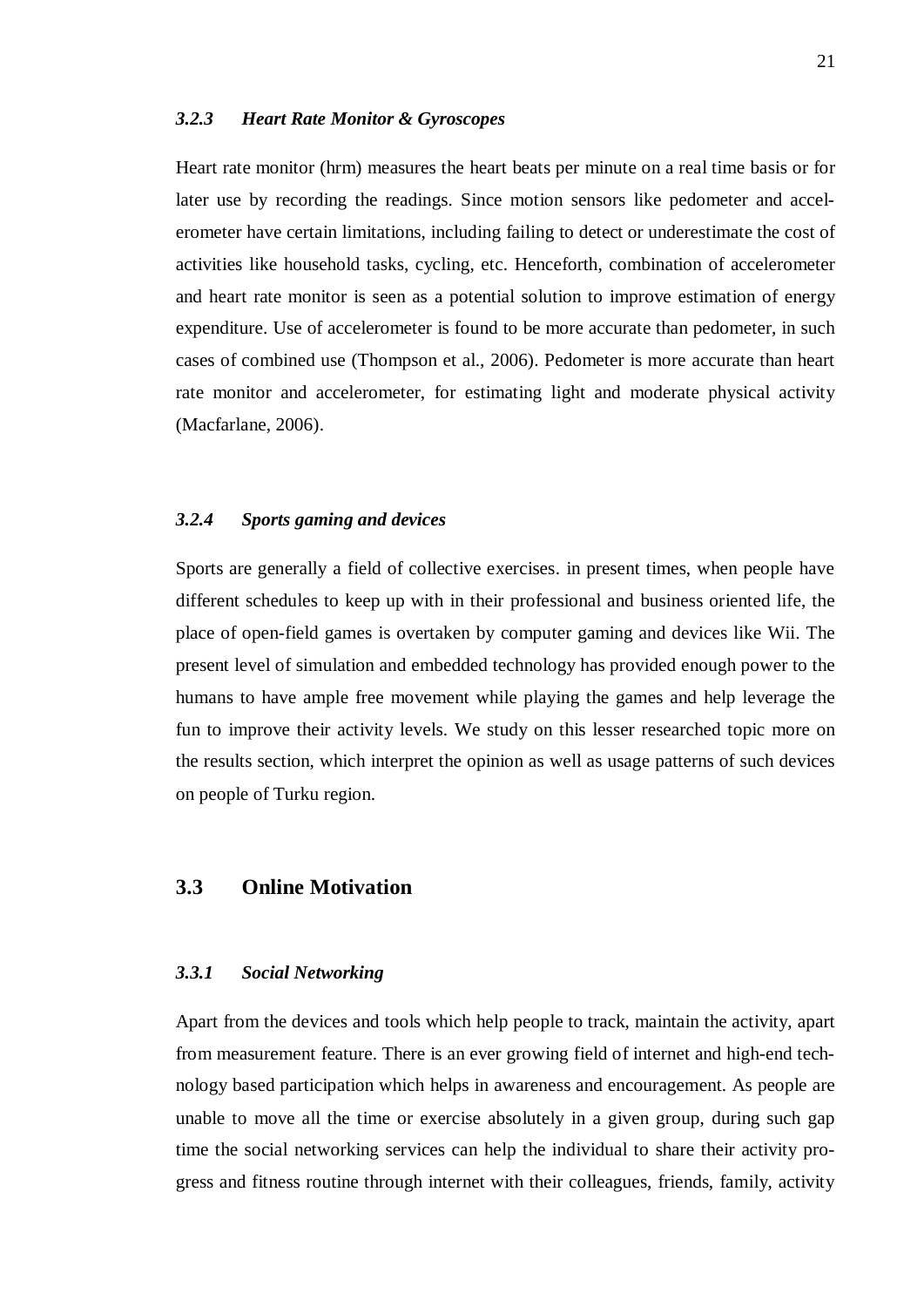group or online social circle. Such a virtual social environment helps built positive effect and encouragement towards progressing with the recommended physical activity levels. Above that, the personal trainers, professional sport's mentors as well as doctors and healthcare staff are able to track the progress in a mentally constructive environment.

Social medium technology tools like micro blogging websites (twitter) and engagement to friends and groups within Facebook pages, enables sharing of controlled information automatically using technological means. Major healthcare organizations have found that to keep people engaged in physical activity and encouraging them to stick to targets, internet can provide dramatic improvements to the required motivation and encouragement. In this age of social media and websites like twitter and Facebook, people can use internet based or mobile phone based applications for sharing their achievements in physical activity to their friends. This ultimately helps in making a very positive environment for others to adopt physical activity and healthy practices as an integral part of their lifestyle. Websites like wellthen.org is one of the examples of this emerging and fast growing trend in pa and healthcare (Svensson, 2010 and Hurling, 2007). Previous developments and implementations, as well as researches have quite well revealed the improvements in healthcare levels with computer based counseling.

A fully automated internet and mobile phone–based motivation and action support system can significantly increase and maintain the level of physical activity in healthy adults (Fukuoka, 2010). Researches on this have been done previously and have found significant statistical results in increasing mvpa and increasing fat lost during such interventions (Nguyen, 2009 and Hurling, 2007).

#### *3.3.2 Computer based counseling*

A computer based counseling system (cbcs) is best suited for a public healthcare service system. This is because cbcs allows addressing high patient numbers and with individual tailoring, plus feedback despite minimal manpower requirements and low intervention costs. Information may be presented in a user-friendly way by including videos, pictures and audios which are adapted to the user needs. Cbcs may be part of shared decision aids enabling the exchange of user or patient experiences and encouraging selfmanagement (Bieber, 2008, Murray, 2005 and Thomson et al. 2007).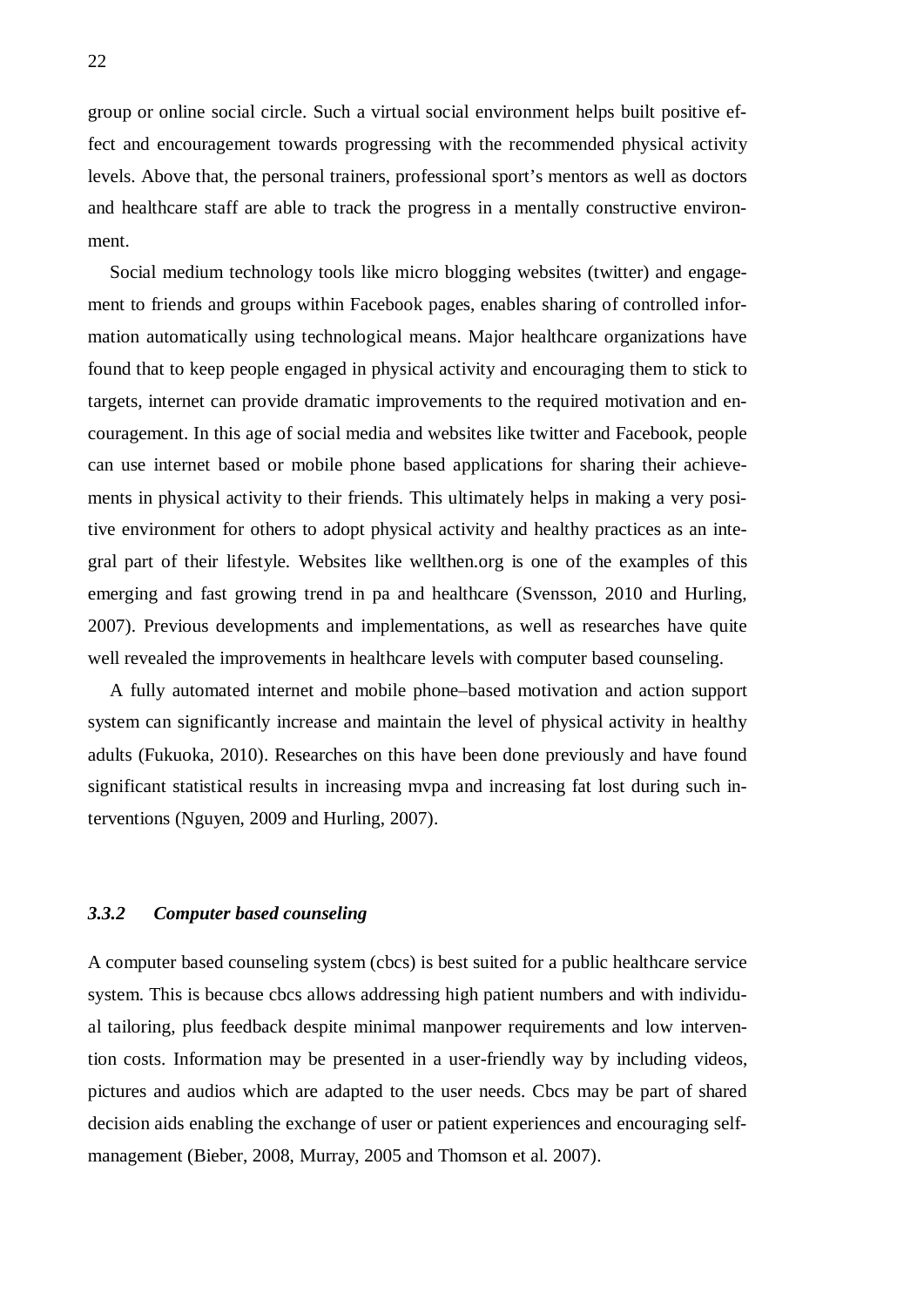Historically, achievement motivation was used in sports, although attention has shifted to participation motivation (Patrick, 2010). Interventions with computer based counseling system (cbcs) are most likely to promote participation with motivation and also result in statistically significant improvements in leisure-time physical activity. The need would be to apply the cbcs of physical activity, along with the SDT, the selfdetermination theory (Hurling, 2007 and Häkkilä, 2007).

Some sdt based studies have found that users are motivated when they enter details on their physical activity target achievements on a regular basis and are also able to track it regularly, pushing the limits higher. This creates the much needed motivation and positive environment for adopting physical activity in their daily lifestyle. Some of the key issues getting physical activity into one's lifestyle are awareness, usage, motivation, adoption of support technologies within lifestyle.

In order to make improve acceptance of physical activity in everyone's lifestyle, technology provides immense help with its customization and promising results. The technologies include both software application and hardware devices, used along with pedometers. A ready example is gps based measurement devices, which helps save time in accurately measuring, recording and tracking pa levels (Derrick, 2002).

#### *3.3.3 Advanced Technologies for movement tracking*

Here we'd discuss about the global positioning system being used in many physical activity measurement tracking devices. The global positioning technology is the only available fully functional global navigation satellite systems (gnss), which is able to judge the accuracy of the location of gps device to highest accuracy of 1 meter, 95 % of the times.

While accelerometers are the primary tools for objectively measuring children's physical activity, they can provide precise intensity and temporal movement data (Rowlands and Eston, 2007) and capture physical activity in free living conditions (Vanhees, Luc et al. 2005) without the need for participant or proxy recall, or manual record. A notable limitation of accelerometers is that they do not provide the location where physical activity occurs.

There are two types of gps technologies available, one is assisted gps and another is differential gps assisted gps (agps), which are deployed where weaker satellite signals make calculation of actual position difficult and inaccurate. Agps uses local cell towers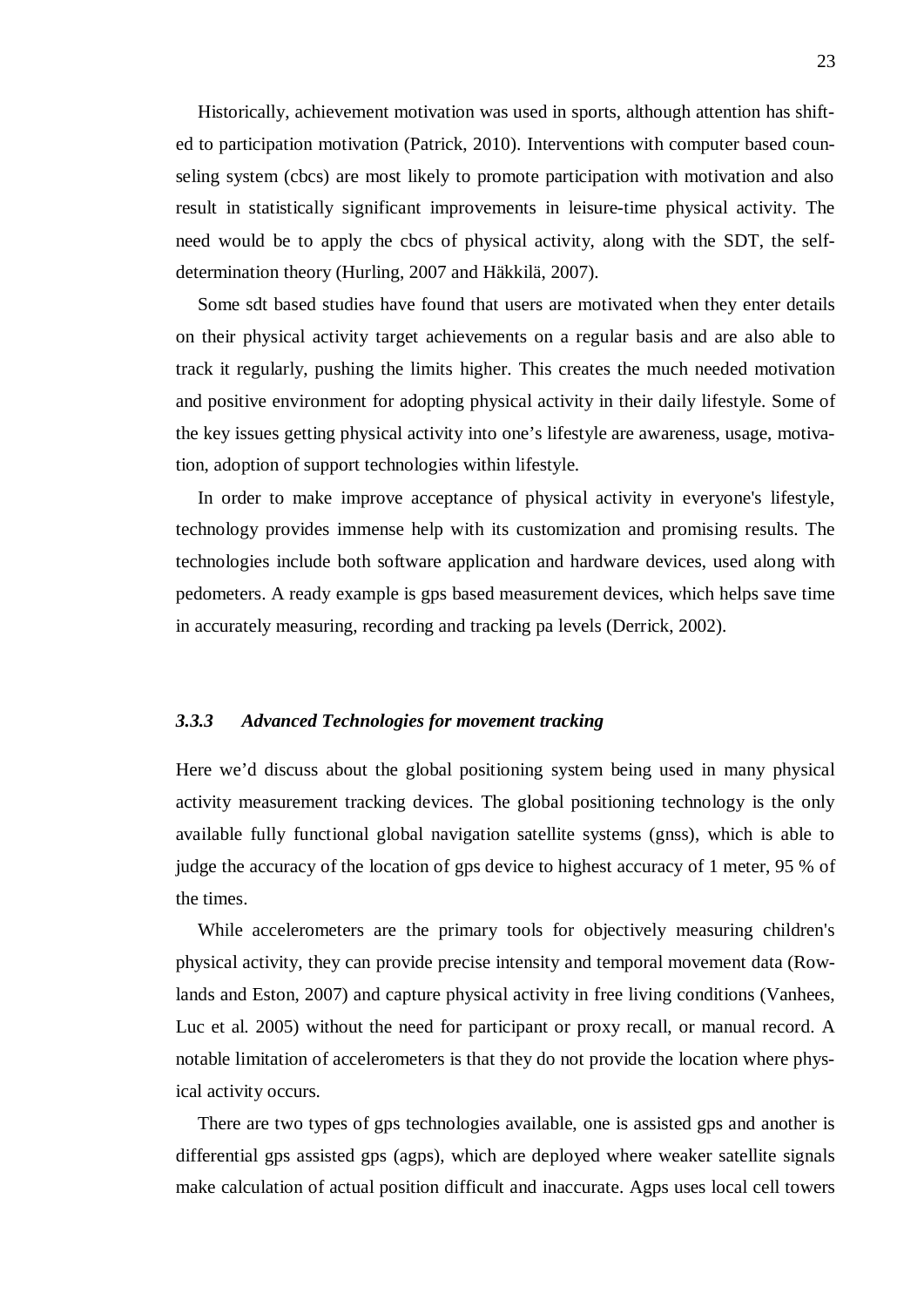to gain the position accurately, which also increases the battery life. on the other hand, differential gps (dgps) is the parent technology of waas (wide area augmentation system) and is used to measure the position accurately up to 1 meter both vertically and laterally, by using both cell tower signals and satellite signals. Henceforth, we now know that the accuracy of such measurement would be suitable for all, including professional athletes.

Some of the uses of gps in physical activity measurement are found in measuring the distance traveled by an athlete, at various inclinations or elevations, without depending upon pendulum based step counters (Maddison, 2009, IJBNPA, 2009 and GPS maps).

In a pilot study with 137 children, where accelerometer was deployed to know factors affecting overall mvpa (moderate to vigorous physical activity) of school going children of around 11 years of age, the study results details that walking to school resulted in much statistically significant results to increase mvpa, as much as by 43%. This means that those who do not walk to school were doing 43% less in terms of physical activity. The study also found that playgrounds were not able to contribute that much significant physical activity. This single research clearly shows the importance of walking to school, however adoption of such lifestyle was found to be an issue. (Cooper et al, 2010). This research further keep open the room for improvements the ict-based tools can bring in motivating and monitoring targets for this age group. These beings focus and aim of this master's thesis study.

# **3.4 Walkaholic with technology**

A review of past studies was made and we found ten studies that employed use of vastly separated ict tools in studying the physical activity in different groups of people (children, at-risk adults, patients with chronic illness, etc.). These studies were found with the existing list of two hundred journals collected during literature review phase and had special mentions with their titles that made it easy for us to know that these are exceptional papers and should be dealt with separately which making theory portion for this report. These studies served the theoretical framework for this multiple case-study research briefly described below along with results of some of the research studies done in past related to technology and healthcare.

A recent study on US adults has shown that the average percentage of daily physical activity comes from food and drink preparation (12-38%, while running contributed as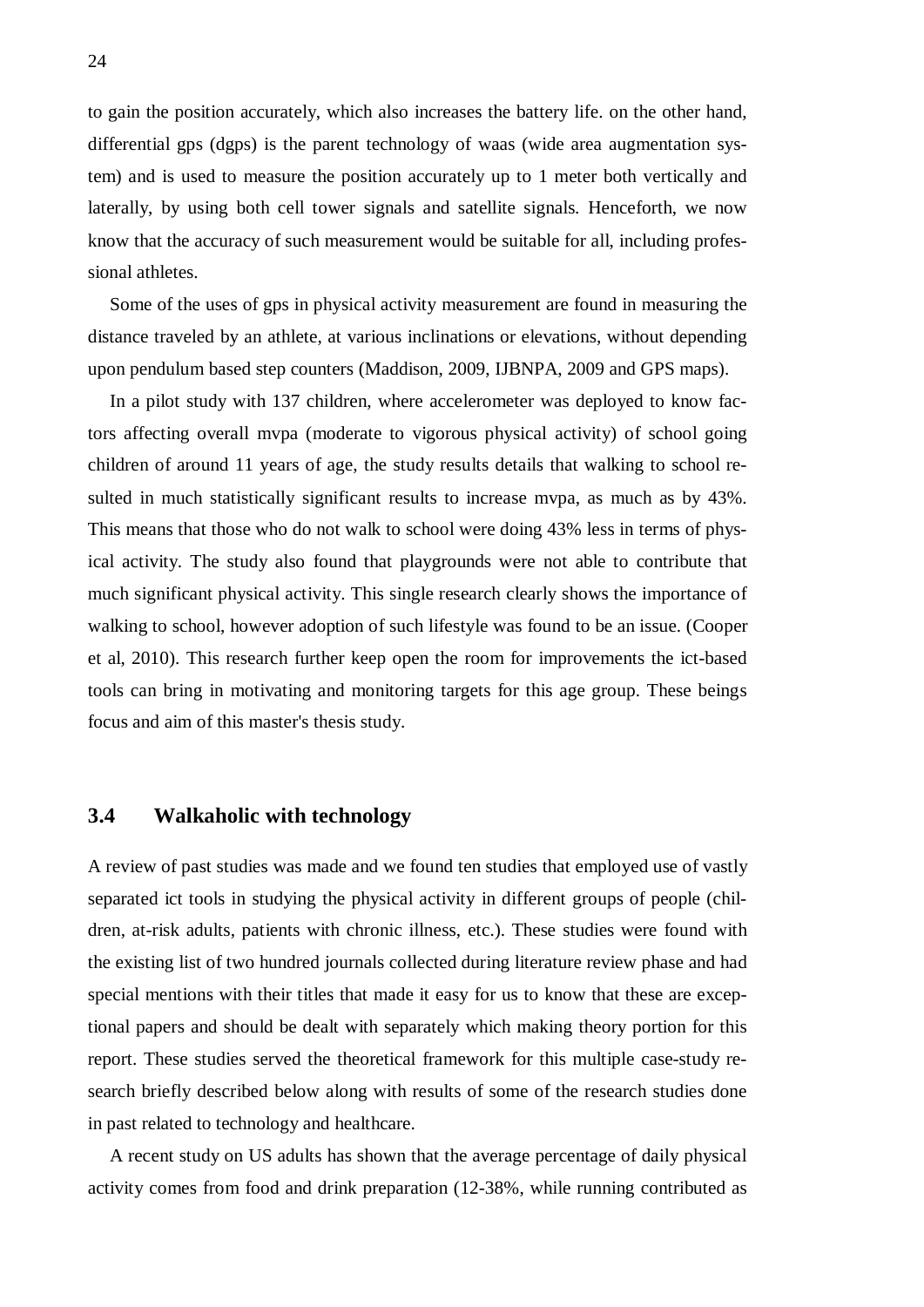the moderate-to-vigorous activity accounted for only 1% of the total daily percentage (Tudor-Locke, 2010). This clearly shows that while running contributes most effectively in maintaining the well researched 10,000 steps a daily recommended level, this remains as a challenge for healthcare services to achieve motivation within society for achieving this health level.

Also the focus on this very aspect of physical activity, i.e. by running and tracking of the improvements made by measurement using pedometer and counseling using ictrelated tools, in order to get results on user acceptance and usefulness of these devices. Research studies done on patients with non-chronic diseases have showed lasting positive effects on steps per day, after pedometer-based behavioral modification program with telephone support (Greef et al. 2010). In every physical activity intervention or healthcare activity, the feedback system is the vital link for regular follow-ups and up keeping the motivation with constant guidance. Such a channel is made possible with help of technology. The computer based counseling systems have emerged as the only low cost and sustainable solution to the ever increasing population of healthcare and social security benefits. This process of feedback by service providers is known as cbcs. It helps us form the hypothesis that ict-related tools could provide motivation in reaching the recommended levels of physical activity without requirement of frequent followups or interventions.

### **3.5 Trends in tools**

There are various tools that are available in market like movement calculation devices like pedometers, accelerometers, energy expenditure estimation devices like heart rate monitors, odometers and gps recorders, entertainment combining devices like music players (ipod, mp3), aerobic equipment and gaming devices like Wii.

The interest of general public is seen to act more likely in a collective way than in a distributed fashion. For example, one single model of apple iphone is able to compete with whole range of nokia mobile phones and even new entrants like google android based smartphones. Thus, we can safely assume that a single product with enough innovation and collection of features is poised of mark a big revolutionary difference in the public interest towards physical activity.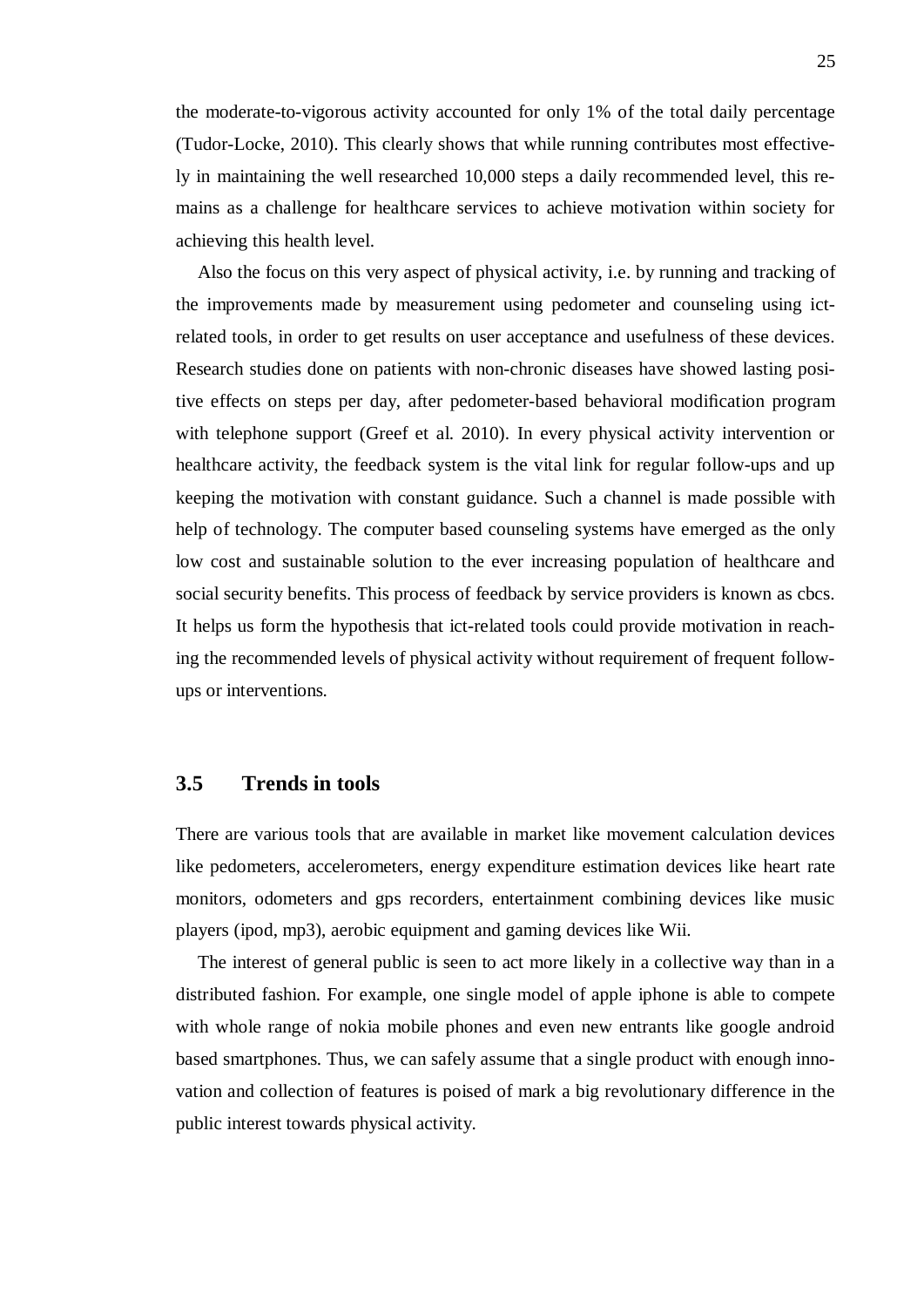We're seeing couple of internet based services which help in tracking of the activity as well as they make sure that the people are able to do self-analysis of their activity and set the goals based on the knowledge base available online in the data warehouse.

Services like web based physical activity tracking diaries help the users to share their activity graphs within their social groups, peers, family and friends. Such an advanced ability to share the personal health and fitness records, via other compatible communication technology interfaces (including mobile and internet) helps create a positive mindset and improve the attitude of the whole group of people (those who share and those who receive the shared information).

The big brands in commercial lifestyle segment are also now bringing products that help users do more with their purchases than just using the product. For example, combo devices are available from stores like Nike which helps the buyer manage their steps taken via an internet diary manager and sharing via Facebook and twitter (social networking capabilities). The footwear comes with inbuilt gps, mp3 player, pedometer and iphone apps supported such online services. This is the initial stage of what we see as a step towards physical activity being made officially viral with usage of such technology in every society. The trends in technology based on maturity level and adoption is discussed in note 3.7 and detailed with the help of a model patam in figure 3.3 within this report.

# **3.6 Awareness is the keyword**

User awareness is a concern for every technology using organization. Same situation is applied to the society in whole as the healthcare services are trying to maintain the balance in social infrastructure available to support unhealthily people while trying to keep the rest motivated to remain fit and maintain the fitness levels with healthy lifestyle. In such scenarios, awareness of benefits of the facilities being provided as well the recommendations set by the researchers in healthcare services field must be communicated thoroughly and understood by the individuals and families. The starting point of such an interaction towards awareness should being at school, as established by the literature review.

In such scenarios, the mentors, physical activity trainers are expected to have ample hands-on knowledge of the technology devices so that they are able to successfully do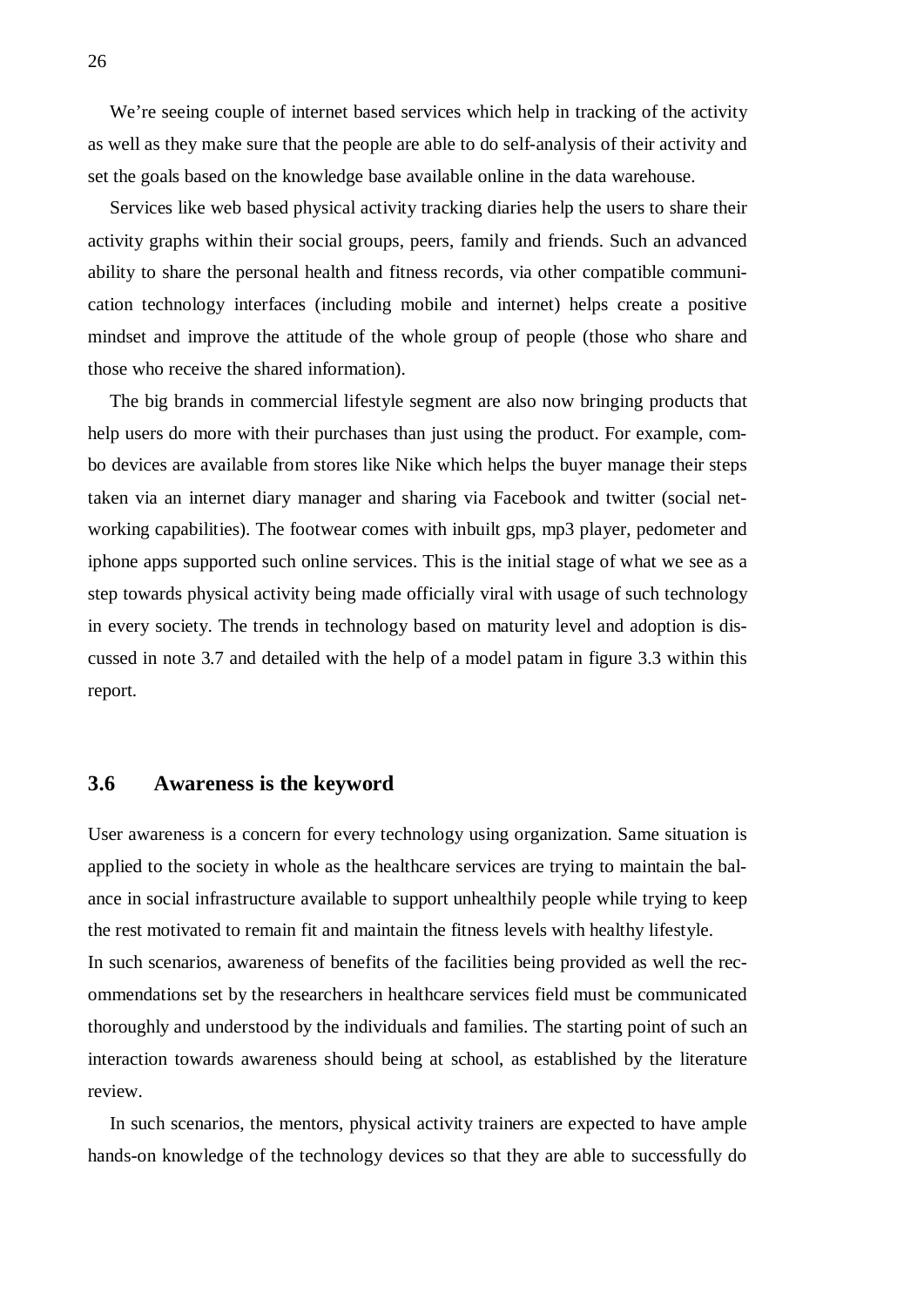the knowledge transfer to the participants in the various exercise groups as well as their counseling beneficiaries in the society.

Further stages of the awareness include usage of computers to a larger extent and an increased monitoring or tracking of the progress of physical activity using such tools under supervision of doctors and other healthcare services staff. In order to reduce frustration among the people at such level, motivation is infused with change in environment and encouragements with help of various activities (e.g. outdoor). Integration of the social medium with technology would help overcome the motivation issues.

Finally with the consistent usage of technology based counseling and activity tracking, the routines would be absorbed by the participants of the healthcare services focus groups within their lifestyles. Support of social groups, mentors, technology, as well as healthcare staff would help overcome issues like self-discipline and people are found to benefit from this approach.

# **3.7 Adoption**

The perceived usefulness (attitude) as well as perceived ease of use (subjective norms) forms the behavioral intention of the users of any technology. Adoption of technology tools and services supports the individual with a collective goal of improving physical activity adoption. For the same, we follow the below listed approach, which includes self-motivation and interaction of the individuals with the healthcare staff as well as social circle (focus groups like '*ladies on the move*' or '*55+*').

Figure 3-2 explains the PAIT model. This model is adopted from well-established hypothesis testing model and path analysis which fits the context of physical activity, being the most popular one and used throughout in the research papers reviewed.

Attitude being the perceived usefulness, gains help in our assumption with the awareness campaigns. Turku city and sports center makes sure that people know about the very facilities available for general public (including the swimming pool, stadiums, jogging tracks, technology devices available on loan, etc.).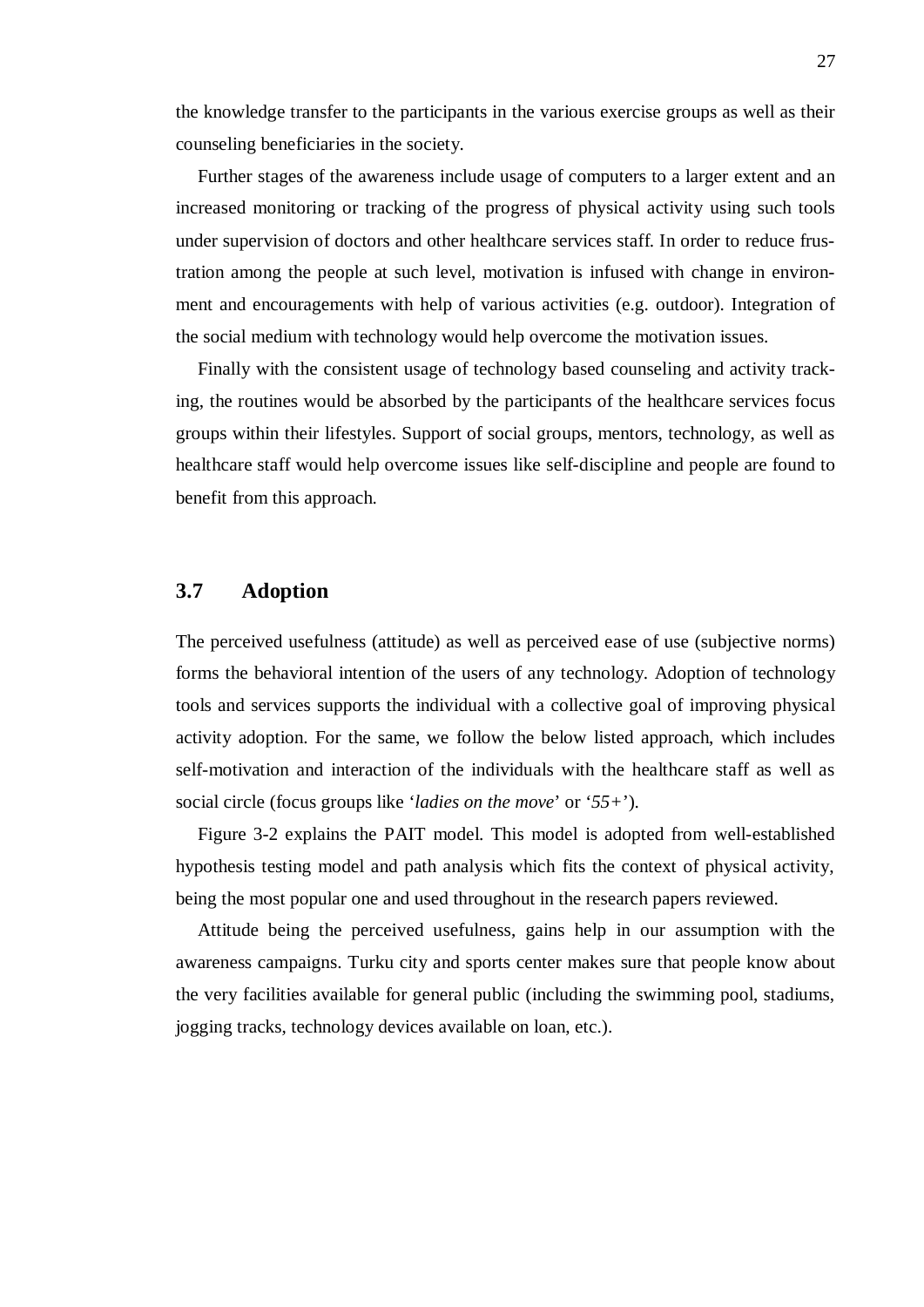

**Figure 3-2: PAIT: Technology based Physical Activity at Turku Sports Center**  (cf. adopted from Marshall, 2007)

The perceived ease of use based subjective norm gains motivations for the physical activity with the actual trainings imparted to focused groups, as well as the articles that come in Turku sports magazine. People who read such material are assumed to be more active in the facilities and events being made available and marketed in such places, as compared to non-readers and non-participants of such awareness tools, campaigns and events.

Plus, those who take part in focus groups help keep their interaction with the professional sport trainers as well as interaction with their peers in sports groups. This social teaming helps them stay motivated. Self-motivation is greatly helped by the technology devices, as there is no major availability of social groups, except if a part of focus groups. Henceforth, people tend to do physical activity based on their awareness and self-discipline to follow a healthy schedule. Technology devices help in this sense a great deal and we assume that such lonely times of exercise and activity can be reduced by introducing fun activities that can be done frequently. In the pait model, we can easi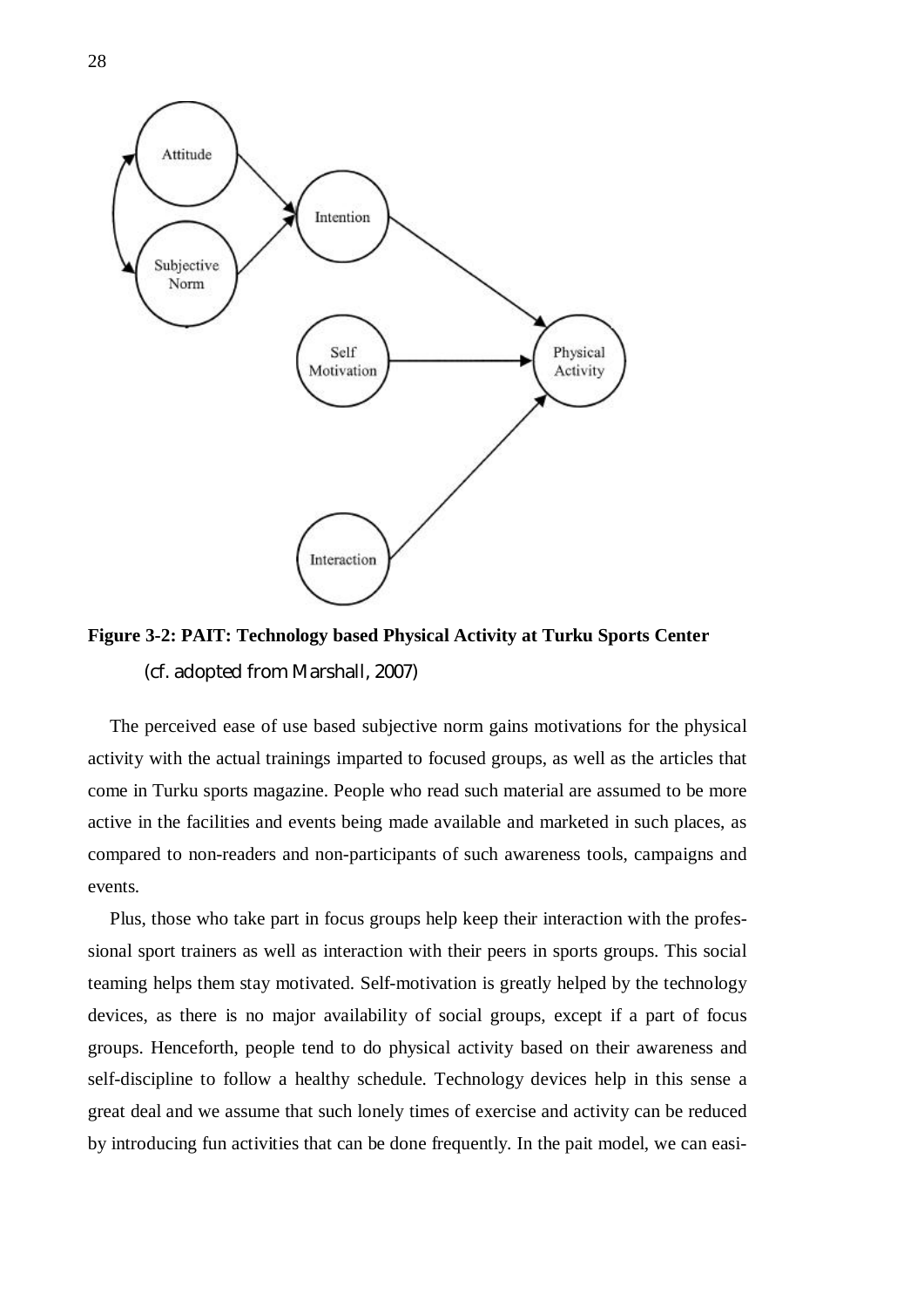ly visualize the combination of physical activity and significance of technology in Turku sports center's perspective.

The whole program is to increase the usage of physical activity with technology as an enabler of this public healthcare function. The level of interaction and technology penetration increases the usage of physical activity, which is described with the help of patam, the customized version of technology adoption model for physical activity.



**Figure 3-3: Physical Activity and Technology Adoption Trends Matrix (PATAM)** 

The adoption pattern of the physical activity vis-à-vis technology usage is at different level for any individual and can be divided into four categories, for careful analysis of each of the user availing the services at the Turku sports center for analysis and resolution of issues with adoption or technology or both.

Turku sports center can apply this model to identify the kind of focus needed for a given individual or for a group of people within same segment based on the patam. As the terms mentioned in the circle reveal to us the issue pertaining for that very given segment of individual(s), based on the graphical placement of this term. Thus we can easily see what kind of attention is required and whether the case is of technology based training or requires interaction if issue is of physical activity adoption.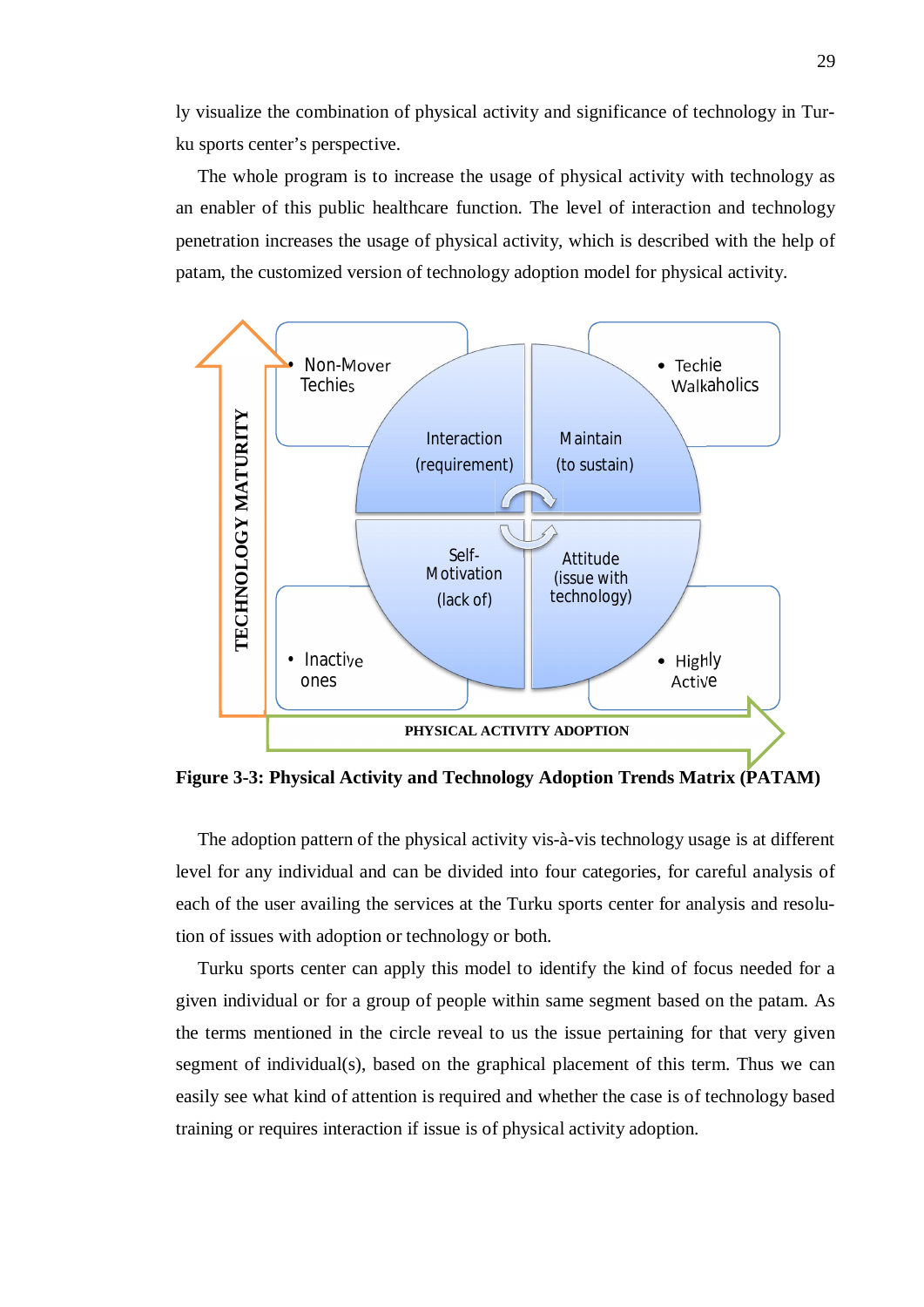In the figure 3.2, we saw the technology as an enabler of physical activity as the goal, while in figure 3.3 we see technology as a distinct and separate entity which may or may not be clubbed with physical activity.

When the activity is clubbed with technology, we do get the benefit of this enabling function based on level of each individual and thus we're able to provide better healthcare services tailored to the requirement which suits the needs of that very individual or group of people in the given segment.

#### **3.8 Stages of use**

The normal technology use curve is given in figure 3-4 and also applies to the sports and physical activity enabling technology devices and services.





(cf. Moore, 1991)

It all starts with development and introduction periods (chasm occurs here) and goes to growth with peak of inflated expectations before getting matured and decline with removal of illusion (also known as the slow and steady slope of enlightenment).

## **3.9 Feedback**

With all the technology based tracking and tailored interactions with healthcare and professional sportspeople staff, the individuals would like to get feedback based on their activity measurement via many channels, which could include the friends, sports coach, healthcare staff, even self-measurement and self-feedback is included in this approach.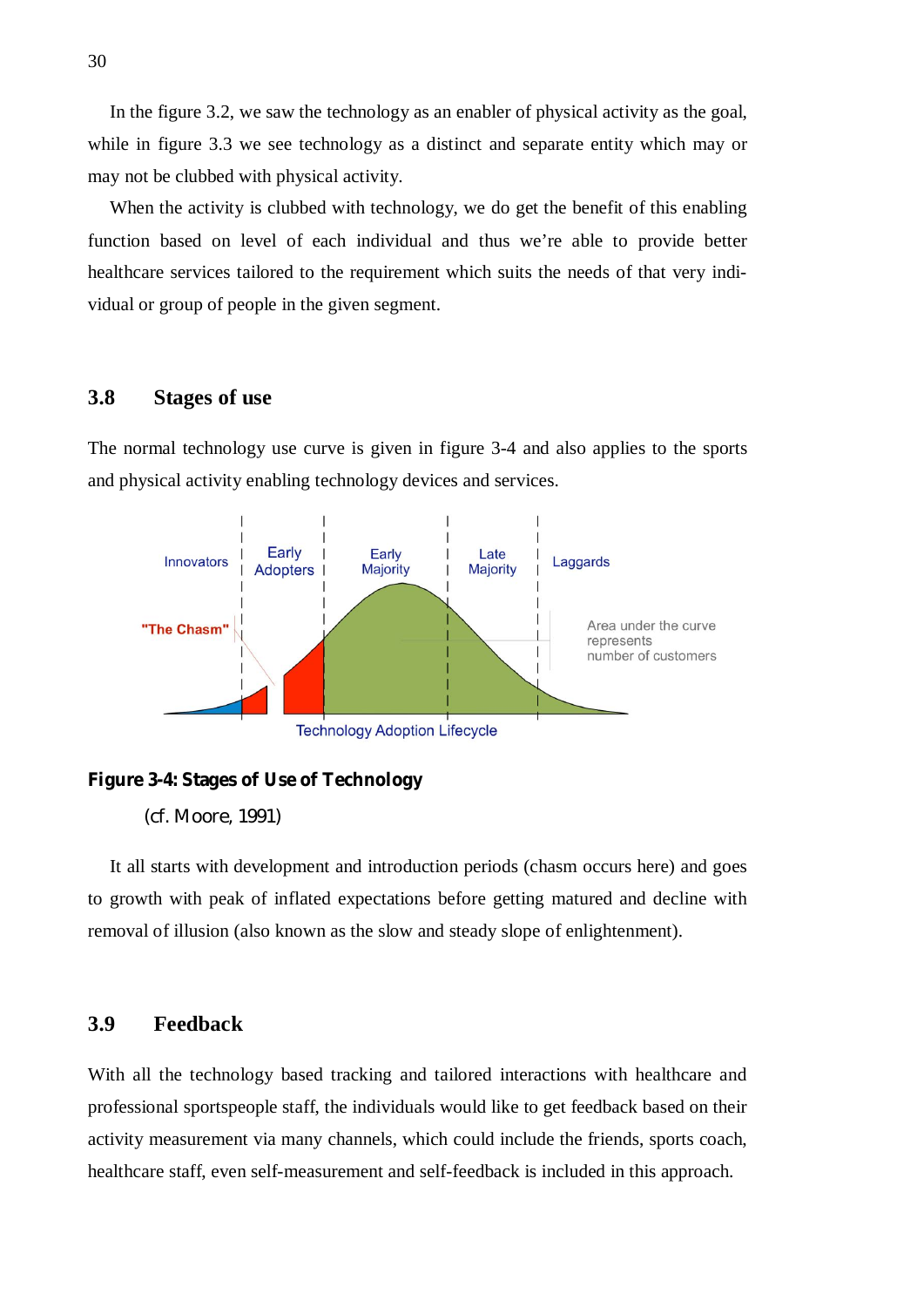Apart from that, such a feedback can be facilitated via technology based communication channels like email, telephone, sms or internet based online services or via conventional means like face-to-face discussions and postal snail mails.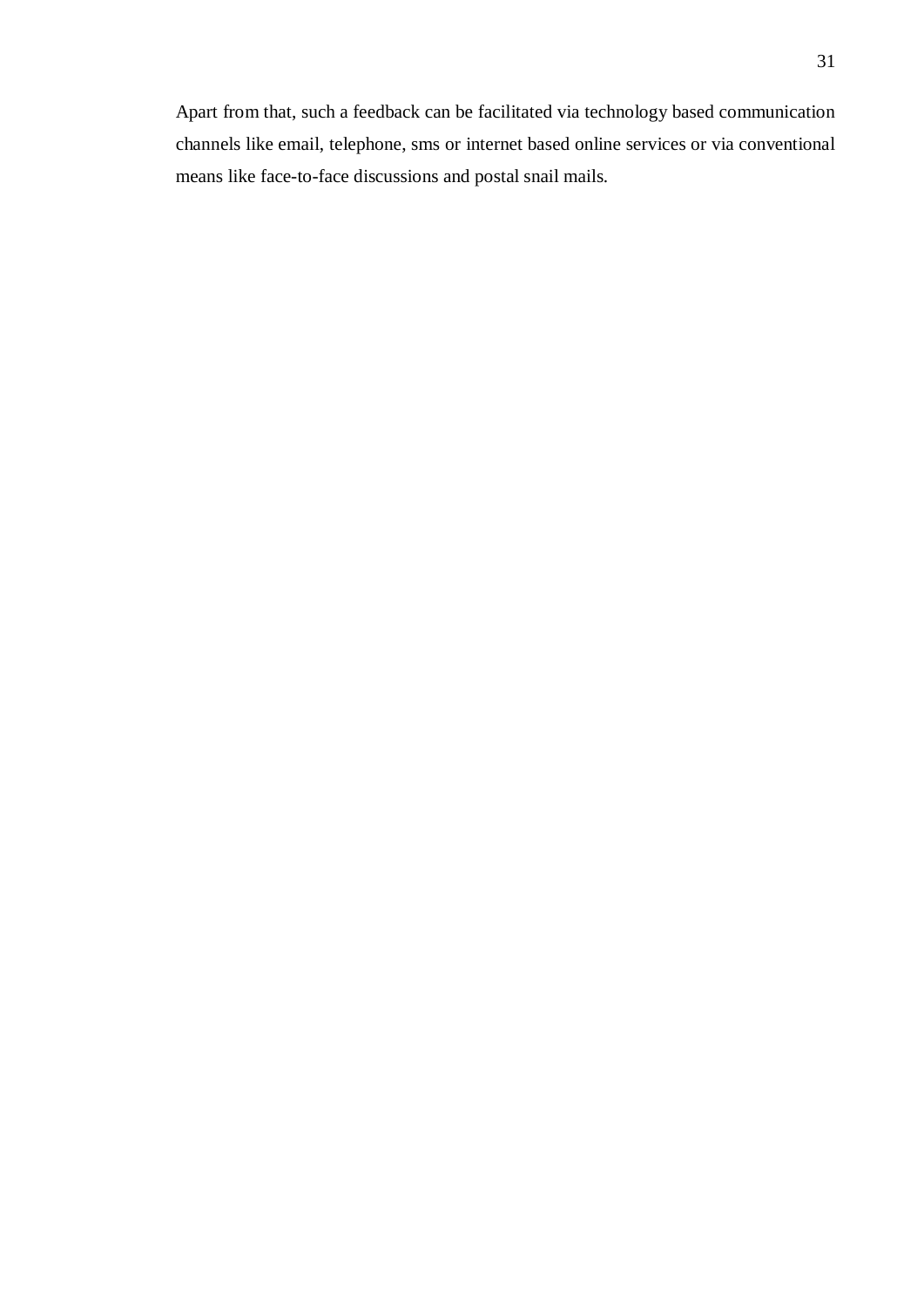# **4 RESEARCH DESIGN**

# **4.1 Focus groups**

Turku sports center has focus groups, which became our research work's participants and thus we'd describe more about the center, its facilities and about the groups we included in the study. The center has a wide range of facilities for exercises and sports enthusiasts. The department is immensely resourceful and specializes in providing ultramodern facilities to the society at reasonable and inexpensive prices.

The multipurpose facilities include swimming pools, gymnasiums, running circuits, ski trails, dance and recreational classes, water aerobics groups and list goes on. Our interaction and work with the center's staff gave a good impression. the staffs was found to be highly committed in bringing a change towards being better at its services and were open for giving us the resources to evaluate the people and analyze the data. This fact was well established during the co-operation we got during survey data collection as well from the feedbacks we were able to receive from over hundred respondents.

The sports center provided quite focused groups, for quality services delivery, e.g. special groups for ladies for improvement to their body with movement, activities, exercises, dance classes, etc., and on the same note separate group for overweight people.

There are also special groups for senior citizens, which get to do lot of focused exercises like zumba fitness, circuit training, inducing the required fun as well as motivation for staying on track of the recommended levels by their mentors at the sports center.

The focus groups were:

Poweraction (13-19v), Power20+, Leidit liikkeellä, Ihanaiset naiset, Hikinen tusina, Raskar sarja and  $55+$ 

Apart from the above listed groups, the survey was also made open to residents of city of Turku and its satellite towns with the help of official marketing interfaces, online and offline.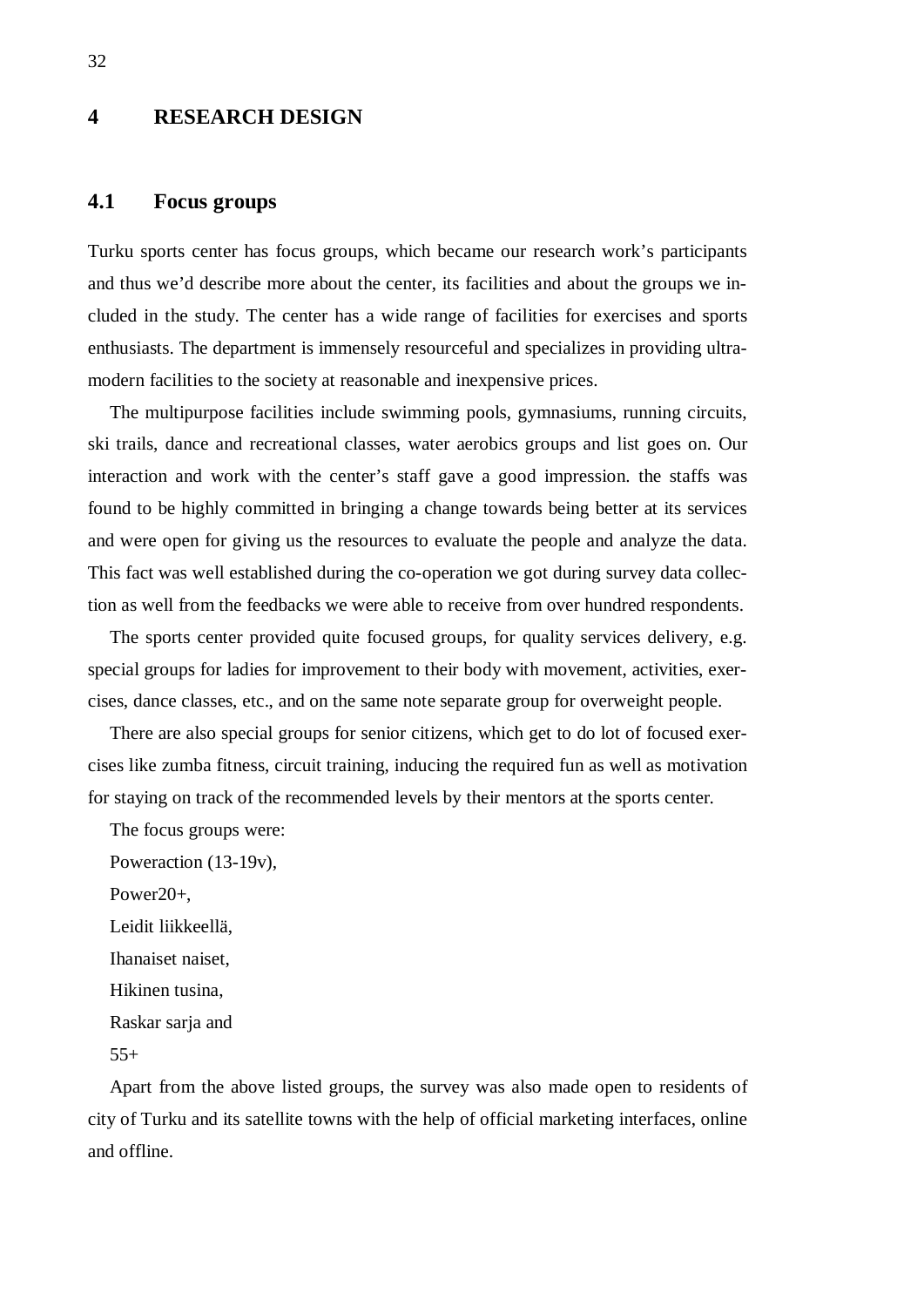# **4.2 Data collection**

#### *4.2.1 Web based questionnaires*

A web based questionnaire survey was sent to the participants, which included a set of thirty three questions. The questions in the web based survey tried to extract good amount of information in this major pilot study, from the respective participants being users of technology based devices. The questions dealt with user's perceived ease of use, benefits and usefulness, as well as acceptance of the devices like pedometer in their daily lifestyle. Focus being kept to review lifestyle interventions with ict-based PA counseling and review chances of making it better or gaining feedback. While 155 participants were sent emails with webropol based survey links, another set was opened on the social marketing interfaces and official website of Turku city (www.turku.fi).

All the webropol links were customized for each focus group, for easy analysis and differentiation, done based on the assumption of receiving enough data within the time of survey, which was kept as one month (February of 2011). The set of questions asked within the survey are the same asked in the postal mail based survey, which are provided in the appendix for reference purposes.

#### *4.2.2 Postal Mail based survey*

For the population which was not possible for covering under email or internet based groups, the postal survey was implemented. Sixty nine participants of focus groups were sent survey form via post, with a business reply envelope included for sending responses with no stamp or postal charges being required. This should encourage greater participation to the survey and we highly appreciate the participants and sports center for such a novel way of communication which they facilitated.

#### *4.2.3 Limitations and resolution*

In all historical research studies done using pedometer based step-counting, the extreme values in empirical data (single person doing higher than expected activity or lower than expected activity and reporting the same might distort the data), were not removed in all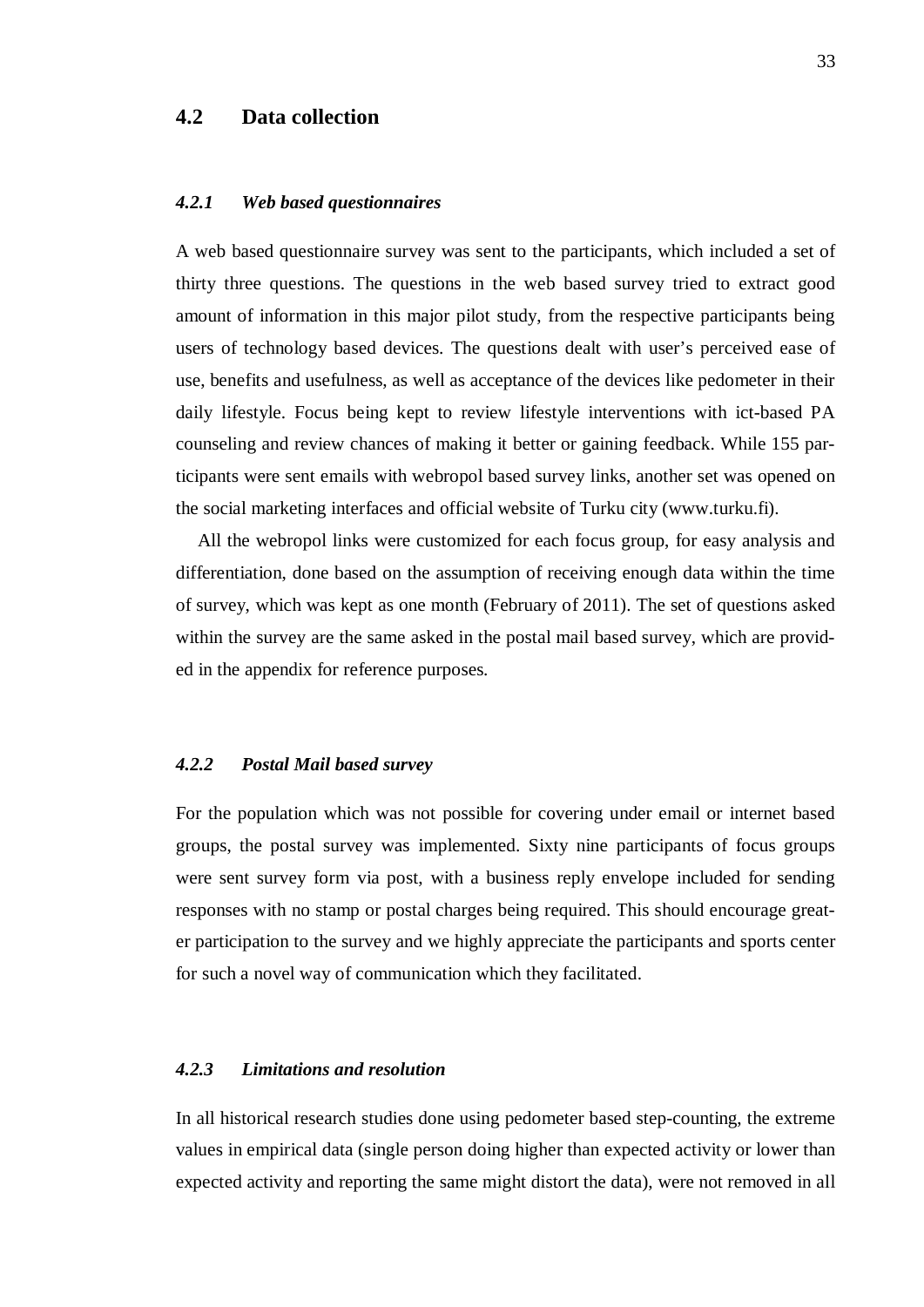except three of those studies we reviewed (Tudor-Locke, 2009). In our survey we've tried to mitigate this limitation to some extent by not including too many quantitative questions, so that general attitude and perception is more recorded as compared to pure empirical data of physical activity.

As our focus is on technology and physical activity adoption, we have tried to prevent any such question inclusion which might make differences from the focus of this very research. Other limitation includes that it is not possible to review and validate dramatic effects of technology usefulness in terms of motivation towards physical activity as well as real benefit in health and wellness, within a short timeframe (Baker, 2008).

Since the focus groups are already enrolled within the activity groups, this limitation is removed for those participants who are loyal to the sports center from longer time periods and as such the results were expected to match the research hypothesis in terms of benefits to health level with regular activity supported with technology tools.

## **4.3 Research question**

The aim of this master thesis would be to relate the previous studies and clinical trials performed to review the impact of technology for improving the motivation and other key factors related to physical activity adoption. The focus after the results of analyzing all the previous studies would be on statically significant results with innovation in use of technologies like internet, mobile phones or gps in providing a lifestyle counseling which is customized as well as acceptable for adoption.

How use of single and multiple technology tools can vary the motivation levels or accomplishments towards the PA recommendations for an individual. Does awareness of the tools prior hand play out some role in the same (motivation and accomplishment levels)? How identification and resolution of a given individual's technology adoption related issues.

Apart from these research questions, recommendations based on results would be generated on what could be the future for the technologies in form of evolution, from the present stage. Also, this work would help in giving an insight into technology acceptance and scenarios for mass acceptance of physical activity for healthy lifestyle with ict.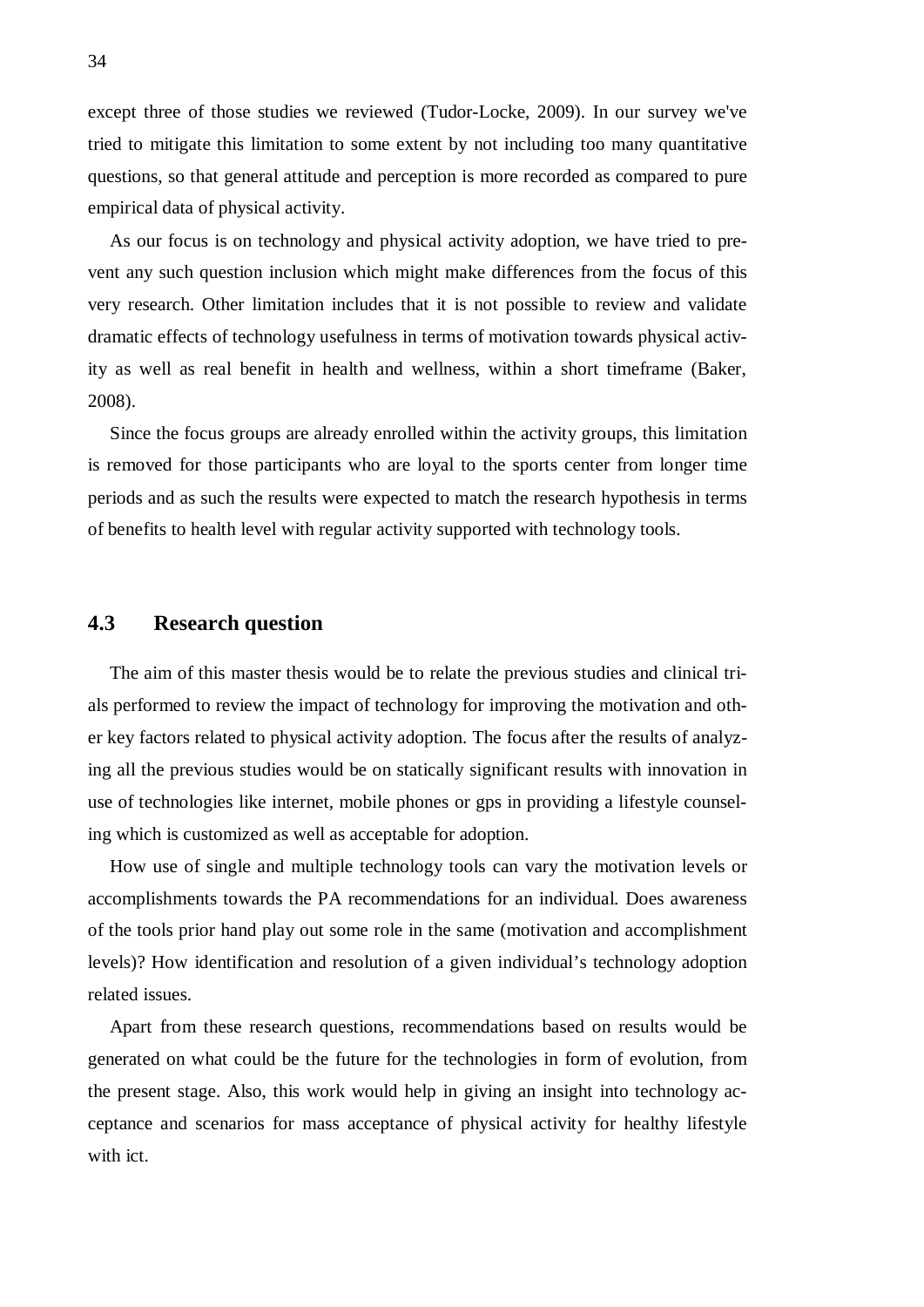# **5 RESULTS**

# **5.1 Response rate**

In total we received one hundred and twenty one (121) responses within three week limit of the survey period (February'2011) while the postal mails that were sent to sixty nine participants got thirty three replies returned via post. Through email we sent one hundred and fifty five participants the webropol survey link and seventy one responded to it electronically.



#### **Figure 5-1: Response Rate**

Thus response rate for focus groups was 47%. We also received seventeen responses, through the marketing of survey at Turku city portal and Facebook groups.

# **5.2 Description of respondent groups**

With the total of 121 participants, 29 were from ladies on the move (leidit liikkeellä) group, 8 from lovely women (ihanaiset naiset) group, 33 from hikinen tusina and 1 from raskas sarja and 41 from 55+ group, while 10 others participated which belonged to none of these groups.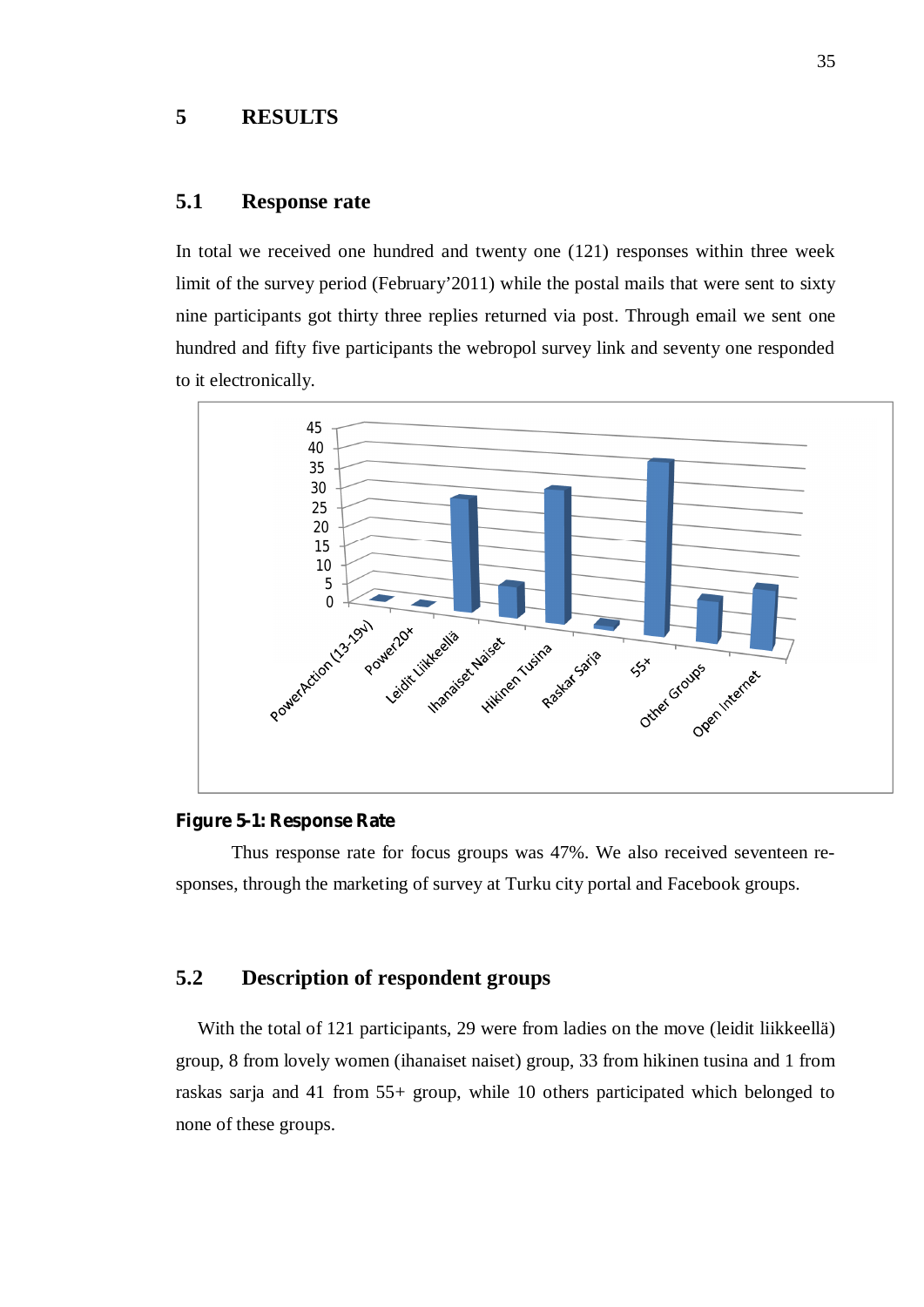A little analysis of the gender of participants reveal that most of them were females (being more than sixty percent), while watching the age of the participants, more than  $2/3<sup>rd</sup>$  of the responses were from people of age of 50 and above.



**Figure 5-2: Participation based on Gender** 

**Figure 5-3: Responses from Turku Sports Center Vs. Open Internet** 



**Figure 5-4: Age based participation distribution** 

We found that most of the participants of age sixty and over preferred postal mail instead of emails. This is evident from their responses to questions on technology, apart from the fact that they did not disclose any active email address for communication purposes. 90% of the people were from Turku city itself, while others were from neighboring cities of raisio, naantali, kaarina, pernio and lieto. In Turku, most participation was seen across residents of zip (area) codes 20740, 20320 and 20810.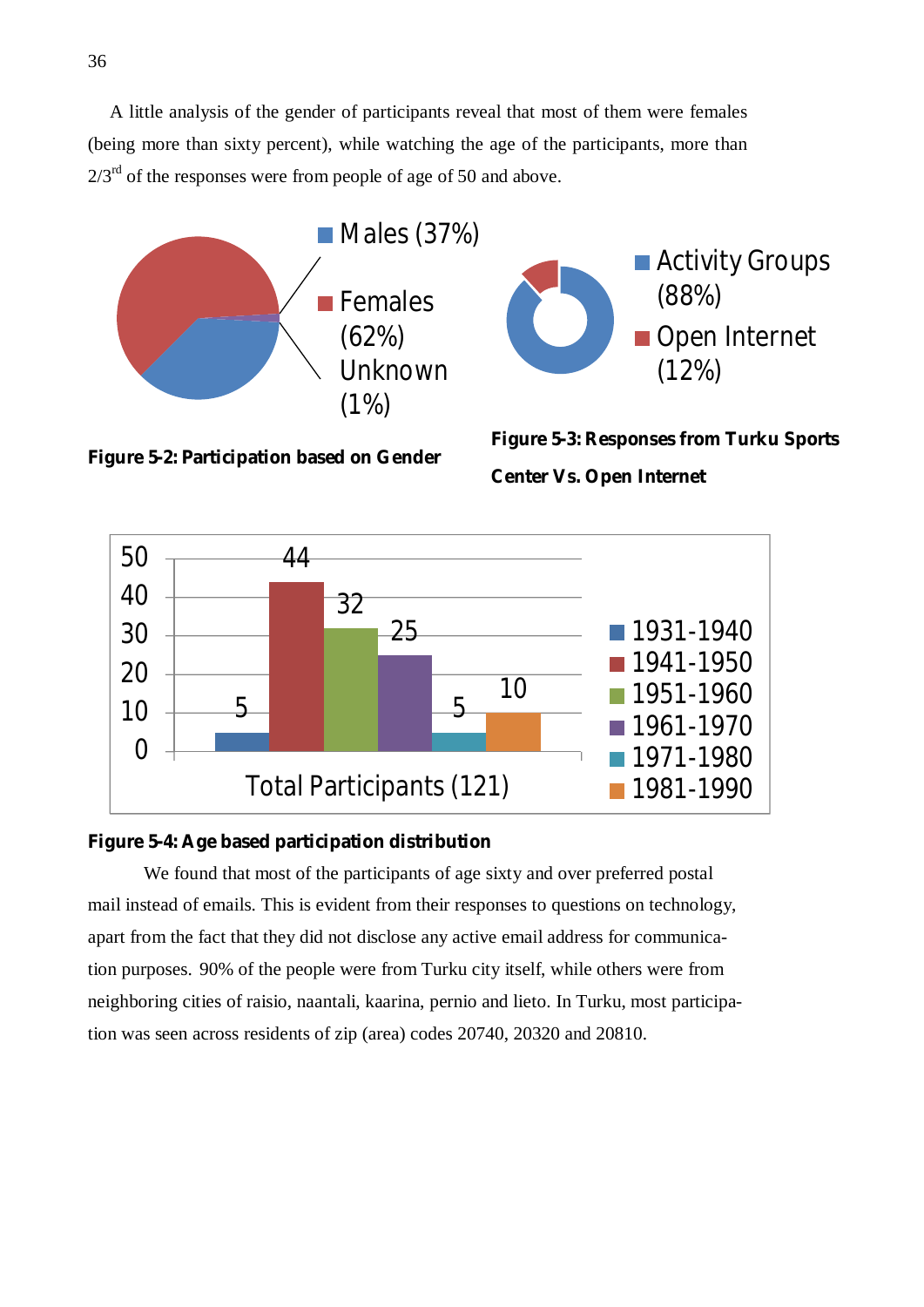# **5.3 Motivation**

#### *5.3.1 The role of technology*

From the analysis, we found that sixty three percent of population gets motivated from pa recommendations, while twenty percent were motivated for using technology to support their physical activity. A remarkable feature within resident of Turku was found, sixty two percent people are ready to change their whole lifestyle for getting better body and fitness level.

#### *5.3.1.1 Group based results*

Working in social groups was highly motivating for Turku people, as ninety two percent are getting motivated for performing exercises and physical activity in some team, group along with friends and peer group. While thirty percent of them found their office and work culture suitable to adopt better physical activity. Employers of these participants encouraged their employees to adopt better fitness habits.

While sixty two percent were ready to change their lifestyle, as much as fifty three percent are motivated to start moving in order to change their lifestyle. The major motivation was seen in goal towards the reason for doing physical activity and sixty percent of people move due to their weight related goals, while a remarkable ninety percent get along in these focus groups in order to maintain a better body shape and condition. More than sixty percent (64%) agree that positive living atmosphere/locality motivates them to move around more.

And as a matter of fact, sunny weather attracts more than 83% people to start moving more than average and stay motivated with such sunny weather. Same percentages of people (83%) are motivated to move in pure natural conditions, for example a nearby forest area or landscape.

While seventy seven percent of the participants say they walk more when they find that walking roads and pavements are provided by city. Sixty nine percent revealed that well maintained jogging tracks help them do much better in keeping physically active.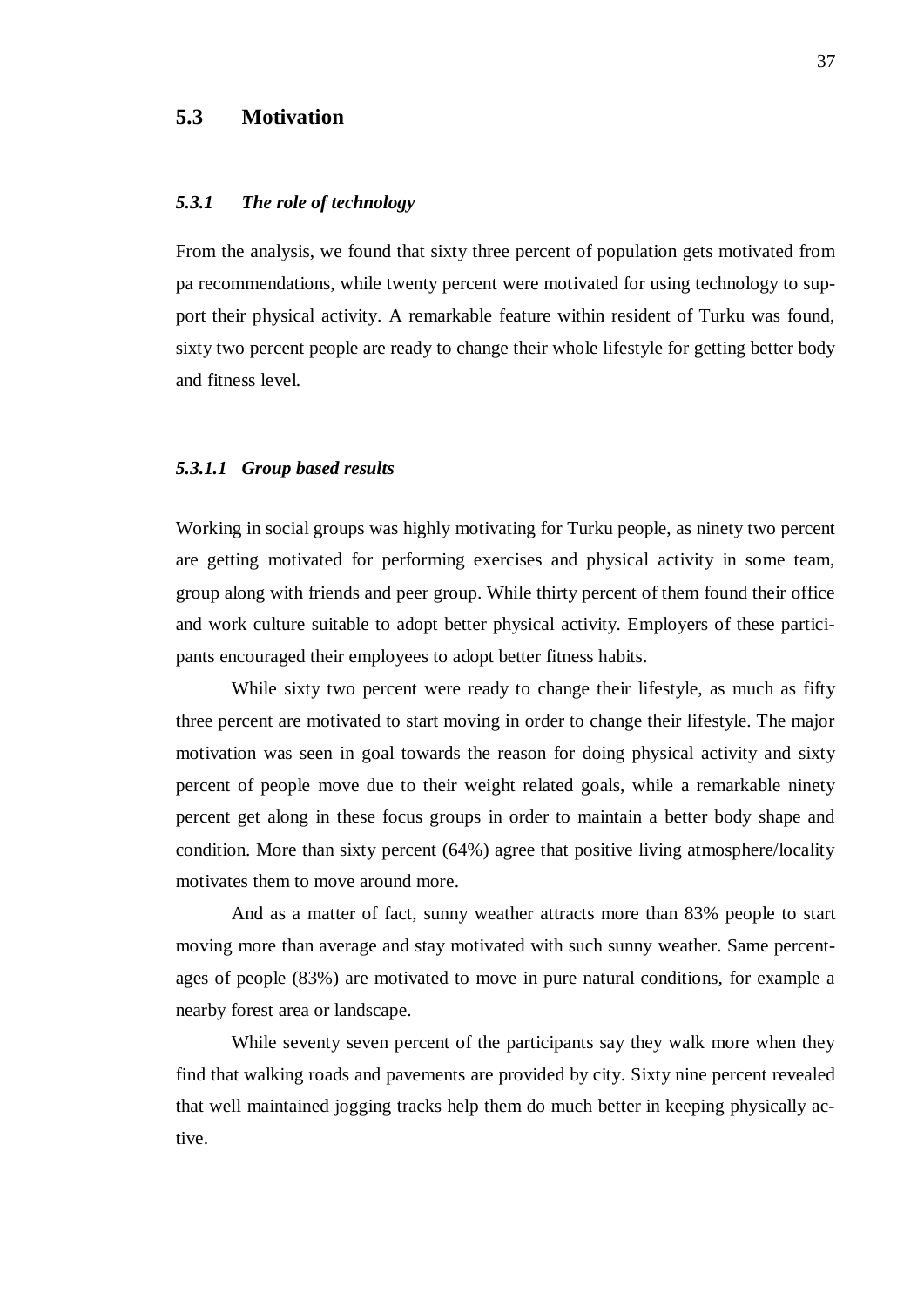59% of people got motivated due to some other factors like proximity to sports center, having a pet which is walkaholic, as well as the individual's own understanding about the benefits reaped by doing physical activity, collectively motivated fifty nine of the participants, to do more at physical activity instead of spending time in leisure.

# **5.4 Effects of physical activity**

#### *5.4.1 General effects observed*

Seventy percent of the survey participants believe that their physical activity levels increased due to easier weight management while ninety four percent said that the desire to be in better condition is the prime motivating factor for helping them move around more. As evident before, people get motivated by doing activities within groups and in teams, from them sixty five percent people improved their physical activity.



**Figure 5-5: Analysis of Mean - Motivation Vs Real Benefits**

The figure 5-5 shows how pedometer were clearly effective in motivation and real benefits, while the will power or zeal or enthusiasm to be in a good shape and other fac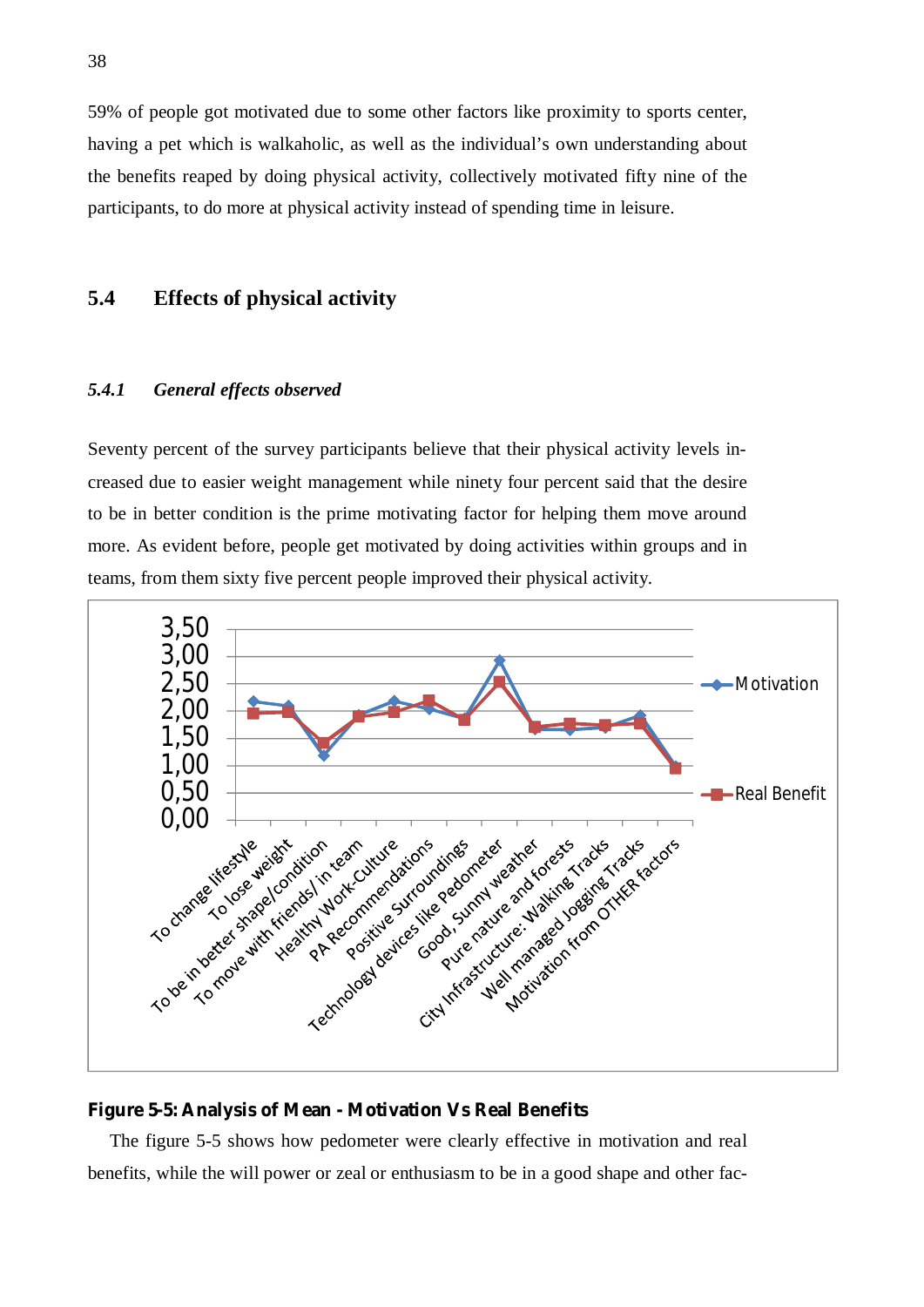tors performed poorly throughout. From these numbers, twenty nine percent say that their workplace and job really helps them to move more and employers give encouragement, vouchers as well as provide sport facilities to do physical activity.

This is further enforced by more than sixty one percent people who take positive environment at work as well as in and around their residence to be a factor for good physical activity motivator. Self-discipline and understanding of physical activity recommendations helps a lot and this was evident from more than forty eight percent of the people who said that the very aim for achieving the 30-minute and 10.000 steps recommendation have helped them increase their overall movement and health levels.

Out of the eighty three percent people who are motivated to do more activity in a sunny weather, more than seventy nice found to have actually improved and increased their averages during the spring and summer seasons. Seventy eight percent got real improvement with motivation from forest areas and pure nature landscapes. As much as seventy nine percent of the participants actually improved their moving due to the wonderful walking pavements infrastructure provided by the Turku city and more than seventy five percent of the participants increased their jogging due to the well managed tracks at the sports center.

Other factors like having a good mentor, flexible timings for the ladies on the move card, desire to move and a routine set since childhood became the motivators to more than average, for 63% of the people. In summary, out of all the participants more than eighty three percent are regularly doing their exercises and are quite willing to do more to stay fit and healthy.

#### *5.4.2 Usage of PAIT to identify patterns within results*

Fifty eight percent of the participants own one more technology devices or service subscriptions, out of which, more than fifty eight percent are using these devices regularly and putting them to use frequently to motivate and track their fitness track record levels across time.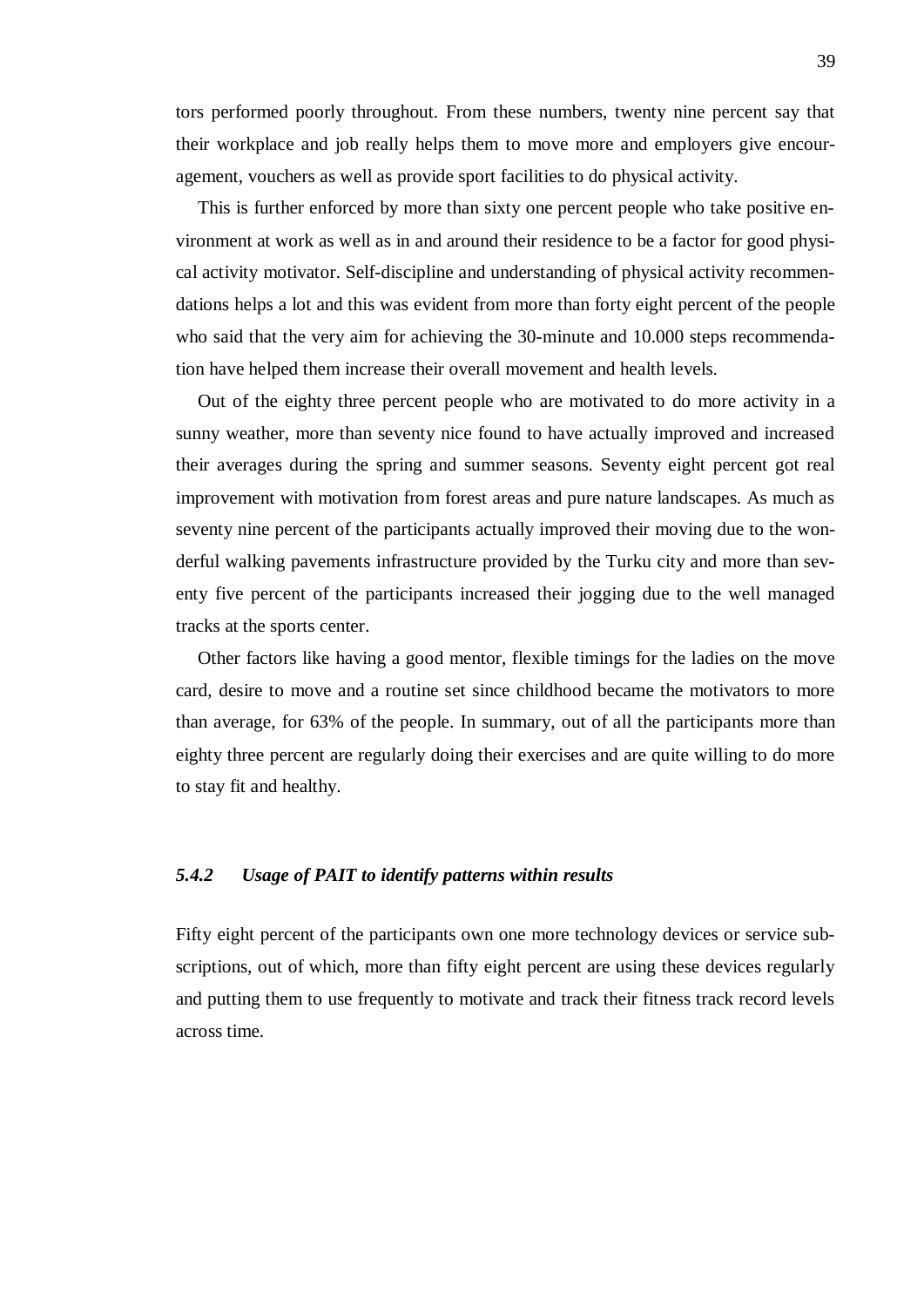

#### **Figure 5-6: Technology choices**

While out of the technology devices, the most adopted one and used ones include pedometers, heart rate monitor and mp3 players. These were found to be the most commonly used devices with a count of 55, 53 and 34 respectively from the total population of 121 which responded to our technology supports physical activity survey. Also the usage was seen across varied products and services in commercial healthcare supporting technology, for example websites like fitness.fi, trainer's dairy at treenit.net, heiaheia.com and endomondo.com were found to be quite popular.

Few people are also using Wii gaming consoles and even devices like gps recorders for tracking of their movement. The gps device helps in preventing the roués which do not fit their health goals (for example, too high inclination seen with gps while recommendation is for brisk walking only). Some participants use home based learning video DVDs for keeping up with activity, which also involves fun and movement and is possible to perform while alone.

Ease of using pedometers was established throughout the survey results, while heart rate monitor was seen as highly informative once the participants overcome the tiny learning curve of using this device easily.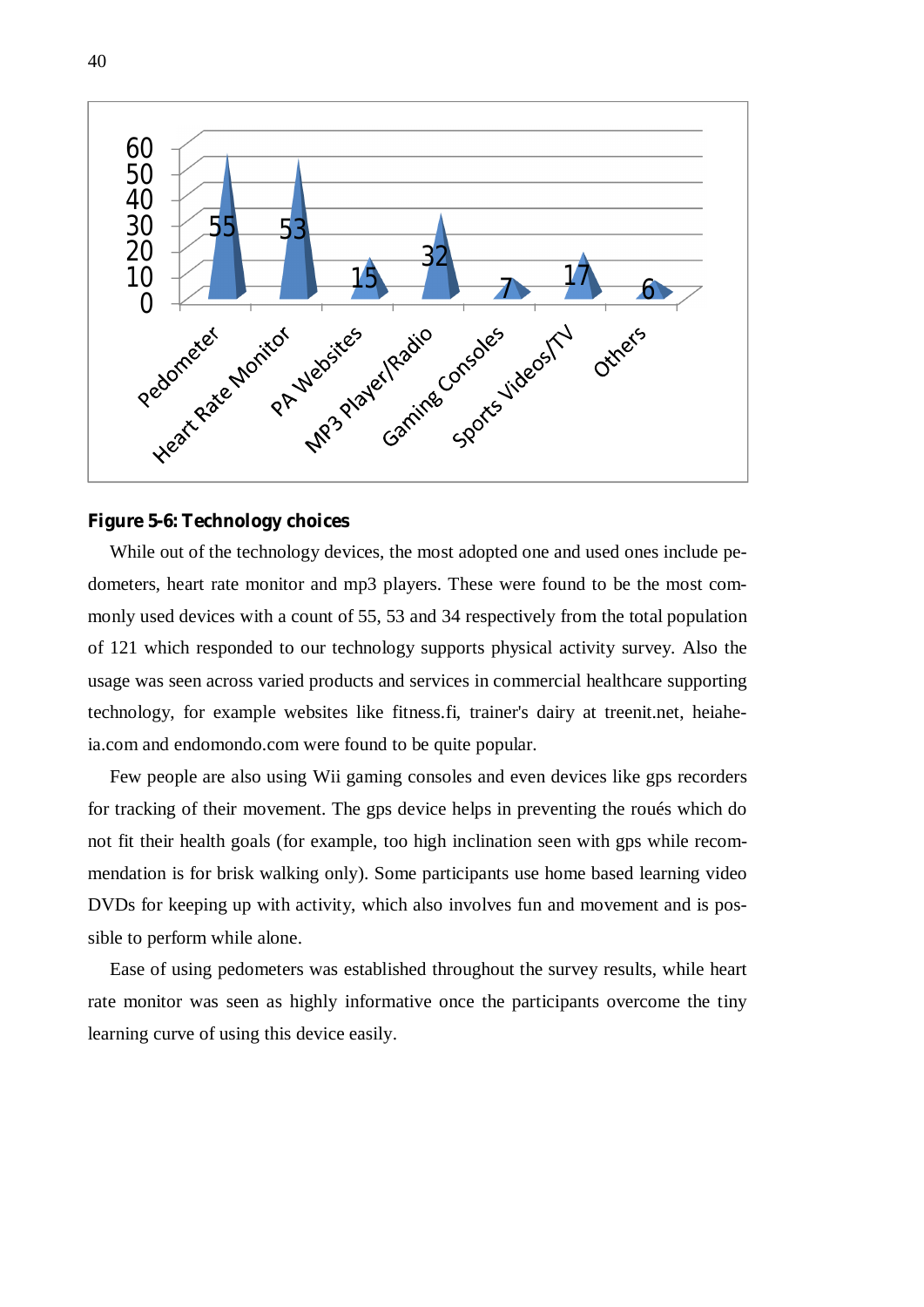#### *5.4.3 Awareness levels and its evaluation with PAIT*

The knowledge of established standards is necessary to keep physical activity he goals realistic and sustainable. Henceforth, awareness levels of the physical activity recommendations of 10.000 steps and the 30-minute brisk walking or exercise is necessary for the society to develop a holistic and physically fit environment. We found that the awareness levels were satisfactory and forty one percent of the participants knew about the pa recommendations.

Most popular pa recommendations were the 30 minutes of daily exercise as well as the 10.000 steps per day walking recommendation, both of them are famous and established also world over. More than seventy five percent of the population surveyed knew about pedometers being made available to all for free usage at the Turku library on loan, which makes a significant awareness benchmark in it about the facility provided and adopters. Plus, similar numbers of more than seventy seven percent people were recorded which knew that the heart rate monitors are available at the sports center for loan and free usage.



**Figure 5-7: Awareness of Online Sports Magazine**

People like to read and technology helps keeping the environment safe and green by electronic delivery of the newsletters and magazines. This is evident in Turku, as more than seventy two percent people from the participants knew and read the sports magazine on the Turku city portal.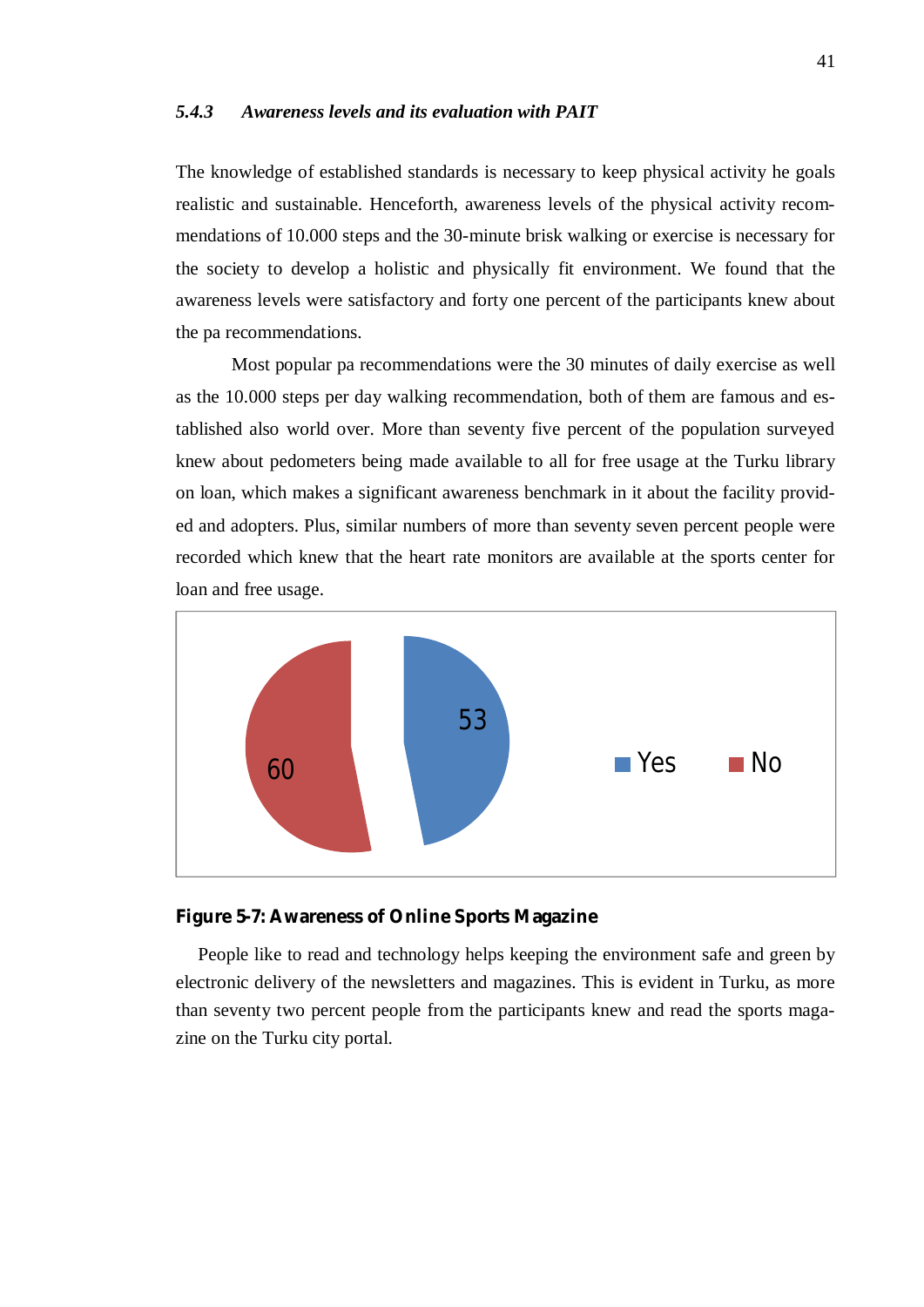# *5.4.4 Technology effects measured and PAIT*



**Figure 5-8: Effect of technology alone on activity levels**

Forty five percent of the population got real improvements in their physical activity levels with help of technology devices.

**Table 5-1: Gender based analysis of motivation towards technology** 

|               | <b>Increase</b> |
|---------------|-----------------|
| Male          | 30,3%           |
| Female        | 66,7%           |
| Not Mentioned | 3%              |

# *5.4.5 PAIT Feedback Willingness, Readiness and others*

Usage of music players, ipod or radio was seen as a positively affecting instrument while doing exercises alone, including jogging, skiing, cycling or at gym.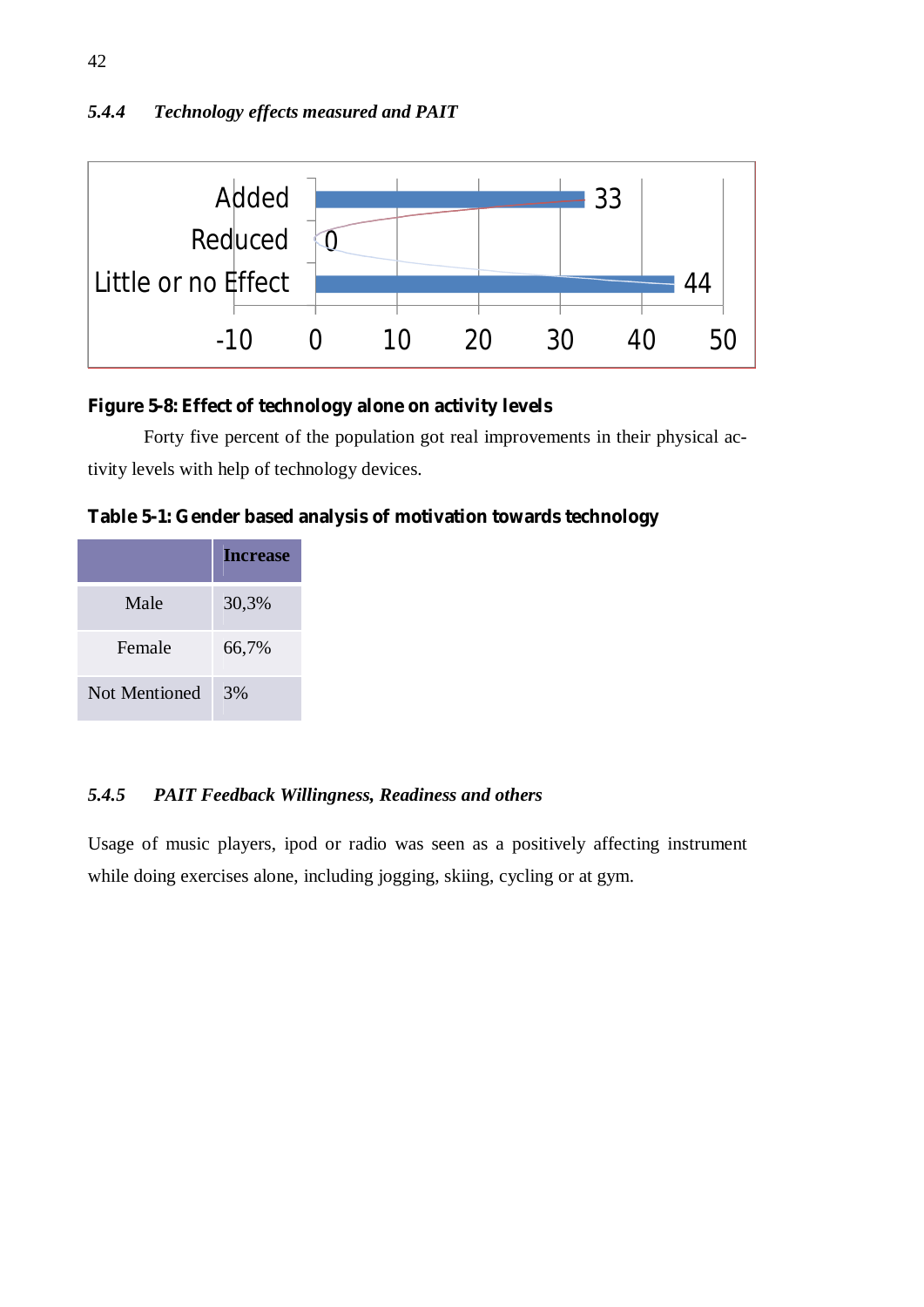

**Figure 5-9: Feedback on PA expected from whom** 

Most of the people were interested to get feedback from sports professional or healthcare professional like doctors and most importantly from their own family members and friends.



**Figure 5-10: Medium of feedback** 

Apart from that, face-to-face communication is still preferred as compared to feedbacks through email or either face to face.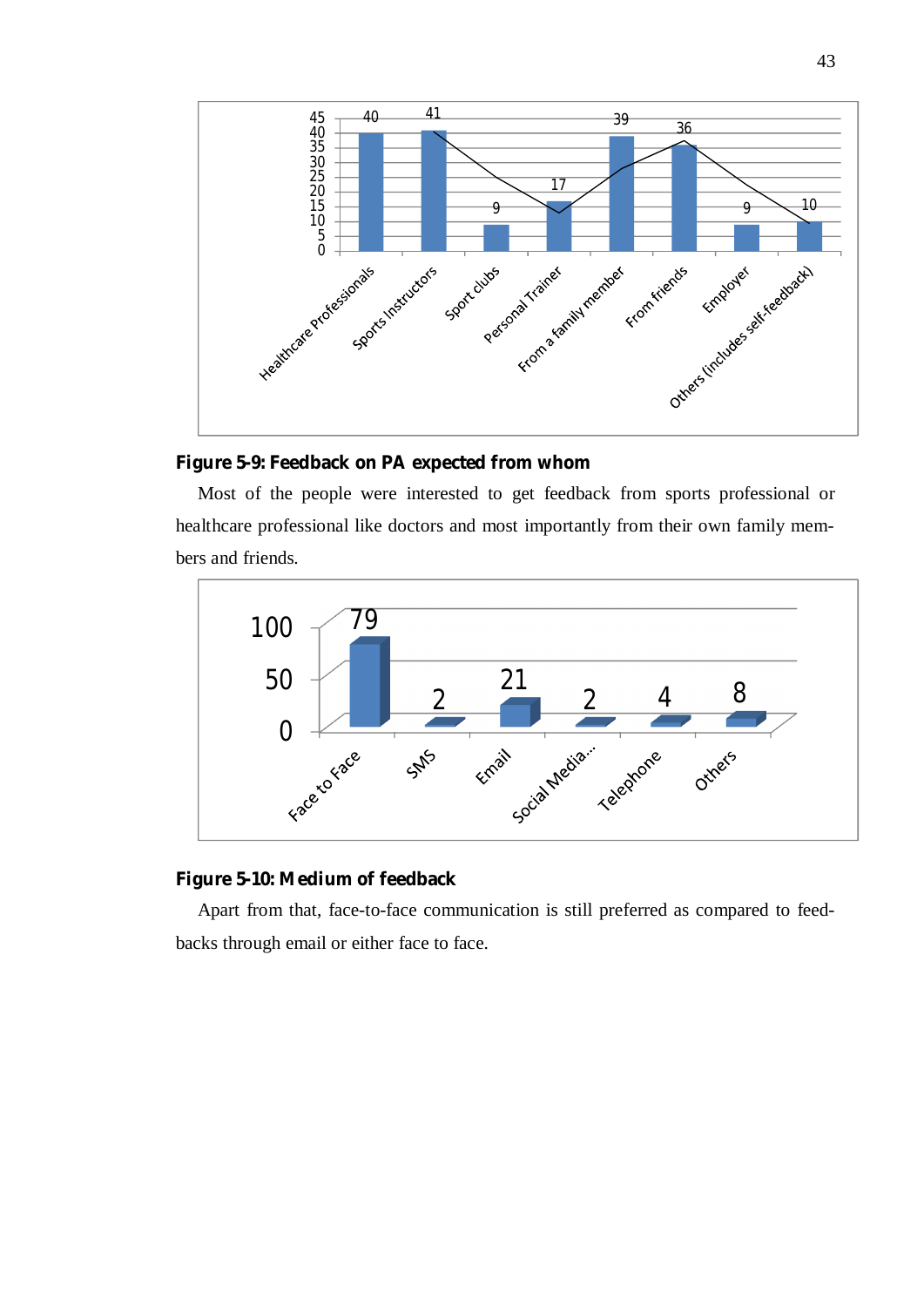# *5.4.6 Ownership based results*



**Figure 5-11: Technology device for PA, Ownership** 

It was found that most of the technology devices owned, like pedometers and heart rate monitors, were received as a *gift* from either well-wisher friends or family members or even from the employers, generally on occasion of festival like Christmas.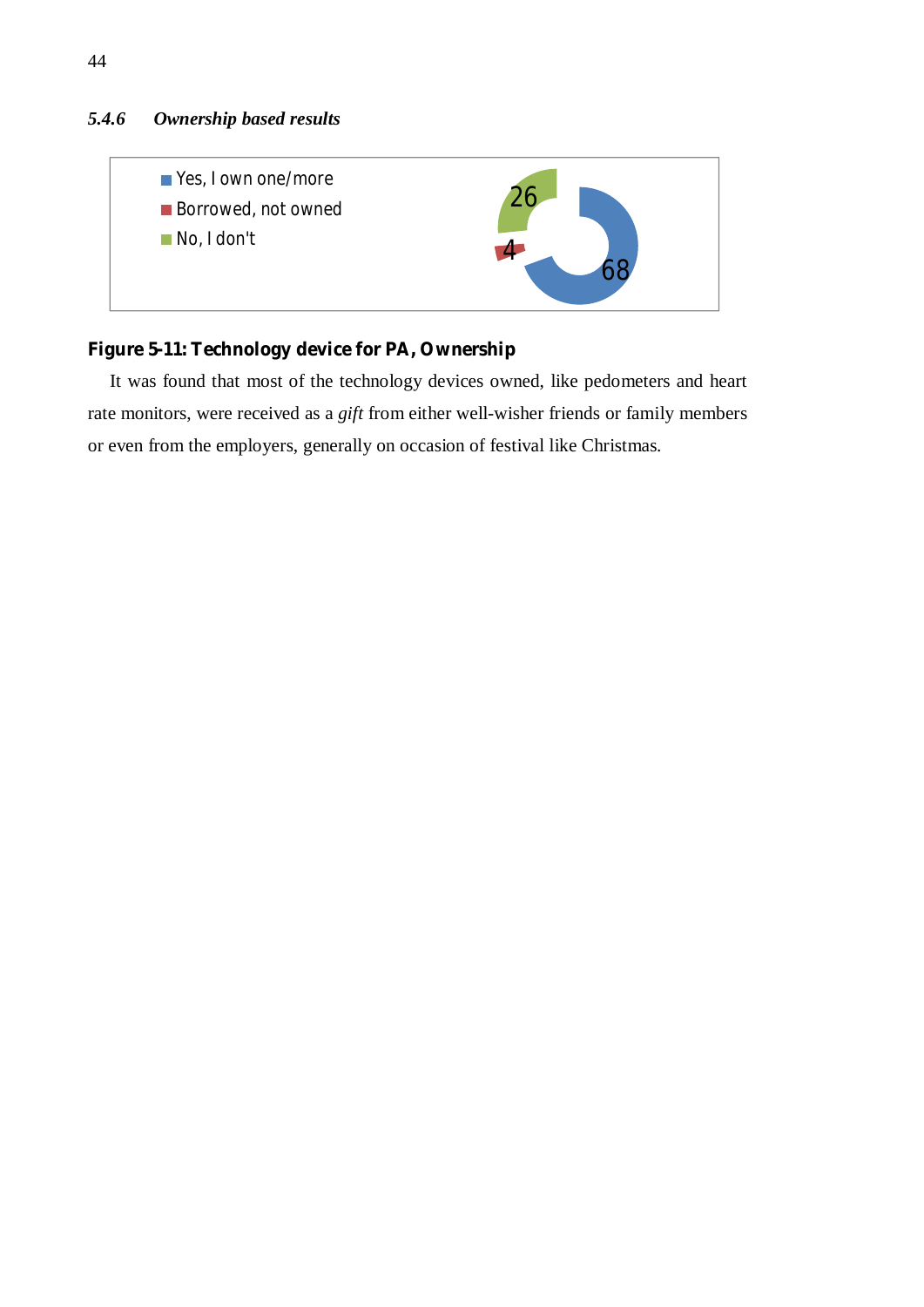# **6 DISCUSSION**

### **6.1 Analysis**

We have found many things that would be best regarded as the feedback from the specific focus group people here at the Turku sports center. As participants were well versed with all the three things a good analysis would require, i.e. the knowledge of technology, a sustained and regularly maintained experience in healthcare fitness programs or events and third is the awareness of the city wide sports infrastructure and facilities. While our participants were found to be generally good at all these three expectations and particularly because of the level of experience within sports center and residence time they have spent in Turku, the feedback here is the most lucid and a must for review by all Turku centric health and fitness institutions.

While the data contains huge amount of scope in further analysis based on the number and variety of questions we asked in survey, the focus of this analysis and thesis would remain on the research aim and questions put forward earlier. Since technology is the prime focus of this whole data collection, the analysis would show the same as well as general feedback as well.

# **6.2 Propositions**

#### *6.2.1 Technology ownership provides benefits*

*Technology ownership and benefits in Physical Activity with support from technology are linked.* 

Technology ownership means if a person owns a physical activity related tool e.g. a pedometer. Out of all individuals who own one or two technology devices as much as 43.8% of them reported improve in their activity levels. This is revealed by the crosstabulation analysis of 73 respondents which matched with both the questions asked for technology device being owned or borrowed vis-à-vis the addition in activity levels due to such technology tools or services.

Similarly those who have participated in the Turku focus group activities, plus are also regular in the attending the same (once a week or more), and on top of that also own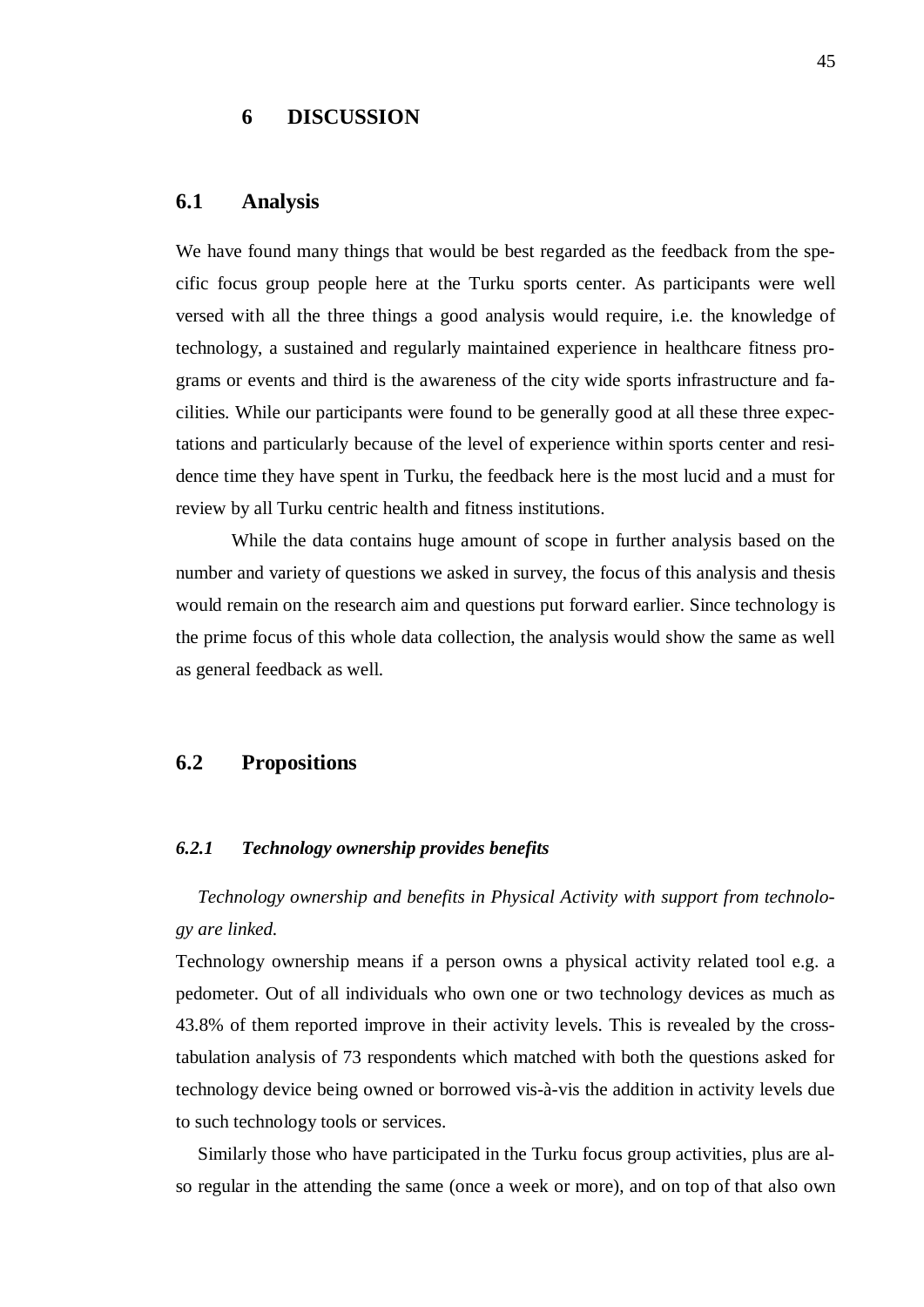a technology device, such participants were found to be 47% out of total respondents, and 41% of these have gained and improved their activity levels with the help of such technology based devices.

These results reveal that technology has provided a very valuable source of improving the group based activities towards achieving the targeted goals. As an enabler of any business, similarly technology devices pose as an ideal vehicle to deliver sustained physical activity enhancement and growth, with its communication, fitness tracking and measurement facilities. Finally, the results also show that more than 94% of participants who got improvements with technology, do own one or more technology device(s).

#### *6.2.2 Benefits are linked to awareness levels*

# *Awareness of physical activity recommendations, city wide fitness infrastructure helps in actual improvement (real-benefits).*

Twenty five percent of the readers of Turku sports magazine online have reportedly improved their physical activity, signaling awareness helps in motivating people to do more activity or stay on the growth track. We analyze that there are chances of making the magazine much more focused and motivating to increase the awareness and motivation levels towards technology. 57% of those who read the Turku sports magazine are also aware of the physical activity recommendations.

On the other hand, 28% of total participants who don't read the magazine online, out of these people 58% also don't own any technology device. this reveals a clue that those who are not aware of the sports related news and events information via this publication must be covered, which would increase their technology device adoption levels as well as awareness towards health and fitness recommendations. This is because 58% and 33% of those who are motivated and have increased their activity levels with technology respectively also read the sports magazine.

The heart rate monitors are available at the Turku sports center and most of the people who do exercises well at Turku sports center (at least once per week) do not know about this fact. Exactly 40% of those who know physical activity recommendations also knew about facility of loaning pedometers from Turku library. This reveals the above expected match between the awareness of city infrastructure and official activity levels recommendations.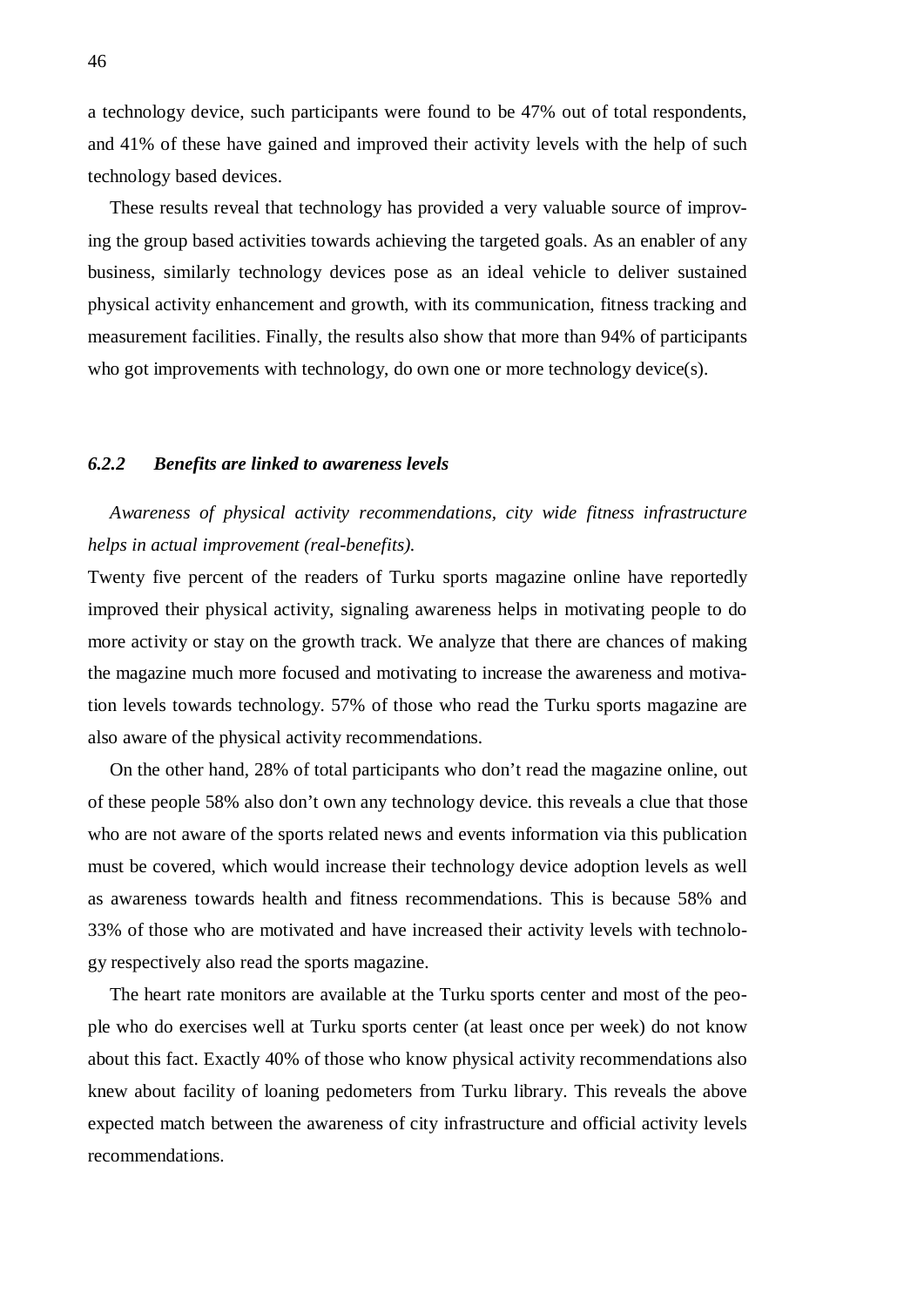92% of participants who knew about pa recommendations, own one or more technology devices. This result clearly establishes the fact that awareness and technology usage trend as well as pa adoption are highly linked.

#### *6.2.3 Sustained PA with confluence of technology ownership and awareness levels*

*The earlier two propositions are inter-linked and thus awareness as well as ownership tends to benefit Physical Activity with increased motivation and reaping real benefits out of the whole process.* 

From cross-tabulation analysis, we found that 43% and 27% of participants, who got added value to their activity levels with the help of technology devices or those who simply own one or more technology devices for supporting their physical activity, knew about hrm devices being made available at Turku sports center. The same goes for 34% of people who also know the physical activity recommendations. In terms of motivation from technology devices vis-à-vis knowledge of such devices, any lack of the understanding of know-how of the tools was linked to individuals being unaware about the availability of devices like heart rate monitors at the sports center to loan and use.

In further analysis, we found that 16% of regular activity participants (exercising once or more than once per week) knew about the Turku library's facility of providing pedometer on loans. As 33% of such participants own a technology device, we can safely assume that this aspect does not negatively impacts their attitude towards technology for physical activity. 57% of those who have added benefits to their activity levels with help of some technology also know about Turku library's facility of pedometer availability on loan. Interestingly, just 24% of those who own a pedometer, knew about such a facility, while those who don't own a pedometer were 74% likely to know about the fitness facilities being provided.

Seventy percent of those who know the physical activity recommendations, also told that they were doing more than one exercises each week, which means they are either following the recommendations or are trying their level best to achieve the same. Some 83% of those people who know physical activity recommendations like the 10.000 steps a day or 30-minute of brisk walking three times a week, were also seen owning a technology device. Henceforth, awareness seems to be matched highly and linked to technology usage. Of the same knowledgeable people (aware of pa recommendations),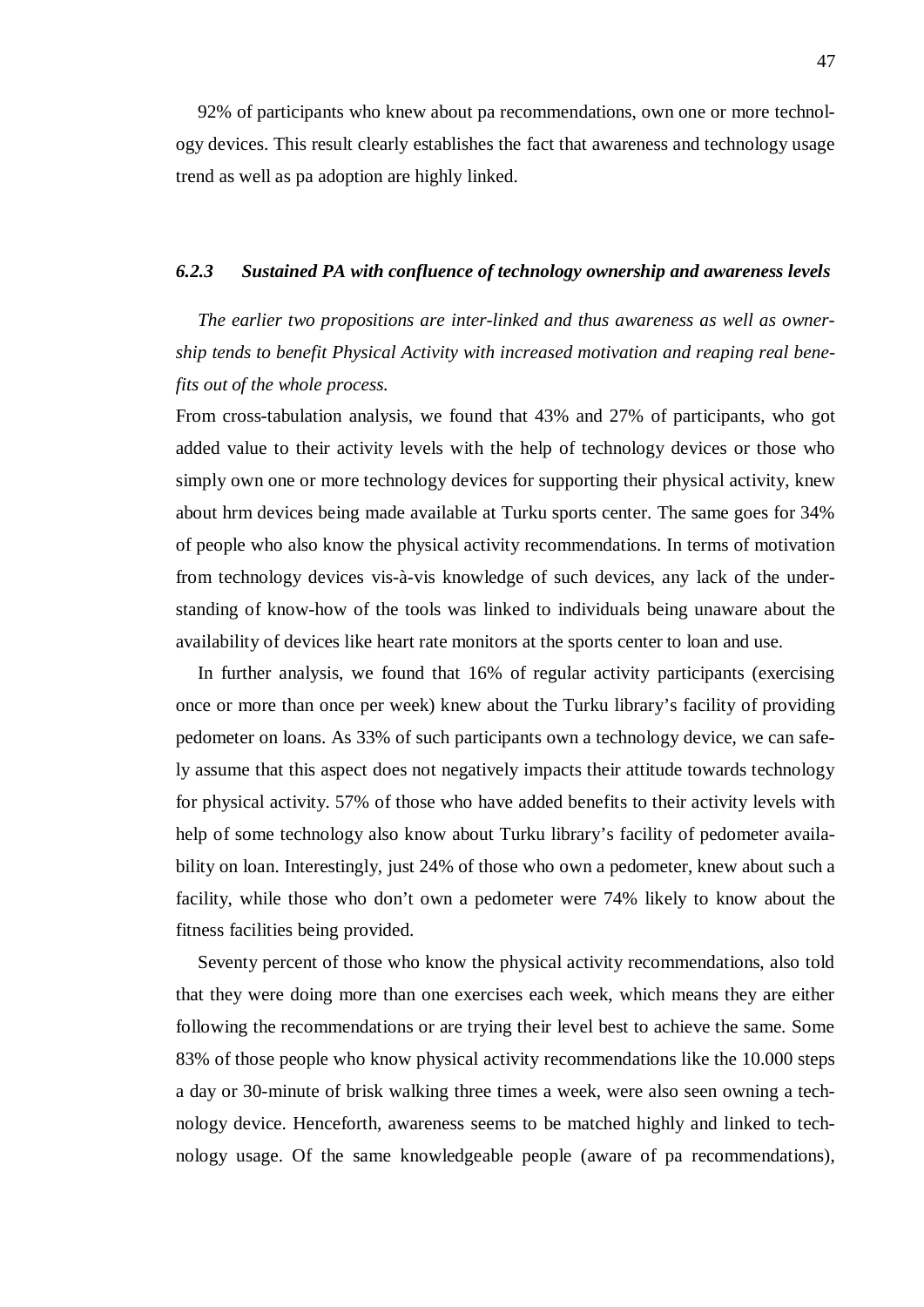around 48% of them were able to benefit in their activity with improvements due to technology devices supporting the same.

#### *6.2.4 Gaps within the interlinks of awareness, ownership and real-benefits*

*To some extent, the awareness, ownership and benefits from technology collectively are not matching. We need to find the gaps and fill them too!* 

The mismatch was found where we got the numbers of people who added benefits to activity from technology. As just sixteen of participants which collected benefits from technology usage within their physical activity performance, knew about availability of pedometer being facilitated at library. Since they already are getting the benefits from the technology devices, this mismatch could be due to lack of awareness about city infrastructure.

From those few cases of people who own one or more technology device and states that they got little or no benefit from technology usage. While those who got benefit were 30%, those who were unsure were also 30%. We can well see the free text area which makes us conclude this particular issue by regarding it as a case of lack of training. We figured out the heart rate monitors were more likely to be useful, once the user gets trained to use them properly.

#### *6.2.5 Consistent with technology Vs. Consistent without technology*

*Technology helps for sure those who are consistent at maintaining their Physical Activity levels.* 

This assumption is more likely to be held true than now. we found that out of all the participants, more than 33% of people were found to be highly active (more than once exercises each week) and 44% were active (once or more than once exercise per week). Out of the highly active people and moderately active people, 52% of these active people, were able to retrieve benefits in their activity, from technology devices which are owned by more than 94% of these selected ones.

As an unsurprising fact, those who don't own any technology device, we found that none of them were motivated from technology; over and above the fact than they were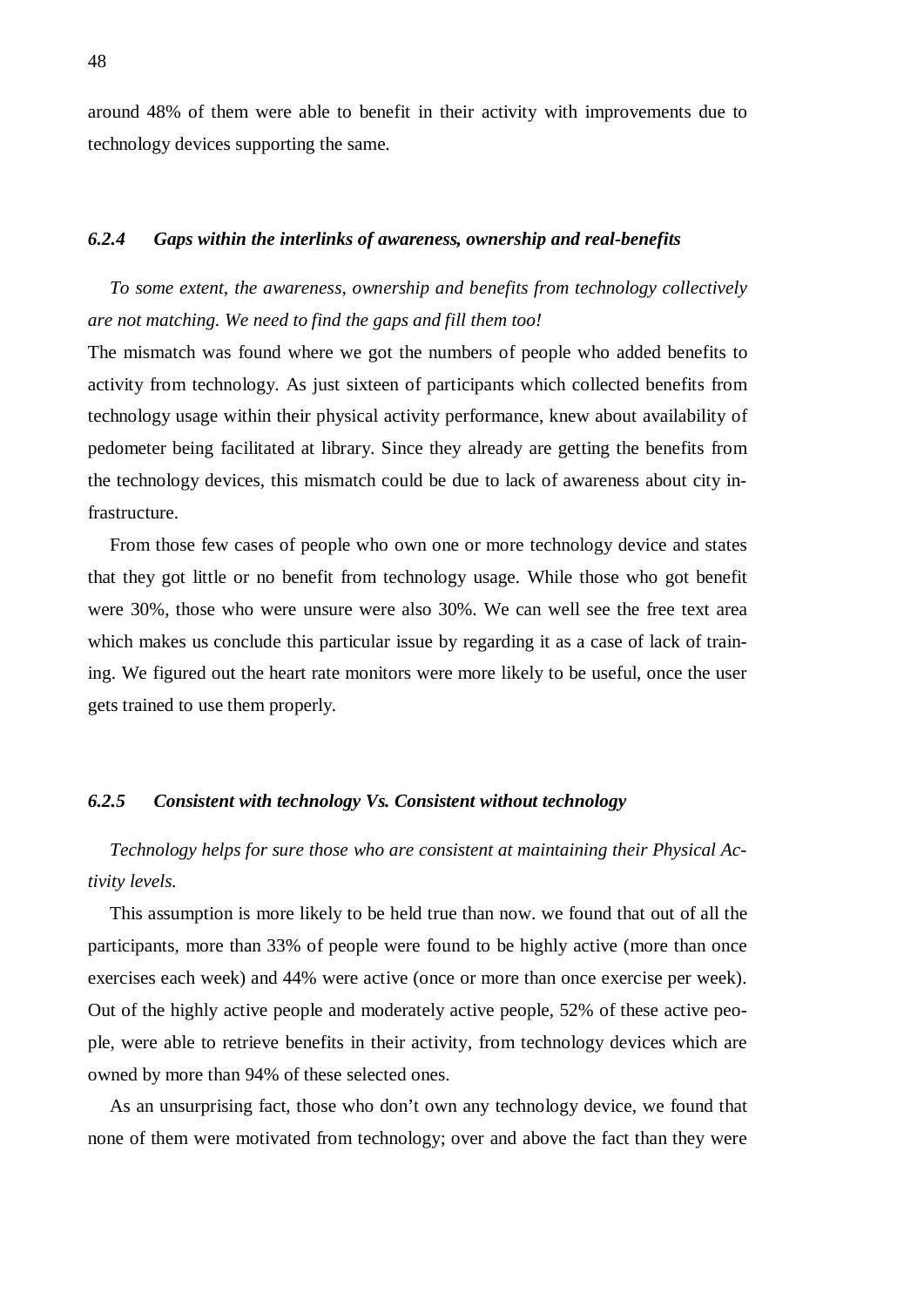unable to reap any real benefits out of support from technology based devices in their exercises and routine activity.

These results reveal a possible self-motivation issue, which means they require both of interaction as well as awareness about technology, in order to change their position with respect to patam. In another scenarios too, we recommend the usage of patam (physical activity and technology acceptance trends matrix model), which clearly states that attitude issues can be dealt with trainings, while awareness can be created with efficient marketing efforts as well as interaction with sports staff at regular intervals.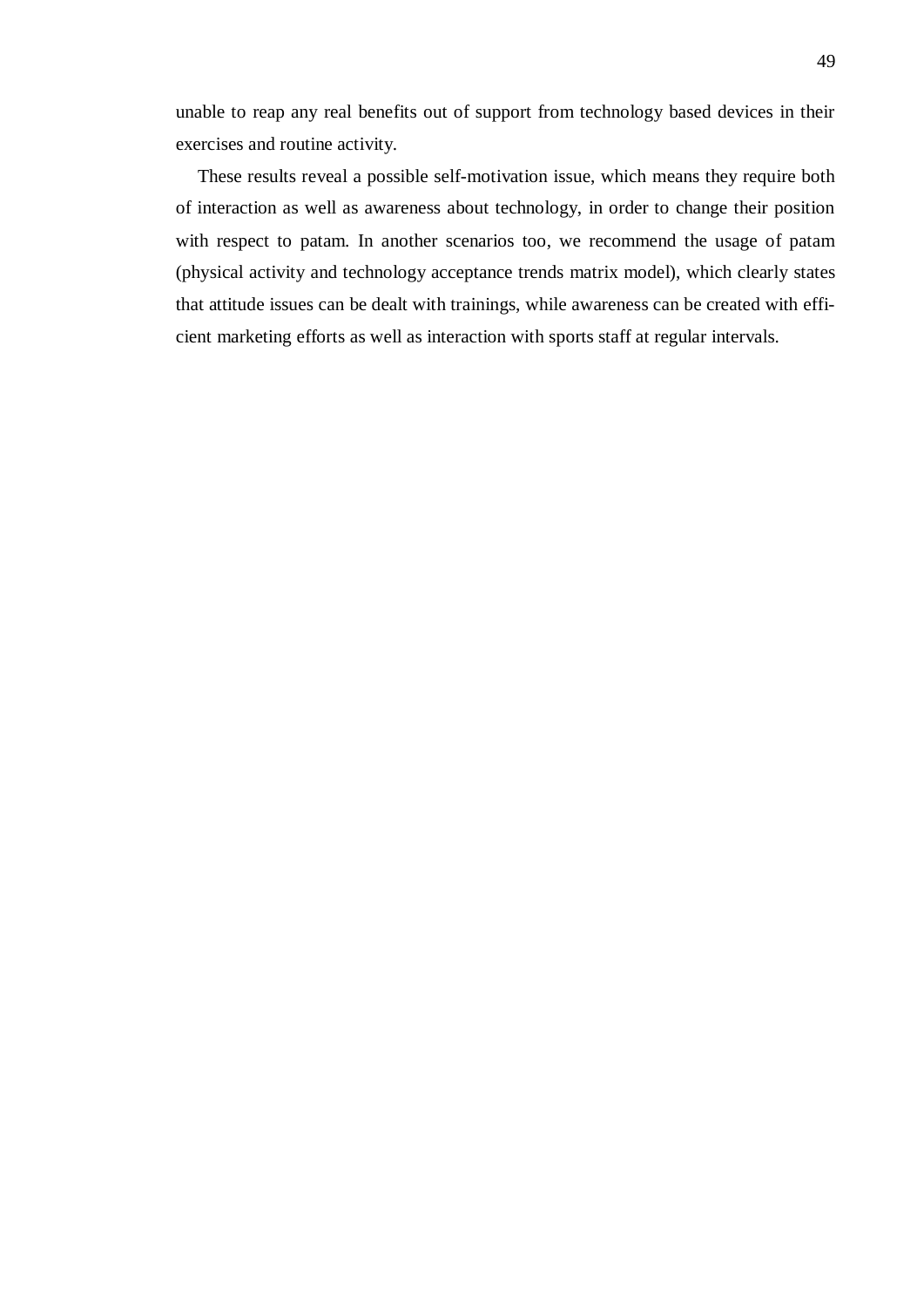### **7 CONCLUSIONS**

# **7.1 Literature review**

As a result of literature review, we already know and thus conclude that such studies on physical activity and technology based measurement (e.g. using pedometers) have already established the fact that technology acts as the support function enabler and thus in itself does not create value, unless the activity is supported with counseling, motivation and awareness within participants.

Furthermore, those individuals who are already having knowledge of such devices are more aligned and motivated to use these devices along with group based activities, with counseling for achieving the goals for which awareness is made. Goals are related to the recommended levels of physical activity (such as 10,000 steps a day) (Cocker, 2009).

### **7.2 Summary**

Technology devices were found within this study to be quite helpful for the participants, once the user knows how to use them. Individuals who are regular at their physical activity are also good at usage of technology and vice-versa. Those who own a sports related device or use some service online have shown quite positive results regarding their experience with technology devices within this study.

The level of awareness on technology based goals (for example achieving 10.000 steps counted via pedometer and secondly the three times a week 30-minute exercise recommendation) is found to be much more than our expectations and overwhelming. Henceforth, we know that people in Turku are well informed, as well as aware of their health related goals.

The results reinforce the concept of self-motivation within the participant(s), as the survey reveals (particularly within the free text) that it's an individual's self-discipline or will-power which proves an the vital component of getting success by achieving their physical activity goals, while with technology the benefits can be sustained in the long run. Individuals were found to be very willing to change their lifestyle for bringing better shape to their body, apart from weight management.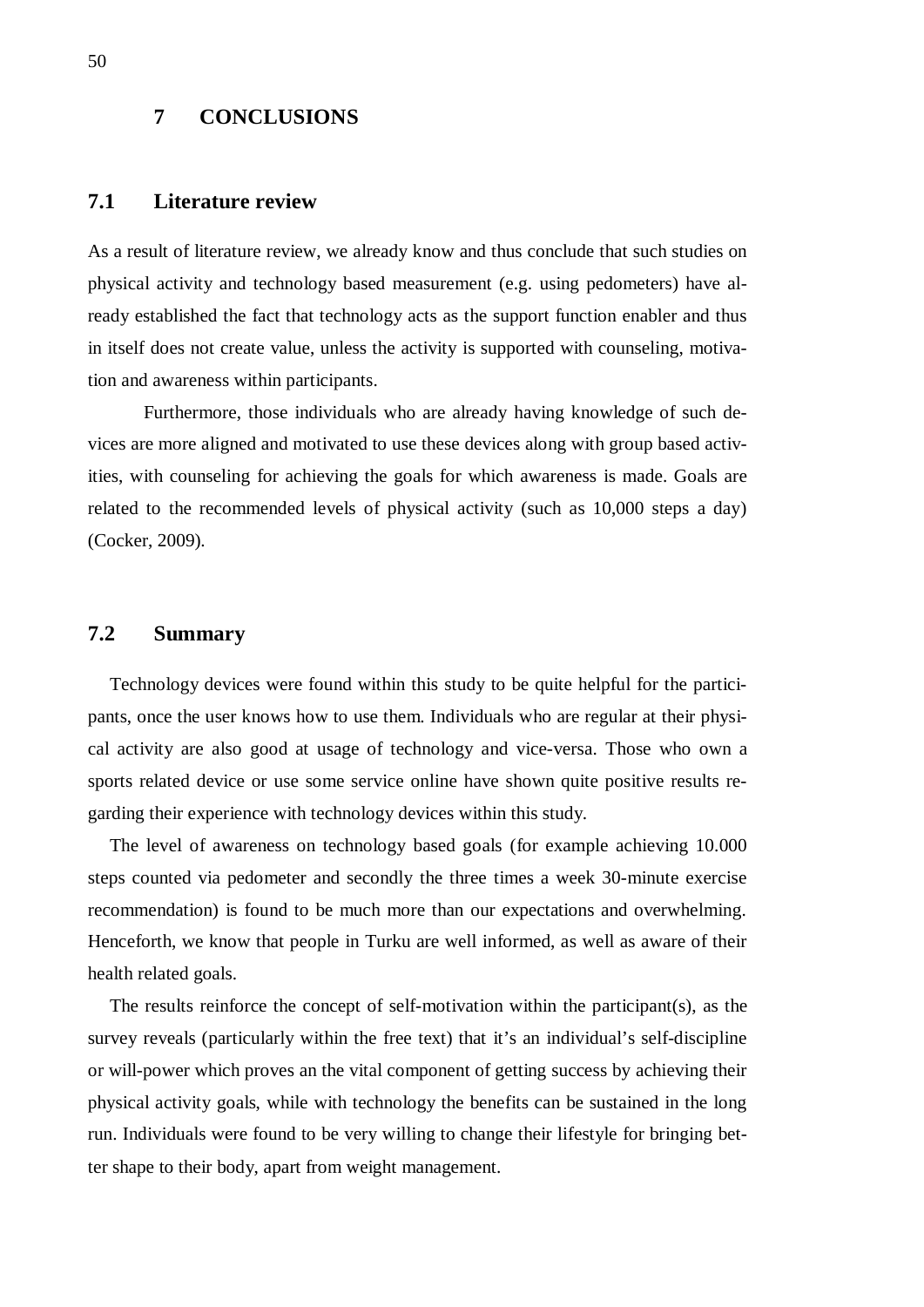We've developed two models: pait and patam and presented them within this thesis. Both of them are suitable for practical application at the Turku sports center while doing individual as well as group based counseling. The models are based on well accepted and established theories, plus customized for people of our region. Further, the data has accepted the models as a solution to the research questions, hypothesis and propositions we made.

People are now-a-days found to be much interested in collectively doing activities which give them happiness, fun out of their social interactions while doing activities. For example, dance classes in groups, as well as Wii based games or video based dance practices. Such technology based activities make sure that people move more, irrespective of whether they are in a team or alone at home. We must target both the audiences well, as overcrowded activity groups as well as lonely people, both can get support with technology based decision making of events, tracking of activity levels as well as adding the fun part of all of this.

The overall research was well designed with participants being targeted through two mediums (email based, open for all on internet, as well as postal mails to 69 people). We found that people within focused groups were participating in greater numbers as compared to the participation we received from open for all on internet.

### **7.3 Suggestions**

As we analyze whole of the thirty three questions and responses from 121 participants, we got to and we did found a tiny mismatch. This was in terms of level of user awareness vis-à-vis technology usage patterns while doing physical activity.

The individuals who are not getting information about the city infrastructure, facilities and services, are the ones which should be focused with customized marketing to reach the target audience. Counseling sessions are recommended for those identified to have a gloomy mindset towards the technology and city infrastructure usage due to lack of training or myths about its usefulness. Henceforth, the three goals with distinct areas of focus are (based on priority):

**Training/Interactions**: on how to use technology devices like hrm, for individuals identified as per patam.

**Awareness**: of technology devices available these days and recommended by the staff, as well as marketing of available facilities and infrastructure in the Turku city.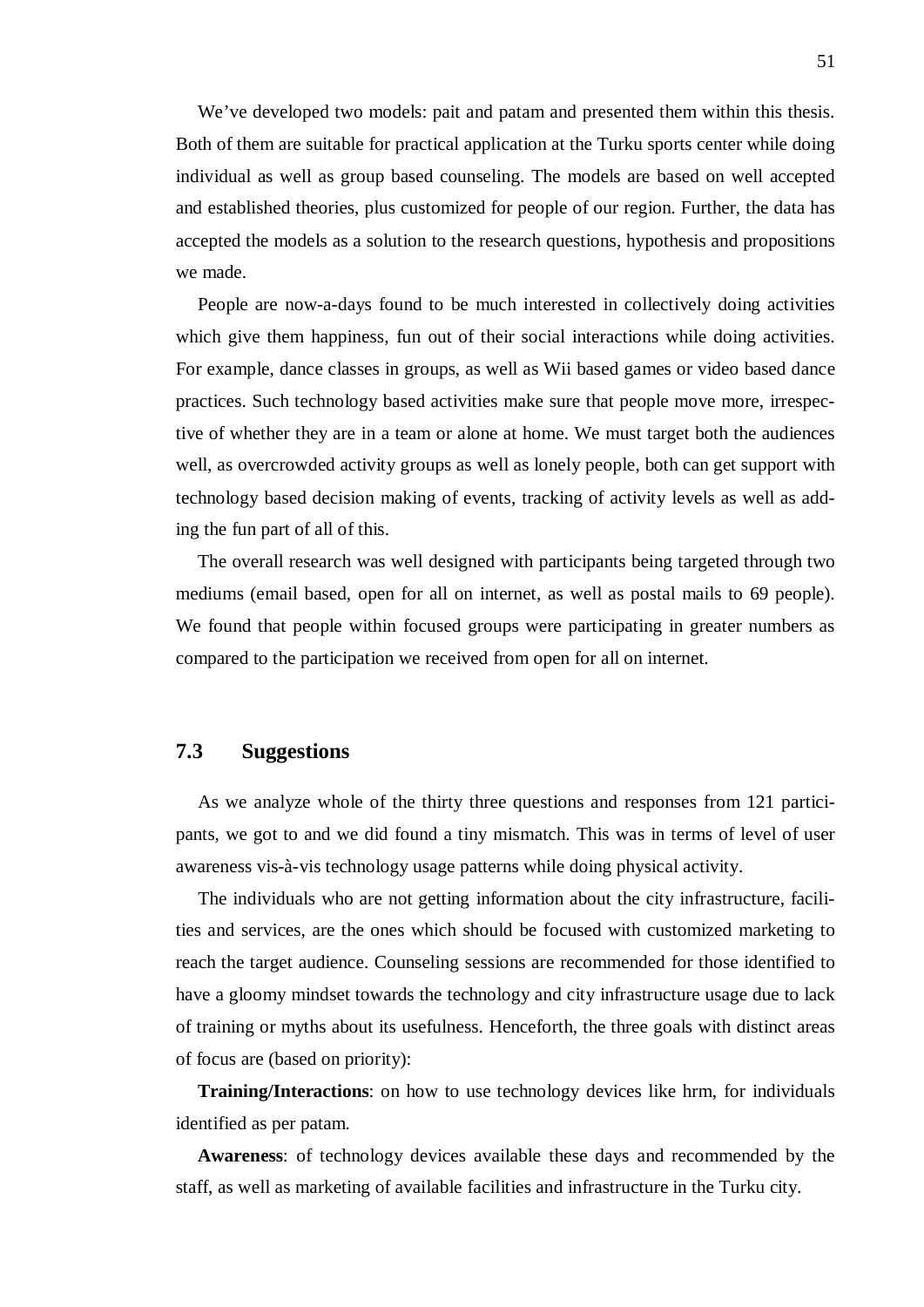**Online Knowledge Base:** on how to do activities with help of technology devices. For the third option, there is a much larger possibility of adding instructor led training (ILT) video modules. Such asynchronous learning via technology based online services targeting healthcare of people is the bigger possibility we see for future, once the first two training and awareness goals are achieved. The video ILTs are known for making information visible and available to all.

Some tiny suggestions for Turku sports center and related healthcare institutions are:

- 1. Give schedule information updates via online calendar services, so that people are able to get updates with public calendar services like iCal or Google calendar, instead of the need to locate this information on website all the time.
- 2. City may provide tax relief or some other motivational scheme to the individuals who are consistent in using the healthcare infrastructure. Sports facilities may also be entitled to get subsidy/discounts for regular users. The cost of all these expenses would be less than the benefit in terms of health and fitness levels, as well as the reduction of load on healthcare services staff.

## **7.4 Future research**

The data collected within this research reveals much more about physical activity patterns and perception of Turku people; however this thesis is focused on technology as the supporting function for achieving and maintaining physical activity. Henceforth, the existing data can be further analyzed with a different approach and research criterion, particularly for feedbacks purposed towards Turku city as well as Turku sports center.

Further research is recommended for this region as a follow-up study, in order to review the effect of the study and awareness, which should include the existing questions apart from new additions, so as to review the changes (growth or decline) with help of identification of pattern of motivation and real benefit from technology based activities. Finally, the patam and pait models can hopefully be enhanced in future based on the fresh requirements and future researches.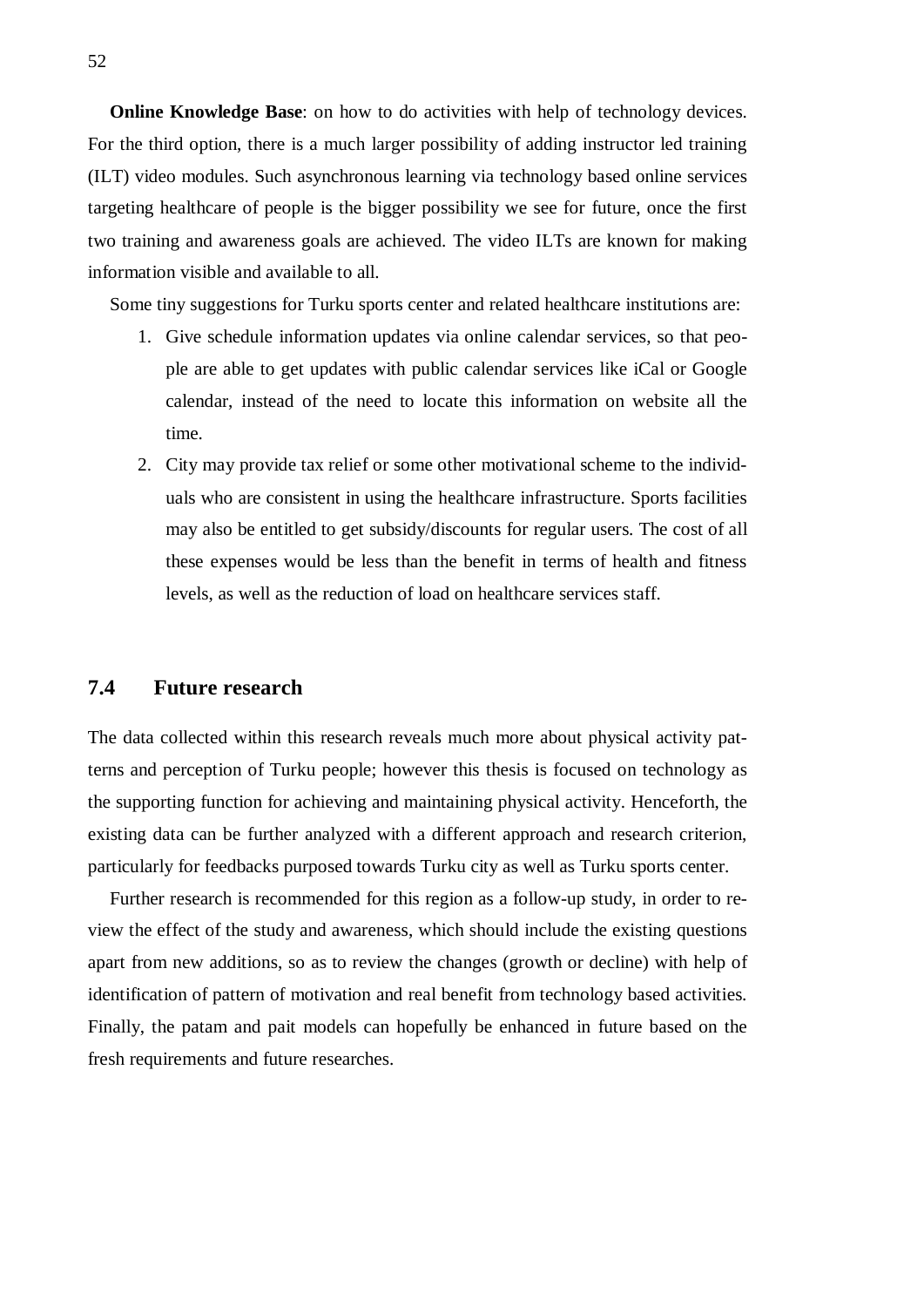### **8 REFERENCES**

Baker, Graham (2008). The effect of a pedometer-based community walking intervention "Walking for Wellbeing in the West" on physical activity levels and health outcomes: a 12-week randomized controlled trial, *International Journal of Behavioral Nutrition and Physical Activity*, 5:44.

Bauman, Adrian - Phongsavan, Philayrath - Schoeppe, Stephanie - Owen, Neville (2006) Physical Activity Measurement: A primer for Health Promotion, Adrian Bauman, *International Union for Health Promotion and Education (IUHPE).*

Becker, Annette. - Herzberg, Dominikus - Marsden, Nicola - Thomanek, Sabine - Jung, Hartmut - Leonhardt, Corinna (2010) A new computer-based counseling system for the promotion of physical activity in patients with chronic diseases—Results from a pilot study, *Patient Education and Counseling*, 2010, PEC-3718.

Bertera, Elizabeth M. - Bertera, Robert L. (2008) Fear of falling and activity avoidance in a national sample of older adults in the United States. *Health Soc Work*; 33: 54– 62.

Bieber C, Muller KG - Blumenstiel K - Hochlehnert A - Wilke S - Hartmann M (2008) A shared decision-making communication training program for physicians treating fibromyalgia patients: effects of a randomized controlled trial. J, *Psychosom Res*; 64:13–20.

Bock, Beth C - Marcus, Bess H - King, Teresa K - Borrelli, Belinda - Roberts, Mary R (1999) Exercise effects on withdrawal and mood among women attempting smoking cessation. *Addiction Behavior* 24, 399–410.

Cocker, Katrien De (2009) Moderators and mediators of pedometer use and step count increase in the "10,000 Steps Ghent" intervention, *International Journal of Behavioral Nutrition and Physical Activity*, 6:3.

CDC Web (2010) Measuring Physical Activity Intensity < http://www.cdc.gov/physicalactivity/everyone/measuring/index.html >, retrieved 13.09.2011.

Choi, Bernard C.K. - Pak, Anita W.P. - Choi, Jerome C.L. - Choi, Elaine C.L. (2007) Daily step goal of 10,000 steps: a literature review. *Clin Invest Med*, 30:E146-E151.

Cooper, Ashley R - Page, Angie S - Wheeler, Benedict W - Griew, Pippa - Davis, Laura - Hillsdon, Melvyn - Jago, Russell (2010) Mapping the Walk to School Using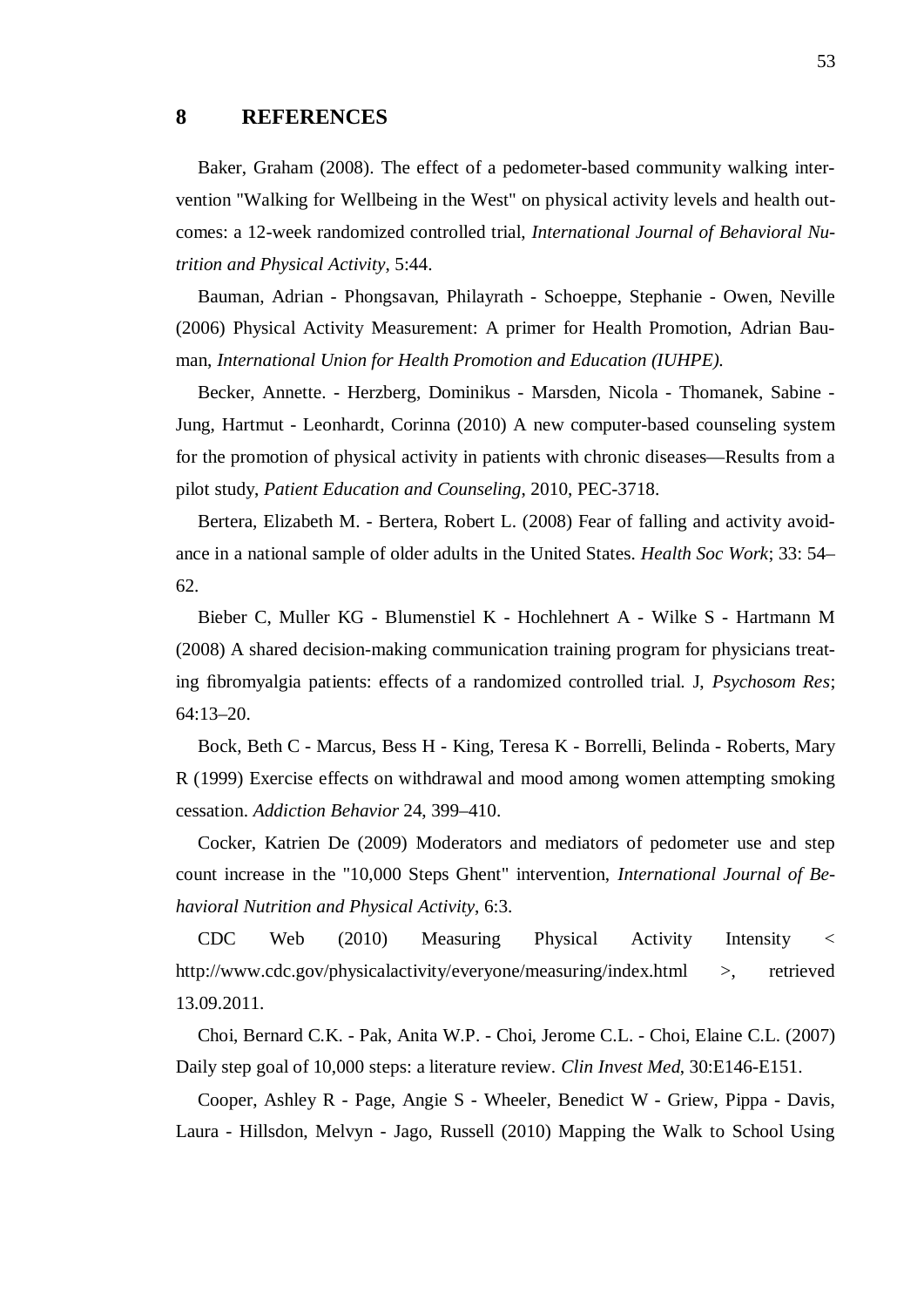Accelerometry Combined with a Global Positioning System, *Am J Prev Med,*  38(2):178–183.

Craig C. L. - Tudor-Locke, C. - Bauman, A. (2006) Proximal impact of Canada on the move: the relationship of campaign aware-ness to pedometer ownership and use. *Can J Public Health*, 97:S21-S27.

Greef, KP De - Deforche, BI - Ruige, JB - Bouckaert, JJ - Tudor-Locke, Catrine - Kaufman, JM - Bourdeaudhuij, IM De (2010) The effects of a pedometer-based behavioral modification program with telephone support on physical activity and sedentary behavior in type 2 diabetes patients. *Patient Educ Couns*.

Department of Health, London (2004): At least 5 a week: Evidence of the impact of physical activity and its relationship to health, a report from Chief Medical Officer.

Derrick Mears, WWU (2002). Technology for Physical Activity Monitoring, Western Washington University *Research Digest*, President's Council, Sr. 3, No. 17, June, Washington.

Fletcher, Gerald F. - Balady, Gary - Blair, Steven N.; Blumenthal, James - Caspersen, Carl - Chaitman, Beard - Epstein, Stephen - Froelicher, Erika S. Sivarajan - Froelicher, Victor F. - Pina, Ileana L. - Pollock, Michael L. (1992) Statement on exercise: Benefits and recommendations for physical activity programs for all Americans, *American Heart Association*, Circulation; 86:340–344.

Fukuoka, Yoshimi. - Vittinghoff, Eric - Jong, So Son - Haskell, William (2010): Innovation to motivation—pilot study of a mobile phone intervention to increase physical activity, *Preventive Medicine* 51 287–289.

Moore, Geoffrey (1991): *Crossing the Chasm.*

GPS Maps < http://www.maps-gps-info.com/gps-accuracy.html >, retrieved 13.09.2011.

Häkkilä, Jonna (2007): User Perceptions on Interacting with Mobile Fitness Devices, *Nokia Research.*

Hurling, Robert (2007): Using Internet and Mobile Phone Technology to Deliver an Automated Physical Activity Program: Randomized Controlled Trial, *J Med Internet* Res. Apr–Jun; 9(2):e7.

IJBNPA (2009) Global Positioning System: A new opportunity in Physical Activity Measurement, *International Journal of Behavioral Nutrition and Physical Activity.*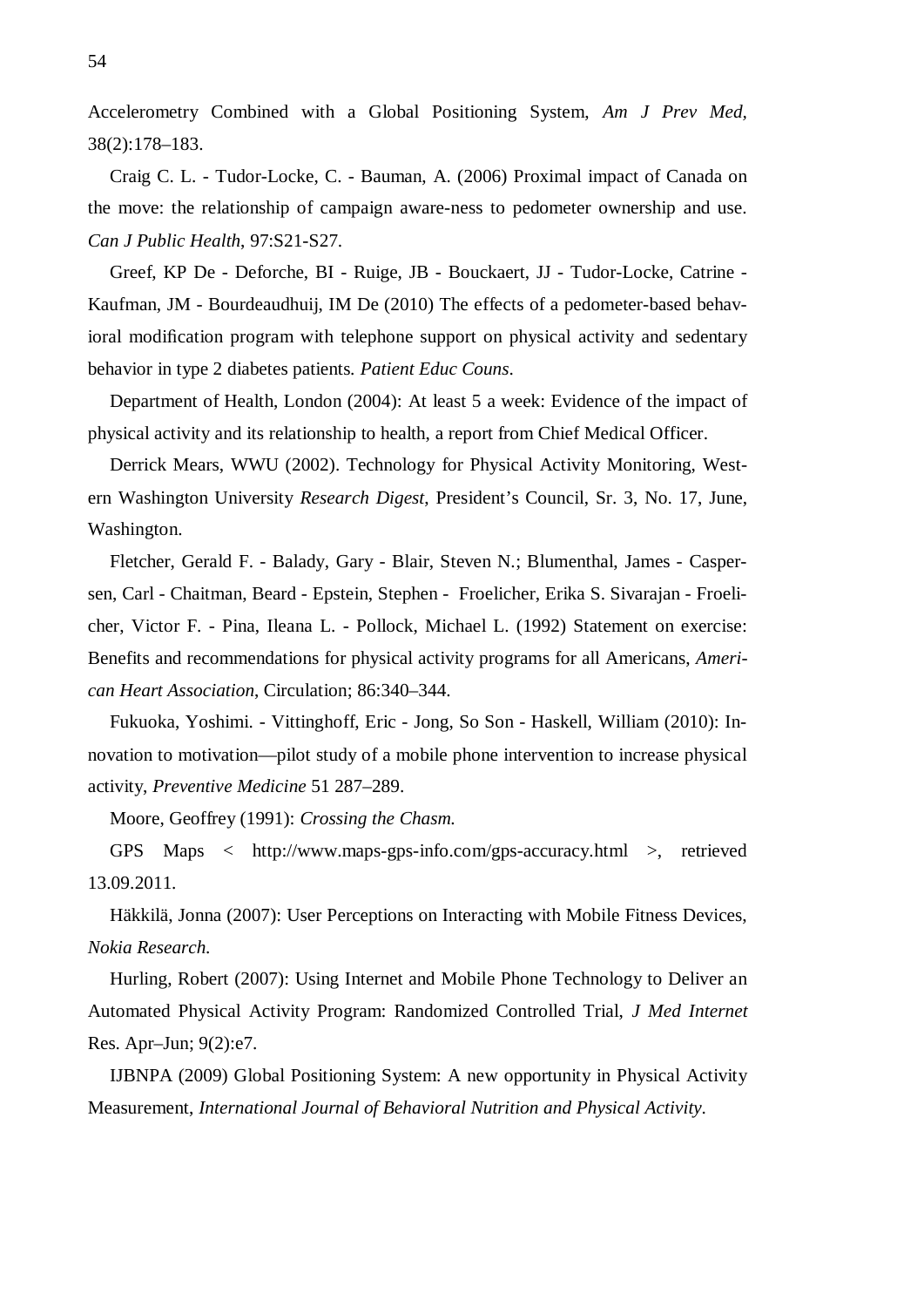Käypä Hoito: Finnish Medical Society <

http://www.kaypahoito.fi/web/english/summaries/naytaartikkeli/tunnus/ccs00049 >, retrieved 13.09.2011.

Liikuntapiirakka (2009) Physical Activity Pie <

http://www.ukkinstituutti.fi/en/products/physical\_activity\_pie >, retrieved 13.09.2011.

Macfarlane, Duncan (2006): Convergent validity of six methods to assess physical activity in daily life: *Journal of Applied Physiology*, 101:1328-1334.

Maddison, Raplh (2009): Global positioning system: a new opportunity in physical activity measurement, *International Journal of Behavioral Nutrition and Physical Activity*, 6:73.

Marshall, Hagins (2007): Does practicing hatha yoga satisfy recommendations for intensity of physical activity which improves and maintains health and cardiovascular fitness *American Journal of Preventive Medicine*, Volume 23, Number 2S.

MiniSun Activity types: Daily Physical Activities <

http://www.minisun.com/functions/pat.asp >, retrieved 13.09.2011.

Murray E - Burns J - See TS - Lai R, Nazareth I. (2005) Interactive health communication applications for people with chronic disease, *Cochrane Database Syst Rev*, CD004274.

Nguyen, Houng Q (2009): Pilot study of a cell phone-based exercise persistence intervention post-rehabilitation for COPD, *International Journal of COPD*:4.

Norton, L. - Norton, K. - Lewis, N. - Dollman, J. (2010) Intensive short-term physical activity interventions show sustained health benefits at 12-months, *Journal of Science and Medicine in Sport* 12 e188.

Obesity Research Journal (2003) Vol. 11, No. 1, pp 33-40, Jan. 2003

Ogilvie, David - Foster, Charles E - Rothnie, Helen - Cavill, Nick - Hamilton, Val - Fitzsimon, Claire F - Mutrie, Nanette (2007) Interventions to promote walking: systematic review. *BMJ*, 334:1204-1214.

Patrick, Heather A. (2010). Methodological overview of a self-determination theorybased computerized intervention to promote leisure-time physical activity *Psychology of Sport and Exercise,* 1e7.

Rye, James A (2007) Pedometer and Human Energy Balance Applications for Science, *Sci Act.*; 44(3): 95–104. doi:10.3200/SATS.44.3.95-105.

Slootmaker, S.M. - Chinapaw, M.J - Schuit, A.J - Seidell, J.C. – W, van Mechelen (2005) Promoting physical activity using an activity monitor and a tailored web-based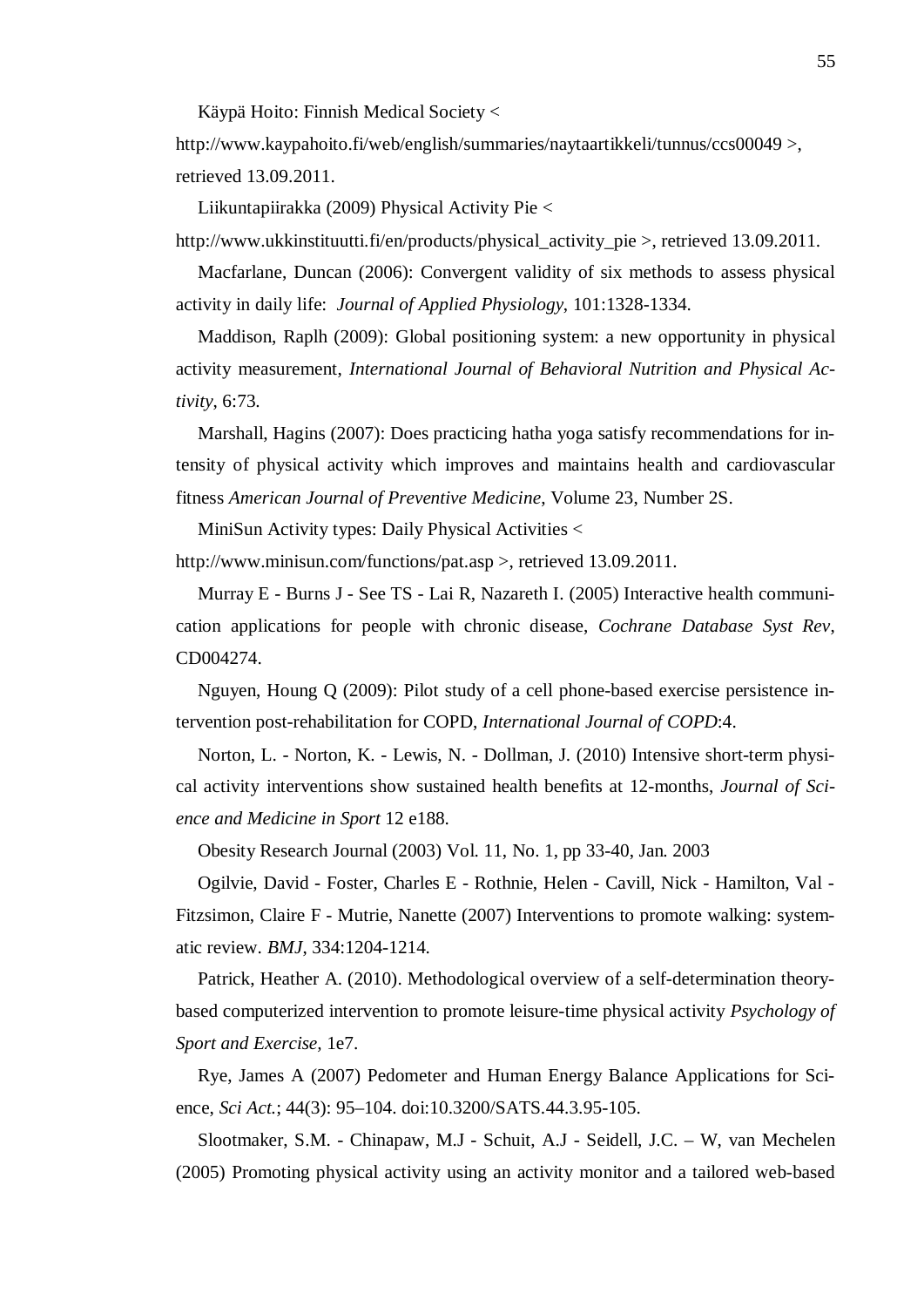advice: design of a randomized controlled trial [ISRCTN93896459], *BMC Public Health* 5 (1), 134.

Thompson, Dylan - Batterham, Alan M - Bock, Susan - Robson, Claire - Stokes, Keith (2006) Assessment of Low-to-Moderate Intensity Physical Activity Thermogenesis in Young Adults Using Synchronized Heart Rate and Accelerometry with Branched-Equation Modeling, *American Society for Nutrition.*

Thomson, Richard G - Eccles, Martin P - Steen, I Nick - Greenaway, Jane - Stobbart, Lynne - Murtagh, Madeleine J - May, Carl R (2007) A patient decision aid to support shared decision-making on anti-thrombotic treatment of patients with atrial fibrillation: randomized controlled trial. *Qual Saf Health Care*; 16:216–23.

Tudor-Locke, Catrine (2009): Expected values for pedometer-determined physical activity in older populations, *International Journal of Behavioral Nutrition and Physical Activity* 6:59.

Tudor-Locke, Catrine (2010) Frequently Reported Activities by Intensity for U.S. Adults. *Am J Prev Med*; 39(4) e13–e20.

US Department of Health and Human Services (1996) Physical Activity and Health: A report of the Surgeon General, Atlanta, *Center for Diseases Control and Prevention*.

UTU, Publications: < http://www.pnk.fi/julkaisut/ >, retrieved 13.09.2011.

Vanhees, Luc - Lefevre, Johan - Philippaerts, Renaat - Martens, Martine - Huygens, Wim - Troosters, Thierry - Beunen, Gaston (2005) How to assess physical activity? How to assess physical fitness, *European Journal of Cardiovascular Prevention and Rehabilitation*, 12:102–114.

Varo, José J - Martínez-González - Miguel A; Irala-Estévez - Jokin de; Kearney - John; Gibney - Michael; Martínez - J Alfredo (2003) Distribution and determinants of sedentary lifestyles in the European Union. *Int J Epidemiol*, 32:138-146.

Who (2010) *Global recommendations on physical activity for health* <http://whqlibdoc.who.int/publications/2010/9789241599979\_eng.pdf>, retrieved 13- 09-2011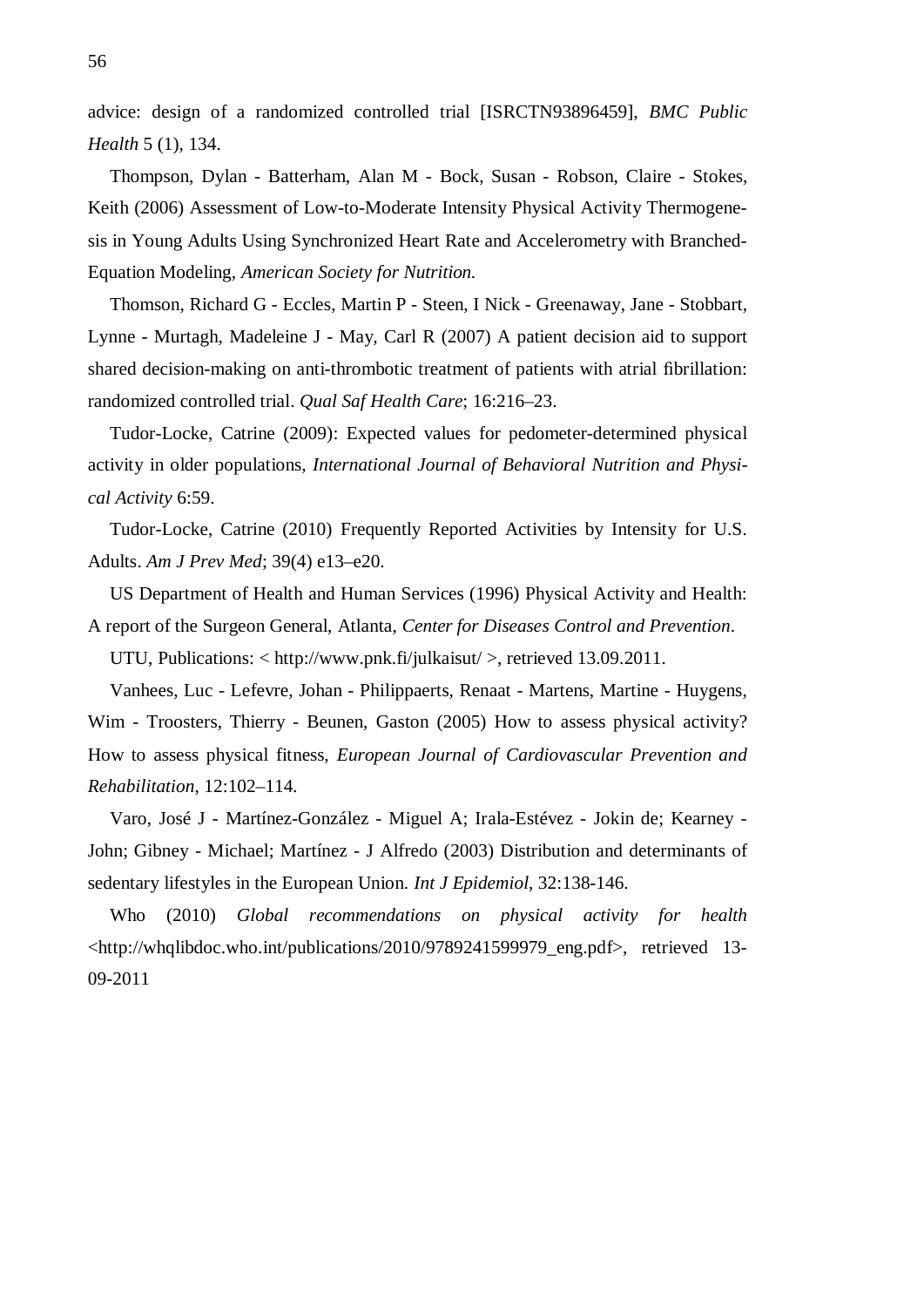# **APPENDIX 1: JOURNALS REVIEWED**

The journals we reviewed (apart from the ones listed in references) are listed below (name of author and journal title):

| Last name        | First name   | Journal Title                                                                                                                                                                                                               |
|------------------|--------------|-----------------------------------------------------------------------------------------------------------------------------------------------------------------------------------------------------------------------------|
| Kolt             | Gregory S    | The Healthy Steps Study: A randomized controlled trial of a pedometer-<br>based Green Prescription for older adults. Trial protocol                                                                                         |
| Tudor-<br>Locke  | Catrine      | Correction: Expected values for pedometer-determined physical activity<br>in older populations                                                                                                                              |
| Gentile          | Douglas A    | Evaluation of a multiple ecological level child obesity prevention pro-<br>gram: Switch® what you Do, View, and Chew                                                                                                        |
| Shoko            | Miura        | Daily calcium intake and physical activity status in urban women living on<br>low incomes in Davao, Philippines: a primary study for osteoporosis pre-<br>vention.                                                          |
| Nguyen           | Houng Q      | Pilot study of a cell phone-based exercise persistence intervention post-<br>rehabilitation for COPD                                                                                                                        |
| Novoa            | <b>Nuria</b> | Influence of major pulmonary resection on postoperative daily ambulato-<br>ry activity of the patients                                                                                                                      |
| Tudor-<br>Locke  | Catrine      | Expected values for pedometer-determined physical activity in older<br>populations                                                                                                                                          |
| Pal              | Sebely       | Using pedometers to increase physical activity in overweight and obese<br>women: a pilot study                                                                                                                              |
| Albright         | Cheryl L     | Increasing physical activity in postpartum multiethnic women in Hawaii:<br>results from a pilot study                                                                                                                       |
| Cocker           | Katrien De   | Moderators and mediators of pedometer use and step count increase in<br>the "10,000 Steps Ghent" intervention.                                                                                                              |
| Blaau-<br>wbroek | Ria          | The effect of exercise counselling with feedback from a pedometer on<br>fatigue in adult survivors of childhood cancer: a pilot study                                                                                       |
| Satoshi          | Nakae        | Accuracy of spring-levered and piezo-electric pedometers in primary<br>school Japanese children                                                                                                                             |
| Mitsui           | Takahiro     | Pedometer-determined physical activity and indicators of health in Japa-<br>nese adults                                                                                                                                     |
| <b>Baker</b>     | Graham       | The effect of a pedometer-based community walking intervention "Walk-<br>ing for Wellbeing in the West" on physical activity levels and health out-<br>comes: a 12-week randomized controlled trial                         |
| Papaspyros       | Sotiris      | Analysis of bedside entertainment services' effect on post cardiac surgery<br>physical activity: a prospective, randomised clinical trial.                                                                                  |
| Papaspyros       | Sotiris      | Validity of Pedometers for Measuring Exercise Adherence in Heart Failure<br>Patients                                                                                                                                        |
| Vanhees          | Luc          | How to assess physical activity? How to assess physical fitness?                                                                                                                                                            |
| Bjørgaas         | Marit Rokne  | Norwegian: [Use of a pedometer in physically inactive persons]                                                                                                                                                              |
| Sugden           | Jacqui A     | The feasibility of using pedometers and brief advice to increase activity in<br>sedentary older women--a pilot study                                                                                                        |
| Tudor-<br>Locke  | Catrine      | Tracking of pedometer-determined physical activity in adults who relo-<br>cate: results from RESIDE                                                                                                                         |
| Mitsui           | Takahiro     | Gentle exercise of 40 minutes with dietary counseling is effective in treat-<br>ing metabolic syndrome                                                                                                                      |
| Fitzsimons       |              | The 'Walking for Wellbeing in the West' randomised controlled trial of a                                                                                                                                                    |
|                  | Claire F     | pedometer-based walking programme in combination with physical activ-<br>ity consultation with 12 month follow-up: rationale and study design<br>Physical activity as a strategy for maintaining tobacco abstinence: a ran- |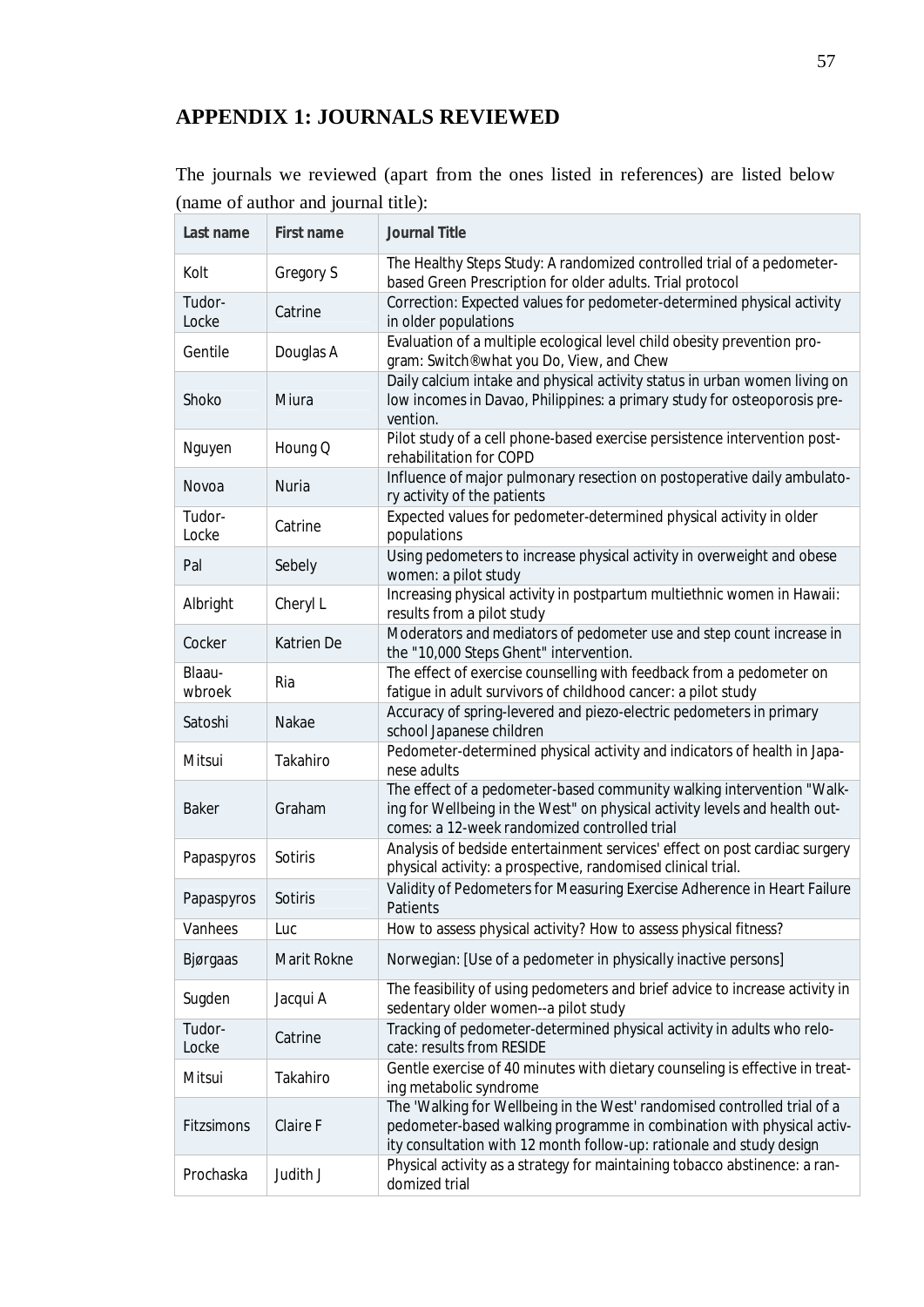| Dijkstra     | Baukje      | Detection of walking periods and number of steps in older adults and<br>patients with Parkinson's disease: accuracy of a pedometer and an accel-<br>erometry-based method. |
|--------------|-------------|----------------------------------------------------------------------------------------------------------------------------------------------------------------------------|
| Murphy       | Timothy P   | The Claudication: Exercise Vs. Endoluminal Revascularization (CLEVER)<br>study: rationale and methods                                                                      |
| <b>Irvin</b> | Melinda L   | Recruiting and retaining breast cancer survivors into a randomized con-<br>trolled exercise trial: the Yale Exercise and Survivorship Study.                               |
| <b>Booth</b> | Alison O    | Evaluation of an interactive, Internet-based weight loss program: a pilot<br>study                                                                                         |
| Cleland      | Verity      | The provision of compulsory school physical activity: Associations with<br>physical activity, fitness and overweight in childhood and twenty years<br>later.               |
| Richardson   | Caroline R  | A meta-analysis of pedometer-based walking interventions and weight<br>loss                                                                                                |
| Duncan       | Elizabeth K | Pedometer-determined physical activity and active transport in girls.                                                                                                      |
| Bravata      | Dena M      | Using pedometers to increase physical activity and improve health: a<br>systematic review                                                                                  |
| Richardson   | Caroline R  | A randomized trial comparing structured and lifestyle goals in an inter-<br>net-mediated walking program for people with type 2 diabetes                                   |
| Bennett      | Gary G      | Safe to walk? Neighborhood safety and physical activity among public<br>housing residents                                                                                  |
| Doerksen     | Shawna E    | Environmental correlates of physical activity in multiple sclerosis: A cross-<br>sectional study                                                                           |
| Bohannon     | <b>RW</b>   | Number of pedometer-assessed steps taken per day by adults: a descrip-<br>tive meta-analysis                                                                               |
| Al-Hazzaa    | Hazzaa M.   | Pedometer-determined physical activity among obese and non-obese 8-<br>to 12-year-old Saudi schoolboys                                                                     |
| Eakin        | Elizabeth G | Correlates of pedometer use: results from a community-based physical<br>activity intervention trial (10,000 Steps Rockhampton)                                             |
| One          | Rei         | Reliability and validity of the Baecke physical activity questionnaire in<br>adult women with hip disorders                                                                |
| Nemoto       | Ken-Ichi    | Effects of high-intensity interval walking training on physical fitness and<br>blood pressure in middle-aged and older people                                              |
| Hyman        | David J.    | Simultaneous vs sequential counseling for multiple behavior change                                                                                                         |
| Goodrich     | David E     | Adverse events among high-risk participants in a home-based walking<br>study: a descriptive study                                                                          |
| Berry        | Diane       | An intervention for multiethnic obese parents and overweight children                                                                                                      |
| Strycker     | Lisa A      | Reliability of pedometer data in samples of youth and older women                                                                                                          |
| Dasgupta     | Kaberi      | Walking behaviour and glycemic control in type 2 diabetes: seasonal and<br>gender differences--study design and methods                                                    |
| Rye          | James A     | Pedometer and Human Energy Balance Applications for Science Instruc-<br>tion.                                                                                              |
| Nawata       | Keiko       | Japanese: [Relationship between the number of steps taken and body<br>mass index for male workers in the metropolitan area]                                                |
| Craig        | CL          | Twelve-month effects of Canada on the Move: a population-wide cam-<br>paign to promote pedometer use and walking.                                                          |
| Kobayashi    | Junji       | Effect of walking with a pedometer on serum lipid and adiponectin levels<br>in Japanese middle-aged men.                                                                   |
| Kobriger     | Samantha L. | The contribution of golf to daily physical activity recommendations: how<br>many steps does it take to complete a round of golf?                                           |
| Chan         | Catherine B | Relationship between objective measures of physical activity and weath-<br>er: a longitudinal study.                                                                       |
| Bennett      | Gary G      | Television viewing and pedometer-determined physical activity among<br>multiethnic residents of low-income housing                                                         |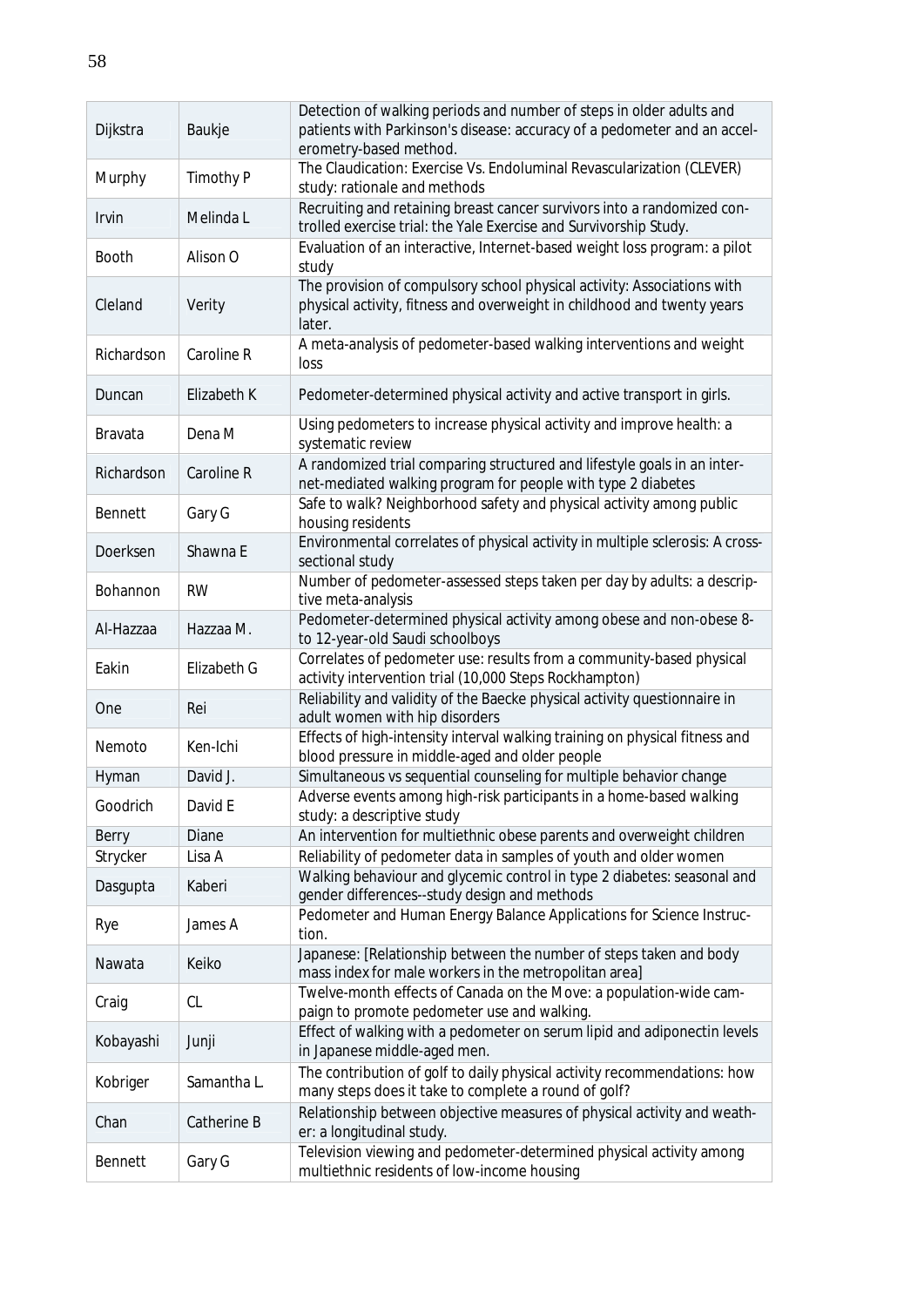| Macfarlane         | Duncan J             | Convergent validity of six methods to assess physical activity in daily life.                                                                                                            |
|--------------------|----------------------|------------------------------------------------------------------------------------------------------------------------------------------------------------------------------------------|
| Bennett            | Gary G               | Pedometer-determined physical activity among multiethnic low-income<br>housing residents                                                                                                 |
| Thompson           | Dylan                | Assessment of low-to-moderate intensity physical activity thermogenesis<br>in young adults using synchronized heart rate and Accelerometry with<br>branched-equation modeling.           |
| Richardson         | <b>CR</b>            | Feasibility of adding enhanced pedometer feedback to nutritional coun-<br>seling for weight loss.                                                                                        |
| LeChemi-<br>nant   | James D              | A comparison of meal replacements and medication in weight mainte-<br>nance after weight loss.                                                                                           |
| Stovitz            | Steven D.            | Pedometers as a means to increase ambulatory activity for patients seen<br>at a family medicine clinic                                                                                   |
| <b>Ballesteros</b> | Martha Nydia         | High intake of saturated fat and early occurrence of specific biomarkers<br>may explain the prevalence of chronic disease in northern Mexico.                                            |
| VanWorm-<br>er     | Jeffrey J            | Pedometers and brief e-counseling: increasing physical activity for over-<br>weight adults.                                                                                              |
| Loucaides          | CA                   | Differences in physical activity levels between urban and rural school<br>children in Cyprus.                                                                                            |
| Parshuram          | Christopher S        | Fellowship training, workload, fatigue and physical stress: a prospective<br>observational study                                                                                         |
| Cieslak            | Thomas J             | Effects of physical activity, body fat, and salivary cortisol on mucosal<br>immunity in children.                                                                                        |
| Mikami             | Satoko               | Physical activity, energy expenditure and intake in 11 to 12 years old<br>Japanese prepubertal obese boys.                                                                               |
| Sugiura            | Hiroko               | Effects of long-term moderate exercise and increase in number of daily<br>steps on serum lipids in women: randomised controlled trial                                                    |
| Tudor-<br>Locke    | Catrine              | The relationship between pedometer-determined ambulatory activity<br>and body composition variables.                                                                                     |
| Puente-<br>Maestu  |                      | Comparison of effects of supervised versus self-monitored training pro-<br>grammes in patients with chronic obstructive pulmonary disease.                                               |
| Rowlands           | Ann V                | Relationship between activity levels, aerobic fitness, and body fat in 8- to<br>10-yr-old children                                                                                       |
| Andrews            | ${\sf R}$            | A double-blind, cross-over comparison of the effects of a loop diuretic<br>and a dopamine receptor agonist as first line therapy in patients with<br>mild congestive heart failure.      |
| Walsh              | JT                   | Failure of "effective" treatment for heart failure to improve normal cus-<br>tomary activity                                                                                             |
| Suzuki             | M                    | Nutritional status and daily physical activity of handicapped students in<br>Tokyo metropolitan schools for deaf, blind, mentally retarded, and physi-<br>cally handicapped individuals. |
| Patrick            | JM                   | The effect of a week's beta-adrenoceptor antagonism on daytime heart-<br>rates, subjective responses to exercise, and physical activity in normal<br>subjects.                           |
| King               | <b>DJ</b>            | The effect of propranolol on CSF amine metabolites in psychiatric pa-<br>tients                                                                                                          |
| Johnson            | MA                   | Dihydrocodeine for breathlessness in "pink puffers".                                                                                                                                     |
| Riddoch            | Chris J              | Prospective associations between objective measures of physical activity<br>and fat mass in 12-14 year old children: the Avon Longitudinal Study of<br>Parents and Children (ALSPAC)     |
| Aloha              | Riikka               | Time-course of exercise and its association with 12-month bone changes                                                                                                                   |
| Hernandes          | Nidia Apare-<br>cida | Profile of the level of physical activity in the daily lives of patients with<br><b>COPD</b> in Brazil                                                                                   |
| Tudor-<br>Locke    | Catrine              | Expected values for pedometer-determined physical activity in older<br>populations                                                                                                       |
| Amy Z              | Fan                  | Validation of reported physical activity for cholesterol control using two                                                                                                               |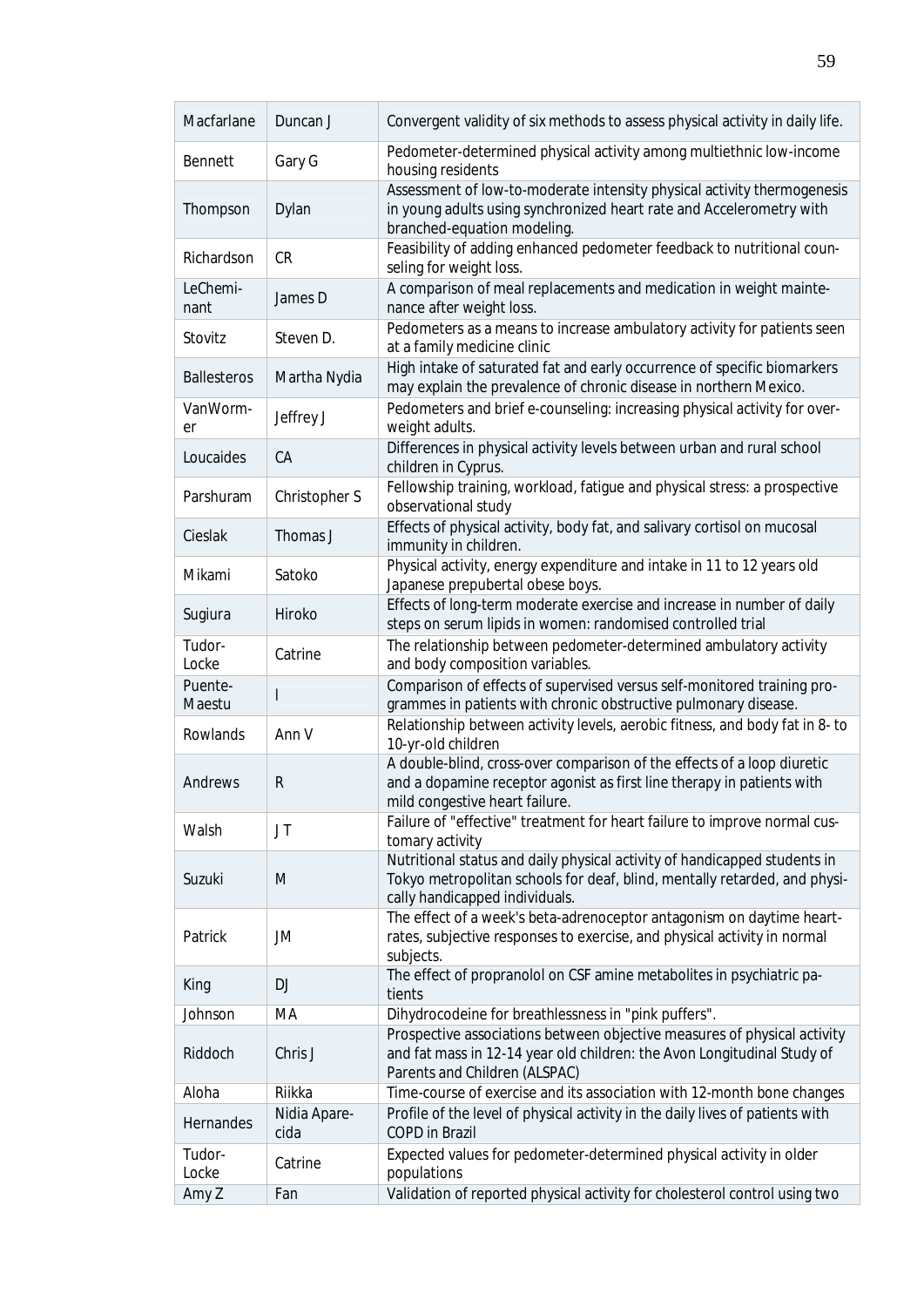|                 |                    | different physical activity instruments                                                                                                                                                                                   |
|-----------------|--------------------|---------------------------------------------------------------------------------------------------------------------------------------------------------------------------------------------------------------------------|
| Bettina         | Bringolf-Isler     | Assessment of intensity, prevalence and duration of everyday activities in<br>Swiss school children: a cross-sectional analysis of accelerometer and<br>diary data                                                        |
| <b>Andrew P</b> | Jones              | Environmental supportiveness for physical activity in English schoolchil-<br>dren: a study using Global Positioning Systems.                                                                                              |
| D               | Martínez-<br>Gómez | Preliminary evidence of physical activity levels measured by accelerome-<br>ter in Spanish adolescents: the AFINOS Study                                                                                                  |
| GV              | <b>KRISHNAVENI</b> | Accelerometers for Measuring Physical Activity Behavior in Indian Chil-<br>dren                                                                                                                                           |
| Russell         | Jago               | Development of new physical activity and sedentary behavior change<br>self-efficacy questionnaires using item response modeling                                                                                           |
| Sander M        | Slootmaker         | Disagreement in physical activity assessed by accelerometer and self-<br>report in subgroups of age, gender, education and weight status                                                                                  |
| Marilyn L.      | Moy                | Free-living physical activity in COPD: assessment with accelerometer and<br>activity checklist                                                                                                                            |
| Esther          | MF van Sluijs      | Physical activity and dietary behaviour in a population-based sample of<br>British 10-year old children: the SPEEDY study (Sport, Physical activity and<br>Eating behaviour: environmental Determinants in Young people). |
| Stéphane        | Choquette          | Accelerometer-based wireless body area network to estimate intensity of<br>therapy in post-acute rehabilitation                                                                                                           |
| Carl K          | Lachat             | Validity of two physical activity questionnaires (IPAQ and PAQA) for Viet-<br>namese adolescents in rural and urban areas                                                                                                 |
| Pietro          | Ferrari            | The role of measurement error in estimating levels of physical activity                                                                                                                                                   |
| Marilyn L.      | Moy                | Accuracy of uniaxial accelerometer in chronic obstructive pulmonary<br>disease                                                                                                                                            |
| Michelle L      | Gattshall          | Validation of a survey instrument to assess home environments for phys-<br>ical activity and healthy eating in overweight children                                                                                        |
| Femke De        | Meester            | Interventions for promoting physical activity among European teenagers:<br>a systematic review                                                                                                                            |
| Ralph           | Maddison           | Global positioning system: a new opportunity in physical activity meas-<br>urement.                                                                                                                                       |
| Andreas         | Nilsson            | Correlates of objectively assessed physical activity and sedentary time in<br>children: a cross-sectional study (The European Youth Heart Study).                                                                         |
| Andrew R        | Maroko             | Feasibility and effectiveness of online physical activity advice based on a<br>personal activity monitor: randomized controlled trial.                                                                                    |
| Andrea          | Altschuler         | Physical activity questionnaire comprehension: lessons from cognitive<br>interviews.                                                                                                                                      |
| John            | Worobey            | Mechanical measurement of infant activity: a cautionary note                                                                                                                                                              |
| Wendy           | Hardeman           | Impact of a physical activity intervention program on cognitive predictors<br>of behaviour among adults at risk of Type 2 diabetes (proactive random-<br>ised controlled trial).                                          |
| Russell         | Jago               | Development of new physical activity and sedentary behavior change<br>self-efficacy questionnaires using item response modeling.                                                                                          |
| Kim             | Tae-Kwang          | Comparison of an accelerometer and a condenser microphone for mech-<br>anomyographic signals during measurement of agonist and antagonist<br>muscles in sustained isometric muscle contractions.                          |
| Laurie A.       | Lindamer           | Assessment of physical activity in middle-aged and older adults with<br>schizophrenia                                                                                                                                     |
| Ralph           | Maddison           | International Physical Activity Questionnaire (IPAQ) and New Zealand<br>Physical Activity Questionnaire (NZPAQ): A doubly labelled water valida-<br>tion.                                                                 |
| Marshall        | Hagins             | Does practicing hatha yoga satisfy recommendations for intensity of<br>physical activity which improves and maintains health and cardiovascular<br>fitness?                                                               |
| Ann M.          | Harris             | Measurement of daily activity in restrictive type anorexia nervosa.                                                                                                                                                       |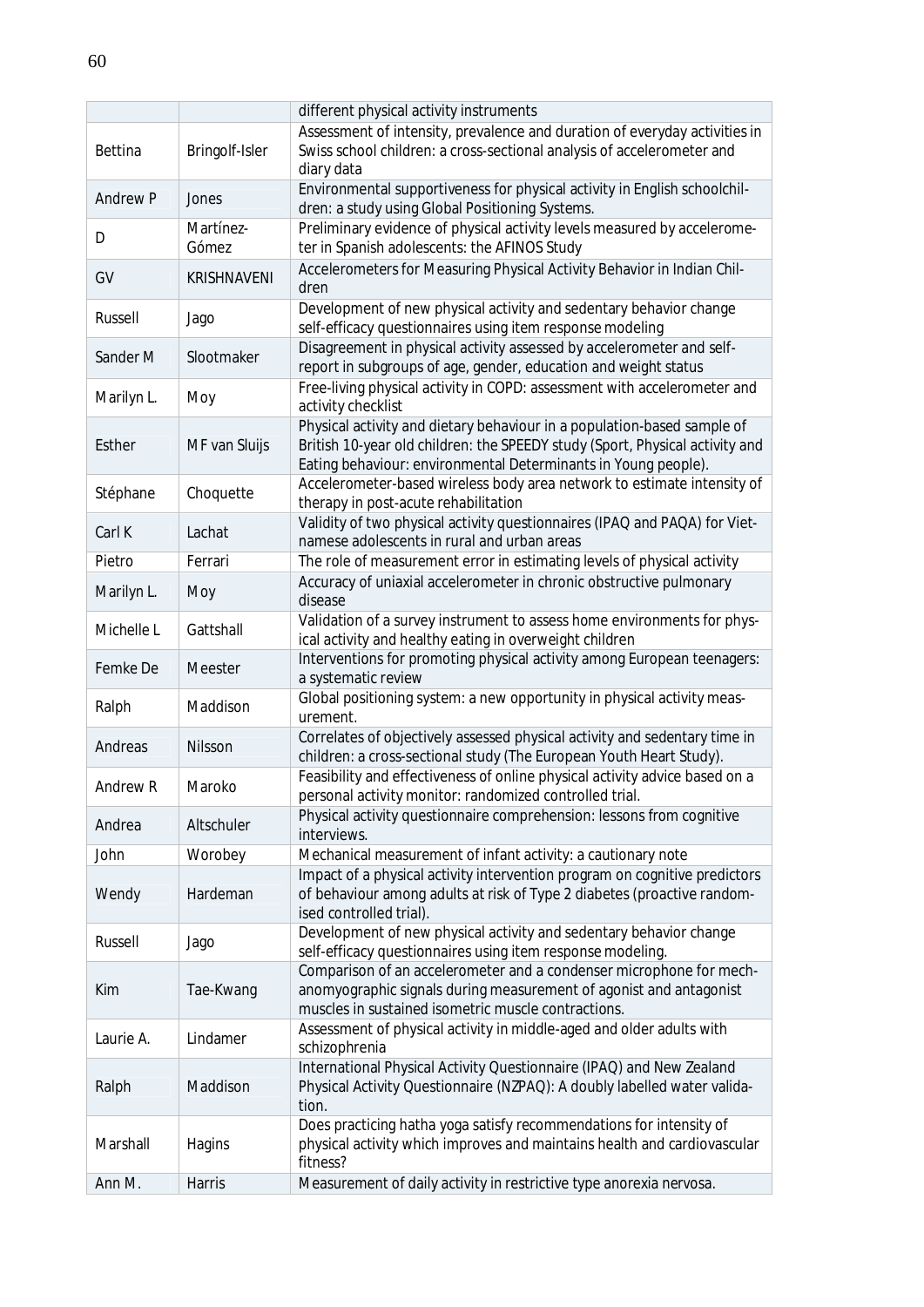| Catherine       | Bolman                | Question order in the assessment of misperception of physical activity                                                                                             |
|-----------------|-----------------------|--------------------------------------------------------------------------------------------------------------------------------------------------------------------|
| William H       | Gage                  | Ambulatory monitoring of activity levels of individuals in the sub-acute<br>stage following stroke: a case series                                                  |
| Chris J         | Riddoch               | Objective measurement of levels and patterns of physical activity                                                                                                  |
| Madlyn I.       | Frisard               | Physical activity level and physical functionality in nonagenarians com-<br>pared to individuals aged 60-74 years.                                                 |
| Jeffrey M       | Hausdorff             | Gait dynamics, fractals and falls: finding meaning in the stride-to-stride<br>fluctuations of human walking                                                        |
| James           | Huddleston            | Ambulatory measurement of knee motion and physical activity: prelimi-<br>nary evaluation of a smart activity monitor.                                              |
| Oddrun          | Samdal                | Trends in vigorous physical activity and TV watching of adolescents from<br>1986 to 2002 in seven European Countries                                               |
| Paul W.         | Franks                | Comparing the roles of physical activity and fitness in arterial stiffness:<br>how important is exposure measurement error?                                        |
| Colin           | Boreham               | Tracking of physical activity, fitness, body composition and diet from<br>adolescence to young adulthood: The Young Hearts Project, Northern<br>Ireland.           |
| Esther          | M.F. van Sluijs       | Physical activity measurements affected participants' behavior in a ran-<br>domized controlled trial                                                               |
| Susan L.        | Murphy                | Review of physical activity measurement using accelerometers in older<br>adults: Considerations for research design and conduct                                    |
| Juliette        | Hussey                | Validation of the RT3 in the measurement of physical activity in children                                                                                          |
| Eva L.          | Ribom                 | Estimation of physical performance and measurements of habitual physi-<br>cal activity may capture men with high risk to fall-Data from the Mr Os<br>Sweden cohort |
| <b>Billie</b>   | Giles-Corti           | Development of a reliable measure of walking within and outside the<br>local neighborhood: RESIDE's Neighborhood Physical Activity Question-<br>naire              |
| Louise C.       | Masse                 | Emerging Measurement and Statistical Methods in Physical Activity Re-<br>search                                                                                    |
| I. B.           | de Groot              | Actual everyday physical activity in patients with end-stage hip or knee<br>osteoarthritis compared with healthy controls                                          |
| Mitch J.        | Duncan                | Applying GPS to enhance understanding of transport-related physical<br>activity                                                                                    |
| Nicola M.       | Kayes                 | Exploring Actical Accelerometers as an Objective Measure of Physical<br>Activity in People With Multiple Sclerosis                                                 |
| Hans-H.         | Osterhues             | Influence of Physical Activity on 24-Hour Measurements of Heart Rate<br>Variability in Patients With Coronary Artery Disease                                       |
| Catherine<br>В. | Chan                  | Health benefits of a pedometer-based physical activitynext term inter-<br>vention in sedentary workers                                                             |
| James           | Dollman               | A hitchhiker's guide to assessing young people's physical activity: Decid-<br>ing what method to use                                                               |
| Eva L.          | Ribom                 | Estimation of physical performance and measurements of habitual physi-<br>cal activity may capture men with high risk to fall-Data from the Mr Os<br>Sweden cohort |
| N.              | Wedderkopp            | High-level physical activity in childhood seems to protect against low<br>back pain in early adolescence                                                           |
| Nicola M.       | Kayes                 | Exploring Actical Accelerometers as an Objective Measure of Physical<br>Activity in People With Multiple Sclerosis                                                 |
| Kate            | Ridley                | Intra-individual variation in children's physical activity patterns: Implica-<br>tions for measurement                                                             |
| DANIEL R.       | <b>TABER</b>          | The Effect of a Physical Activity Intervention on Bias in Self-Reported<br>Activity                                                                                |
| G.              | Vicente-<br>Rodríguez | Extracurricular physical activity participation modifies the association<br>between high TV watching and low bone mass                                             |
| EO RIN          | CHO                   | Leisure-Time Physical Activity is Associated with a Reduced Risk for Met-                                                                                          |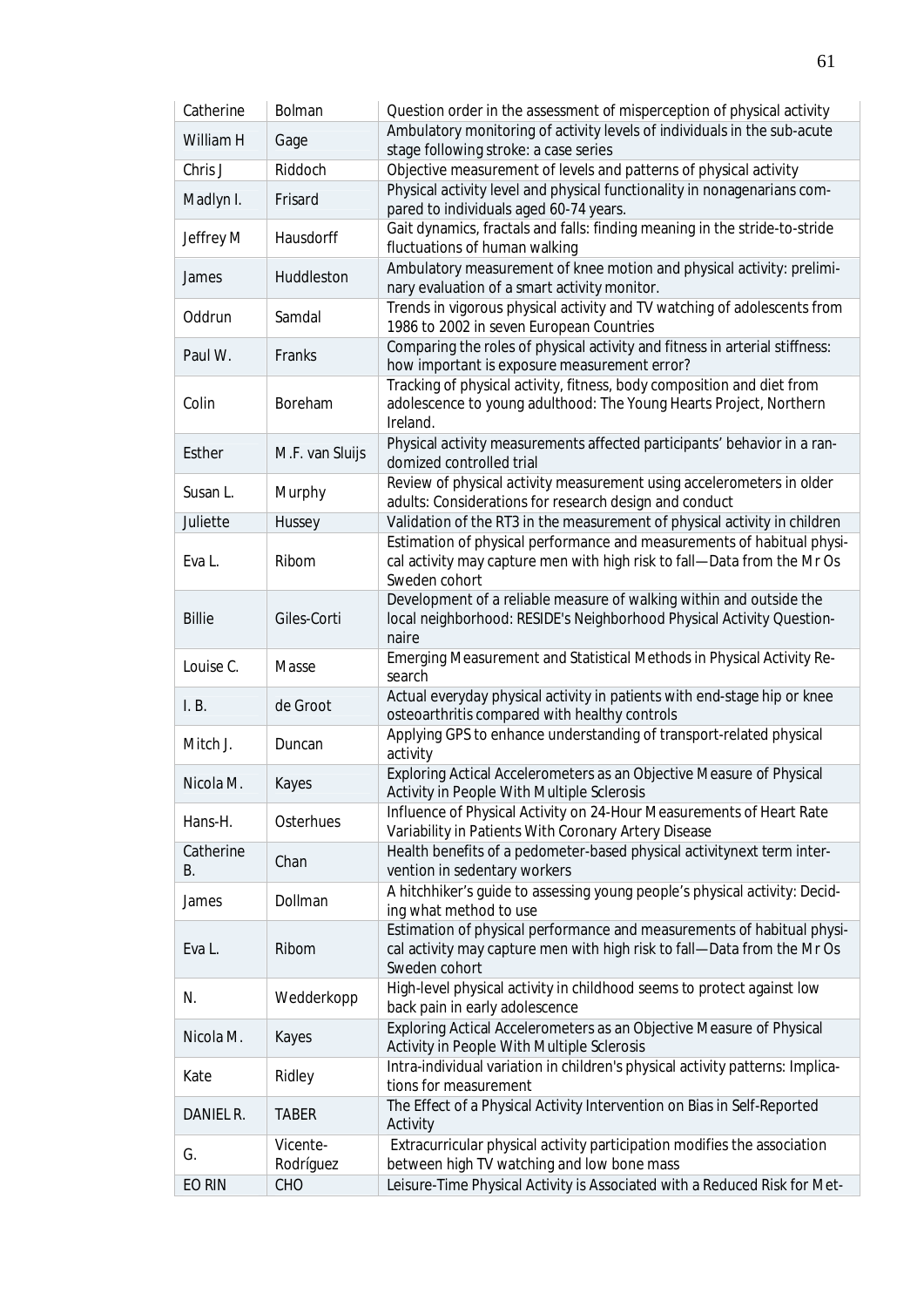|                 |                     | abolic Syndrome                                                                                                                      |
|-----------------|---------------------|--------------------------------------------------------------------------------------------------------------------------------------|
| Dylan P.        | Cliff               | Methodological considerations in using accelerometers to assess habitual<br>physical activity in children aged 0-5 years             |
| Jeanine A.      | Verbunt             | Assessment of physical activity in daily life in patients with musculoskele-<br>tal pain                                             |
| James F.        | Sallis              | Measuring physical activity environments: a brief history                                                                            |
| Esther          | M.F. van Sluijs     | Physical activity measurements affected participants' behavior in a ran-<br>domized controlled trial                                 |
| Marti H.        | Rice                | Measurement of physical activity, exercise, and physical fitness in chil-<br>dren: Issues and concerns                               |
| В.              | CARTMEL             | Comparison of two physical activity questionnaires, with a diary, for as-<br>sessing physical activity in an elderly population      |
| Clemes          | Stacy A.            | Four-week pedometer-determined activity patterns in normal-weight,<br>overweight and obese adults                                    |
| Tudor-<br>Locke | Catrine             | How many days of pedometer monitoring predict weekly physical activity<br>in adults?                                                 |
| Farah A.        | Ramirez-<br>Marrero | Self-Reported Physical Activity in Hispanic Adults Living With HIV: Com-<br>parison With Accelerometer and Pedometer                 |
| Vanesa          | Lores               | Recording the Daily Physical Activity of COPD Patients With an Accel-<br>erometer: An Analysis of Agreement and Repeatability        |
| Leigh A         | Hale                | Measuring Free-Living Physical Activity in Adults With and Without Neu-<br>rologic Dysfunction With a Triaxial Accelerometer         |
| McGrath         | L                   | Classification of physical activity in children using accelerometers                                                                 |
| Kehoe           | S. H.               | No association between size at birth and levels of physical activity meas-<br>ured by accelerometers in Indian children              |
| Vilarnau        | <b>Eva Balcells</b> | Evaluation of Regular Physical Activity in COPD Patients With an Accel-<br>erometer and a Questionnaire: A Pilot Study               |
| <b>Schreurs</b> | K. M. G.            | Measuring daily physical activity in fibromyalgia: is an accelerometer<br>more useful than self-report questionnaires or daily logs? |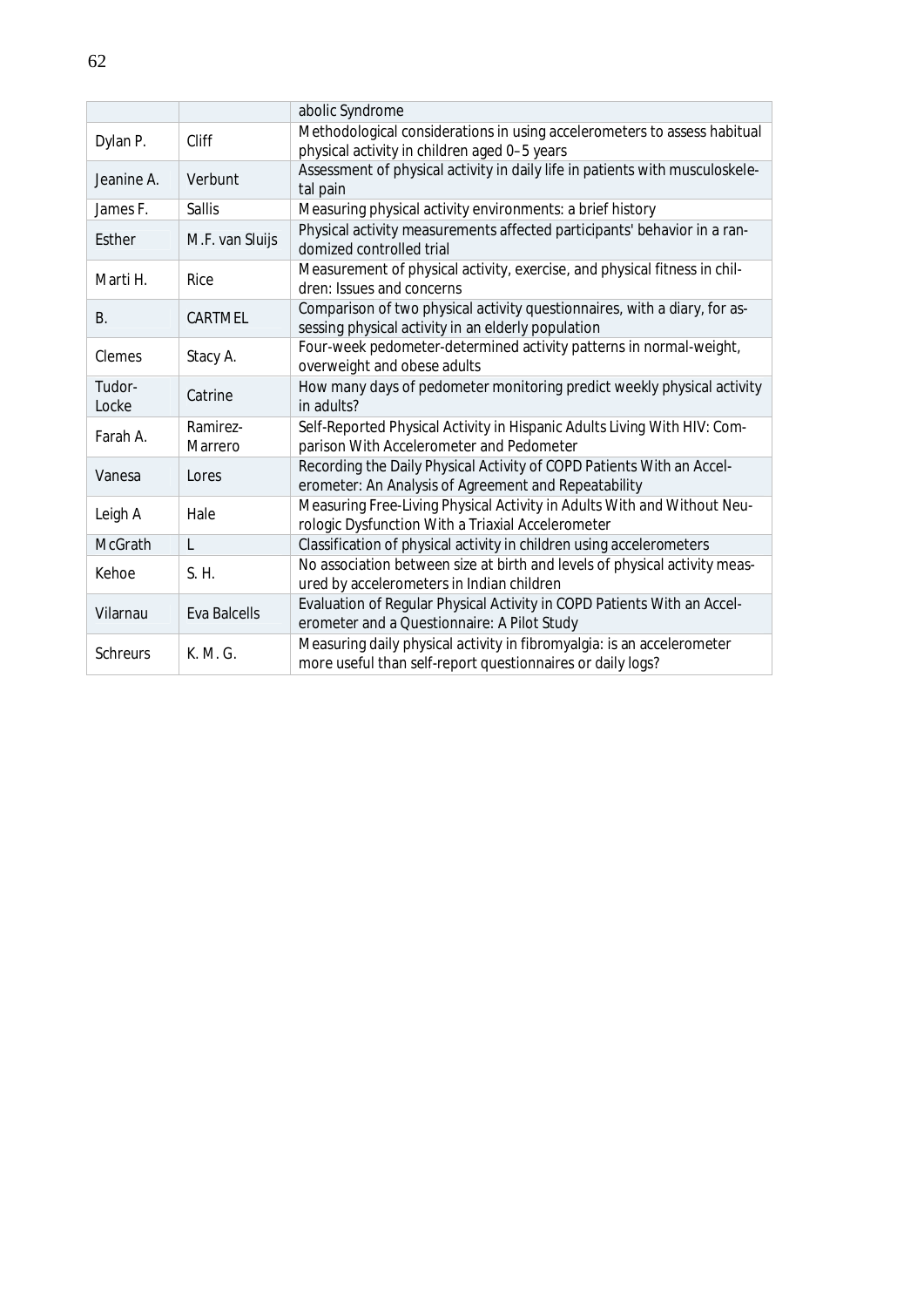# **APPENDIX 2: ONLINE SURVEY QUESTIONNAIRE**

The questions are listed as it is, in Finnish language below:

#### **Turku takes steps**

**Tervetuloa vastaamaan "Turku suuntaa tulevaisuuteen: teknologia auttaa liikkumaan" opinnäytetyön kyselyyn. Selvitämme Turun kaupungin liikuntapalvelukeskuksen asiakkaiden mielipiteitä liikuntateknologiasta.** 

**Kaikki vastaukset ovat arvokkaita. Kyselyssä on 33 kysymystä, joista 9 käsittelee liikuntateknologiaa kuten askel- ja sykemittari, liikuntaan liittyvä internetsivu, mp3-soitin, pelikonsoli ja liikuntaohjelma, tv-/video-/cd-/dvd-liikuntaohjelma.**

**Kysely on avoinna 10. - 28.2.2011. Vastaamiseen kuluu aikaa noin 30 minuuttia. Liiku lomakkeella eteenpäin hiirellä tai tabulaattorinäppäimellä. Turun seudulta (sis. lähikunnat) tulevien vastaajien kesken arvotaan kolme lahjakorttia (100€, 50€, 50€).**

**Tutkimuksen suorittaa maisteriopiskelija Ritesh Serene. Työtä ohjaa Eija Koskivaara, Turun kauppakorkeakoulu / Turun yliopisto: eija.koskivaara@tse.fi, eija.koskivaara@utu.fi; p. 040-1497587.**

**Kaikkia vastauksia käsitellään luottamuksellisesti ja siten, että yksittäinen vastaaja ei paljastu. Vastauksia ja tuloksia hyödynnetään toiminnan kehittämisessä.**

**1) Mikäli haluat tiedon tutkielman valmistumisesta, niin kirjoita alla olevaan laatikkoon sähköpostiosoitteesi. Lisäksi tulokset julkaistaan liikuntapalvelukeskuksen medioissa ja mahdollisuuksien mukaan muissa alan julkaisuissa.**

**2) Taustatietoja**

Nimi:

Syntymävuosi (XXXX):

Sukupuoli (M tai N):

Sähköposti:

Puhelinnumero:

Osoite:

| Postinumero: |  |
|--------------|--|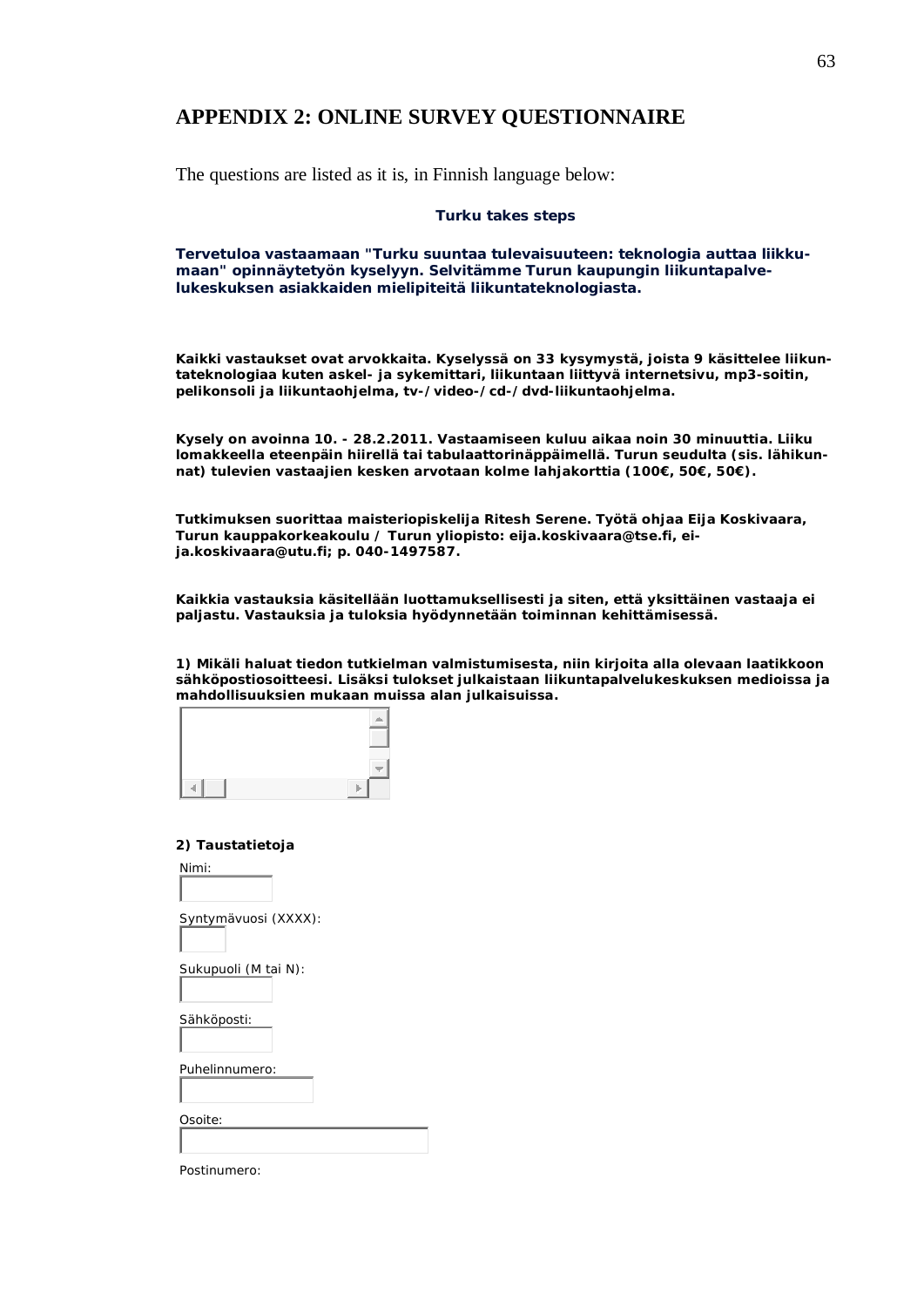Paikkakunta:

**3) Mihin Turun kaupungin liikuntapalvelukeskuksen liikuntaryhmiin olet osallistunut, voit valita useamman kohdan:**

| Poweraction (13-19v)                                                    |
|-------------------------------------------------------------------------|
| Power20+                                                                |
| Leidit liikkeellä                                                       |
| Ihanaiset naiset                                                        |
| Hikinen tusina                                                          |
| Raskas sarja                                                            |
| $55+$                                                                   |
| Muu, mikä? Kerro:                                                       |
| En ele coellistuarit Turun keunungin liikuntenekselukeekukeen liikunten |

En ole osallistunut Turun kaupungin liikuntapalvelukeskuksen liikuntaryhmiin.

#### **4) Oletko käyttänyt jotain muita Turun kaupungin liikuntapalvelukeskuksen palveluita? Kerro mitä.**

#### **5) Mikä motivoi Sinua liikkumaan? Rastita parhaiten Sinuun sopiva vaihtoehto.**

|                                                                                                                                                                                         | Täysin<br>samaa<br>mieltä | Samaa<br>mieltä | En samaa,<br>enkä eri<br>mieltä | Eri<br>mieltä | Täysin<br>eri<br>mieltä | En<br>osaa<br>sanoa |
|-----------------------------------------------------------------------------------------------------------------------------------------------------------------------------------------|---------------------------|-----------------|---------------------------------|---------------|-------------------------|---------------------|
| Haluan muuttaa elämäntapani.                                                                                                                                                            | U                         | ш               | ш                               | ш             | ш                       |                     |
| Haluan laihtua.                                                                                                                                                                         |                           | ш               | ш                               | ш             | ш                       |                     |
| Haluan olla hyvässä/paremmassa kunnossa.                                                                                                                                                | ш                         | U               | ш                               | ш             | ш                       |                     |
| Haluan liikkua ystävieni/ryhmäni kanssa.                                                                                                                                                | L.                        | ш               | U                               | ш             | ш                       |                     |
| Työpaikkani tukee liikuntaani.                                                                                                                                                          | ш                         | U               | ш                               | ш             | U                       |                     |
| Liikuntaan liittyvät suositukset motivoivat minua.                                                                                                                                      | ш                         | U               | ш                               | ш             | U                       |                     |
| Liikuntamyönteinen ilmapiiri ja viestintä.                                                                                                                                              | ш                         | ш               | ш                               | ш             | ш                       |                     |
| Teknologiset apuvälineet kuten askelmittari, syke-<br>mittari, liikuntaan liittyvä internetsivu, mp3-soitin,<br>pelikonsoli ja liikuntaohjelma, tv-/video-/cd-/dvd-<br>liikuntaohjelma. | U                         | U               | ш                               | ш             | ш                       |                     |
| Aurinkoinen ilma motivoi minua liikkumaan.                                                                                                                                              | U                         | U               | п                               | п             | ш                       |                     |
| Puhdas luonto motivoi minua.                                                                                                                                                            |                           |                 |                                 |               |                         |                     |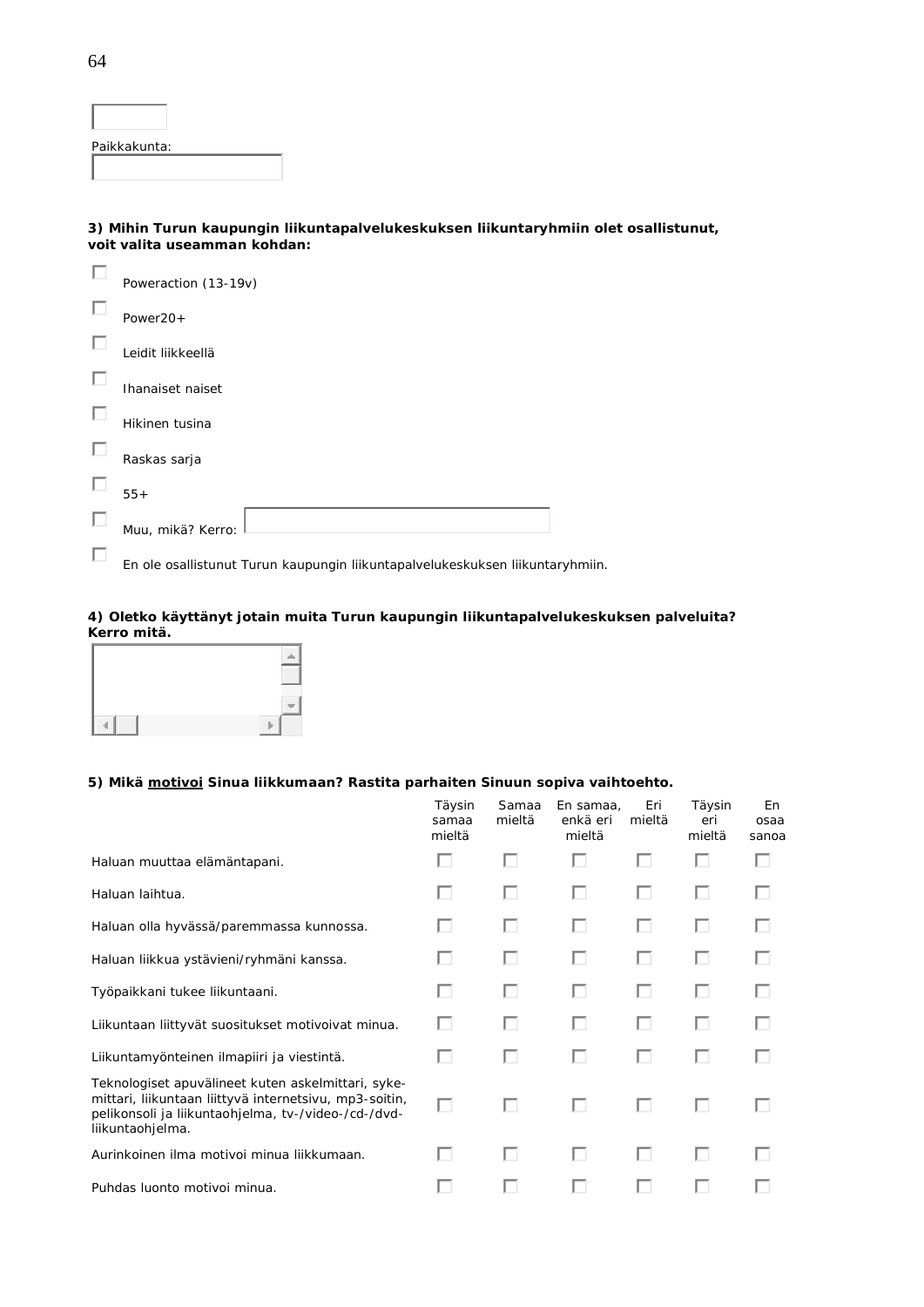| Toimivat kevyenliikenteen väylät.        |  | 00000000    |  |  |
|------------------------------------------|--|-------------|--|--|
| Toimivat ja hyvin hoidetut kuntoradat.   |  | 00000000    |  |  |
| Arvioi muun motivoivan tekijän vaikutus. |  | 0 0 0 0 0 0 |  |  |

**6) Kerro, mitkä muut tekijät motivoivat sinua liikkumaan:**

7) Mitkä eri tekijät ovat vaikuttaneet liikkumiseesi positiivisesti? Rastita parhaiten Sin**uun sopivat vaihtoehdot.**

|                                                                                                                                                                                         | Täysin<br>samaa<br>mieltä | Samaa<br>mieltä | En samaa,<br>enkä eri<br>mieltä | Eri<br>mieltä | Täysin<br>eri<br>mieltä | En<br>osaa<br>sanoa |
|-----------------------------------------------------------------------------------------------------------------------------------------------------------------------------------------|---------------------------|-----------------|---------------------------------|---------------|-------------------------|---------------------|
| Halu muuttaa elämäntapa.                                                                                                                                                                | ш                         | Ш               | п                               | D             | П                       |                     |
| Helpottunut painonhallinta.                                                                                                                                                             | U                         | ш               | ш                               | П             | п                       |                     |
| Halu olla hyvässä/paremmassa kunnossa.                                                                                                                                                  |                           | L.              | ш                               |               | $\Box$                  |                     |
| Halu liikkua ystävieni/ryhmäni kanssa.                                                                                                                                                  | ш                         | ш               | п                               | П             | п                       |                     |
| Työpaikan tuki.                                                                                                                                                                         | U                         | U               | ш                               | ш             | П                       |                     |
| Tavoite saavuttaa liikuntaan liittyviä suosituksia.                                                                                                                                     | ш                         | ш               | ш                               | ш             | ш                       |                     |
| Liikuntamyönteinen ilmapiiri ja viestintä.                                                                                                                                              | □                         | п               | ш                               | п             | П                       |                     |
| Teknologiset apuvälineet kuten askelmittari, syke-<br>mittari, liikuntaan liittyvä internetsivu, mp3-soitin,<br>pelikonsoli ja liikuntaohjelma, tv-/video-/cd-/dvd-<br>liikuntaohjelma. | □                         | ш               | ш                               | п             | ш                       |                     |
| Aurinkoinen ilma.                                                                                                                                                                       | ш                         | U               | п                               | D             | П                       |                     |
| Puhdas luonto.                                                                                                                                                                          |                           | U               | ш                               | п             | п                       |                     |
| Toimivat kevyenliikenteen väylät.                                                                                                                                                       |                           |                 | ш                               |               | ш                       |                     |
| Toimivat ja hyvin hoidetut kuntoradat.                                                                                                                                                  |                           | ш               | ш                               | п             | п                       |                     |
| Arvioi muun tekijä vaikutus liikuntaan.                                                                                                                                                 |                           |                 |                                 |               | U                       |                     |

#### **8) Kerro, mitkä muut tekijät ovat vaikuttaneet liikuntaasi:**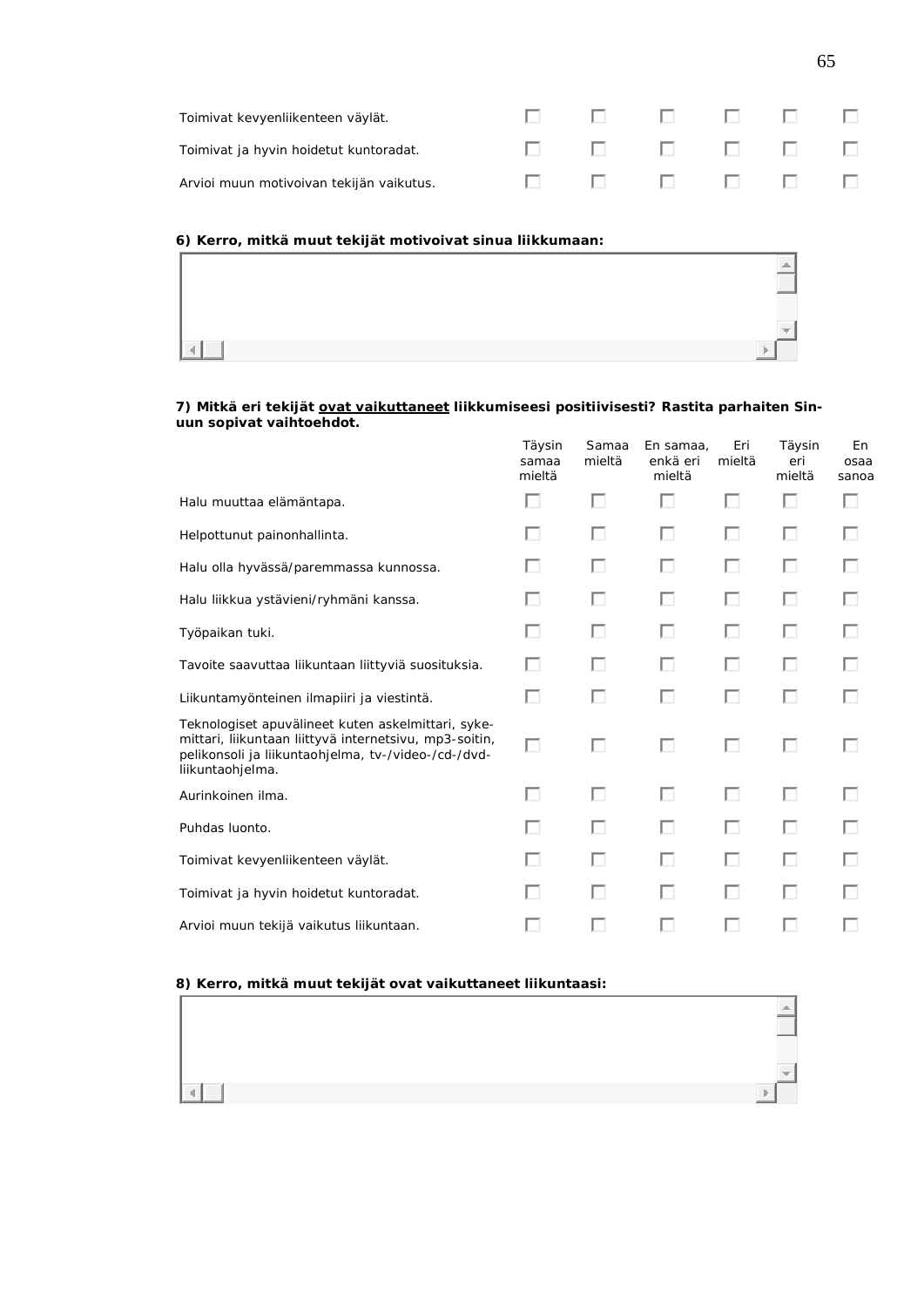**9) Oletko tietoinen liikunnan suosituksista kuten UKK: n liikuntapiirakka, liikuntaresepti tai Käypä hoito -suositukset (Duodecim)?**

| Kyllä | Fn |
|-------|----|

**10) Kerro, mitä liikuntasuosituksia tiedät ja miten sovellat niitä omassa elämässäsi.**

**11) Oletko käyttänyt jotain teknologista apuvälinettä harrastaessasi liikuntaa (liikuntateknologiaa)?**

|     | en (jos vastasit tähän, siirry kysymykseen 17)                   |
|-----|------------------------------------------------------------------|
|     | askelmittaria                                                    |
|     | sykemittaria                                                     |
|     | liikunta-aiheisia internetsivuja, kerro mitä sivuja olet käyttä- |
| nyt |                                                                  |
|     | mp3-soitin, -radio tai muu mukana oleva viihde-elektroniikka     |
|     | pelikonsoli ja liikuntaohjelma                                   |
|     | tv-/video-/cd-/dvd-liikuntaohjelma                               |
|     | jokin muu, kerro                                                 |

**12) Jos olet käyttänyt jotain liikuntateknologiaa, niin kerro ensimmäisestä kokemuksestasi, jos vielä muistat.**

| ı, |
|----|
|    |

**13) Jos olet käyttänyt jotain liikuntateknologiaa, niin miten se on vaikuttanut liikuntaaktiivisuuteesi?**

| ei vaikutusta |
|---------------|
| vähentänyt    |
| lisännyt      |
|               |

**14) Kerro teknologian vaikutuksesta liikuntaharrastukseesi.**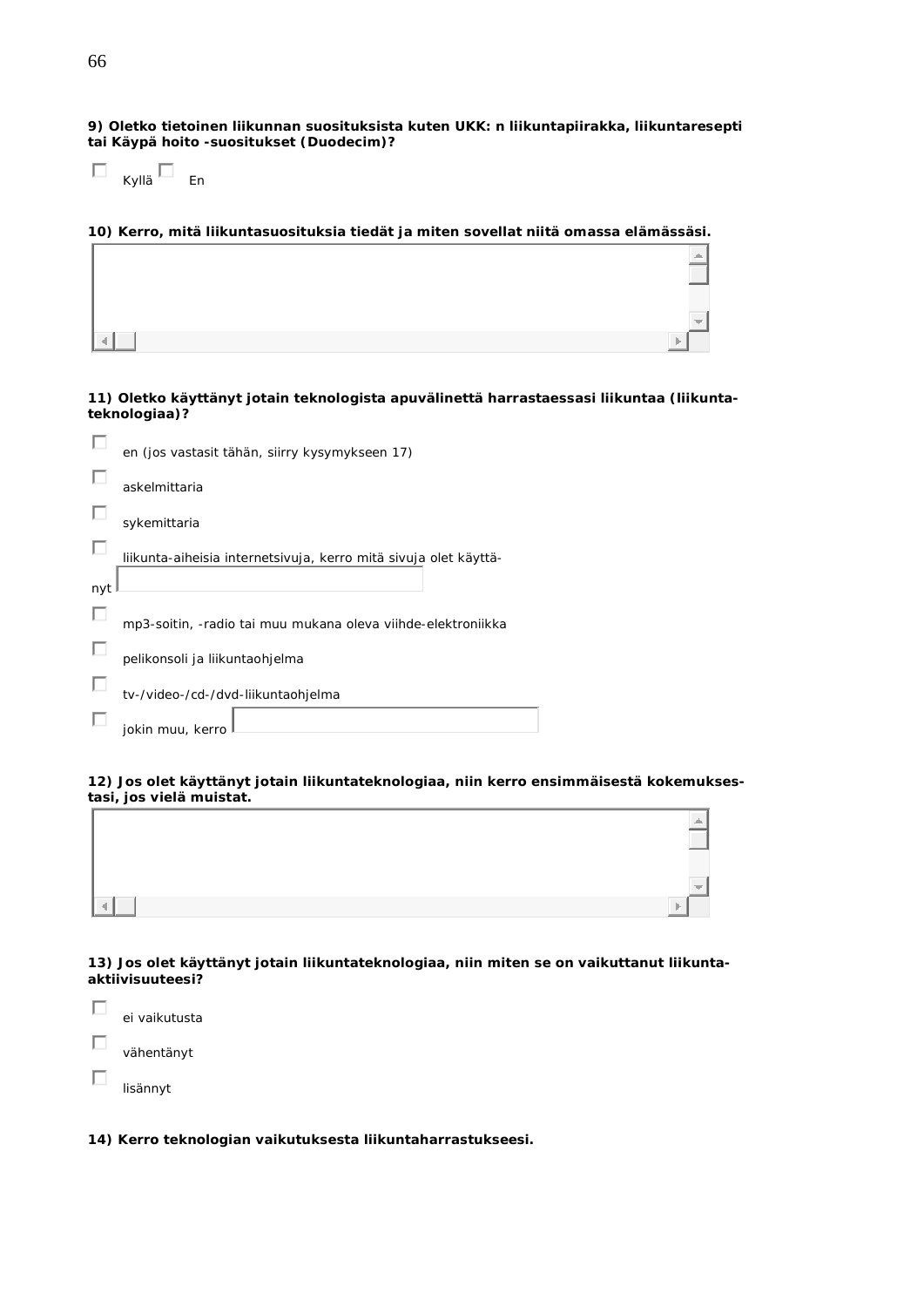#### **15) Omistatko liikuntateknologiaa?**

| en             |                                          |  |  |
|----------------|------------------------------------------|--|--|
| kyllä, minkä L |                                          |  |  |
|                | en omista, mutta olen lainannut, minkä l |  |  |

#### **16) Kerro, miten sinusta tuli liikuntateknologian omistaja tai mistä olet lainannut ja millaisia kokemuksia sinulla on lainauksesta:**  $\Gamma$  $\overline{\phantom{0}}$

**17) Tiesitkö, että Turun kirjastoista voi lainata askelmittareita?**

| kyllä |  |
|-------|--|
| en    |  |

**18) Tiesitkö, että liikuntapalvelukeskuksesta voi lainata sykemittarin?**

| kyllä |
|-------|
| en    |

**19) Oletko lukenut Turku liikkeelle -lehteä internetissä?**

| kyllä |  |
|-------|--|
| en    |  |

 $\left| \cdot \right|$ 

**20) Millä Turun kaupungin liikuntaan liittyvillä internetsivuilla (ml. facebook-sivut) olet vieraillut tai käyt säännöllisesti? Kerro kokemuksistasi.**

**21) Oletko löytänyt etsimääsi tietoa Turun kaupungin liikuntaan liittyviltä sivuilta? Kerro kokemuksistasi.**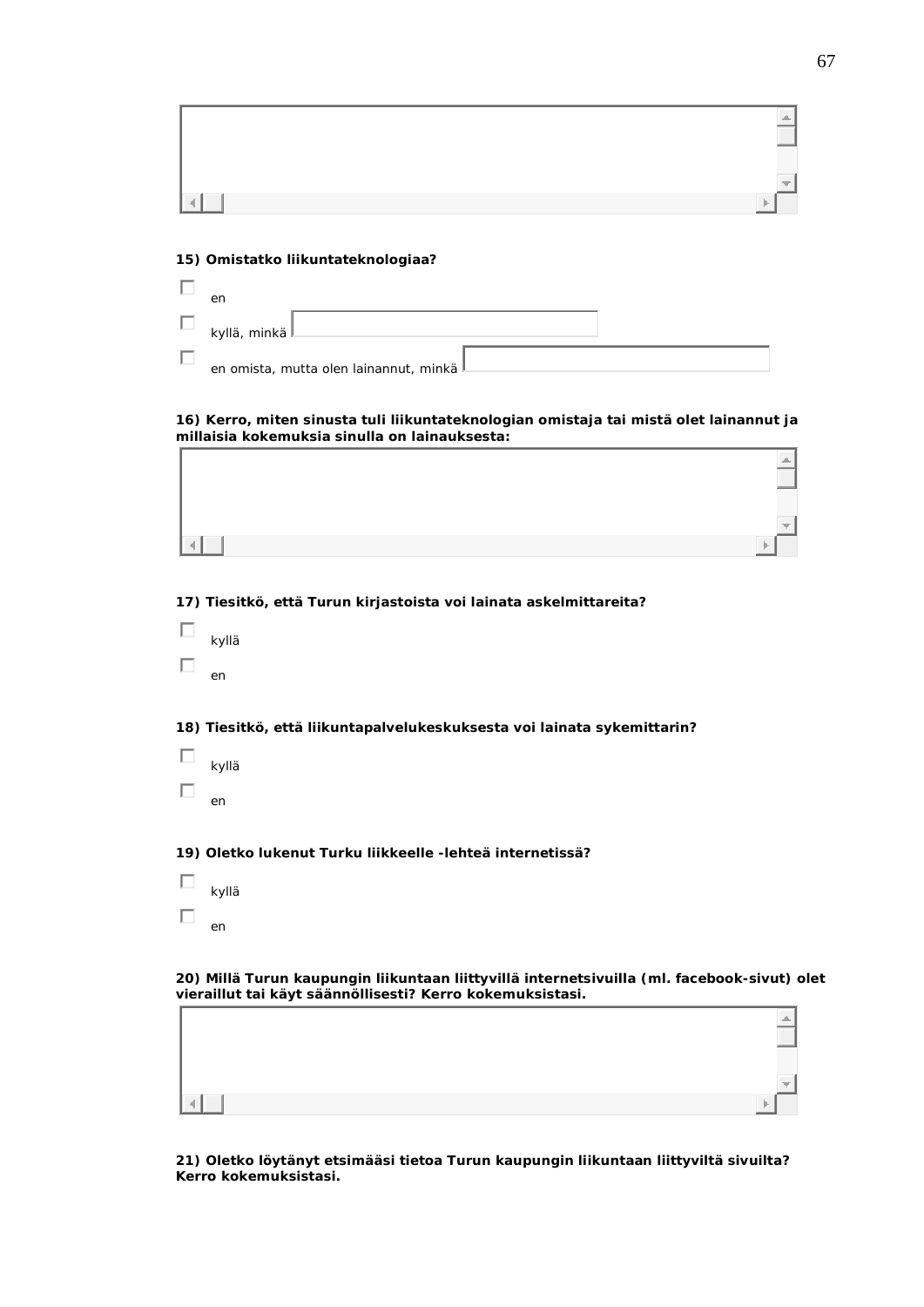

#### **22) Niinä päivinä, kun liikkumaan lähteminen on erityisen vaikeata, niin mikä saa sinut liikkeelle?**

|   |   | $\triangleq$      |
|---|---|-------------------|
|   |   |                   |
|   |   |                   |
|   |   | $\overline{\psi}$ |
| 4 | Þ |                   |

#### **23) Miten liikuntaharrastustasi on tuettu?**

| ab. |
|-----|
|     |
|     |
| w   |
|     |

#### **24) Miten haluaisit, että liikuntaharrastustasi tuettaisiin?**

#### **25) Millaista palautetta haluaisit saada liikuntaharrastuksestasi?**



#### **26) Keneltä haluaisit saada palautetta tai tukea liittyen liikuntaharrastukseesi?**

- $\Box$ terveydenhuollon ammattilaisilta, lääkäreiltä, sairaanhoitajilta,terveydenhoitajilta
- $\Box$ liikunta-alan ammattilaisilta kuten liikunnanohjaajilta
- $\Box$ urheiluseurojen vetäjiltä
- $\Box$ henkilökohtaiselta valmentajalta
- $\Box$ omalta perheenjäseneltä
- $\Box$ ystäviltä
- $\Box$ työnantajalta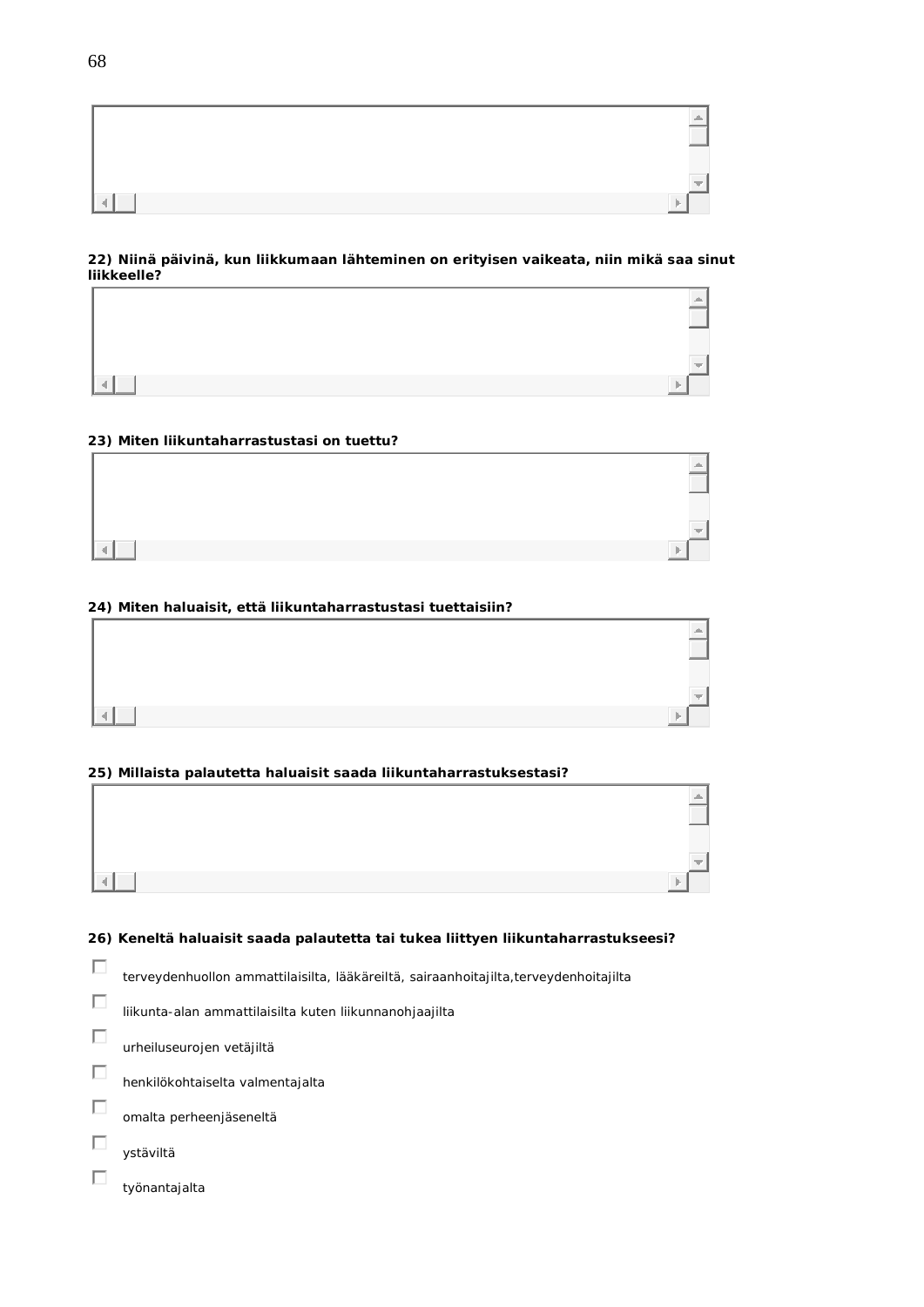| joltain muuulta, keneltä?                                   |
|-------------------------------------------------------------|
| 27) Miten haluaisit saada palautetta?                       |
| kasvotusten                                                 |
| tekstiviestillä                                             |
| sähköpostilla                                               |
| internetin sosiaalisessa mediassa (esim. facebook, twitter) |
| puhelimella                                                 |
| muulla tavoin, miten?                                       |

**28) Miten usein olet osallistunut Turun kaupungin liikuntapalvelukeskuksen ohjattuihin palveluihin?**

| useamman kertaa viikossa |
|--------------------------|
| kerran viikossa          |
| kerran kahdessa viikossa |
| kerran kuukaudessa       |
| harvemmin                |
| en ole osallistunut      |

**29) Mikä on ollut parasta Turun kaupungin liikuntapalvelukeskuksen palveluissa?**

**30) Mitä kehitysideoita haluaisit antaa Turun kaupungin liikuntapalvelukeskukselle?**

**31) Miten usein harrastat kohtuukuormitteista kestävyystyyppistä liikuntaa kuten kävelyä vähintään 30 minuuttia päivässä?(arvioi tilanne viimeisen kolme kuukauden ajalta)**

 $\overline{\phantom{a}}$ 

**32) Miten usein harrastat reipasta liikuntaa (hengästyit ja hikoilit) vähintään 20 minuuttia päivässä?(arvioi tilanne viimeisen kolmen kuukauden ajalta)**